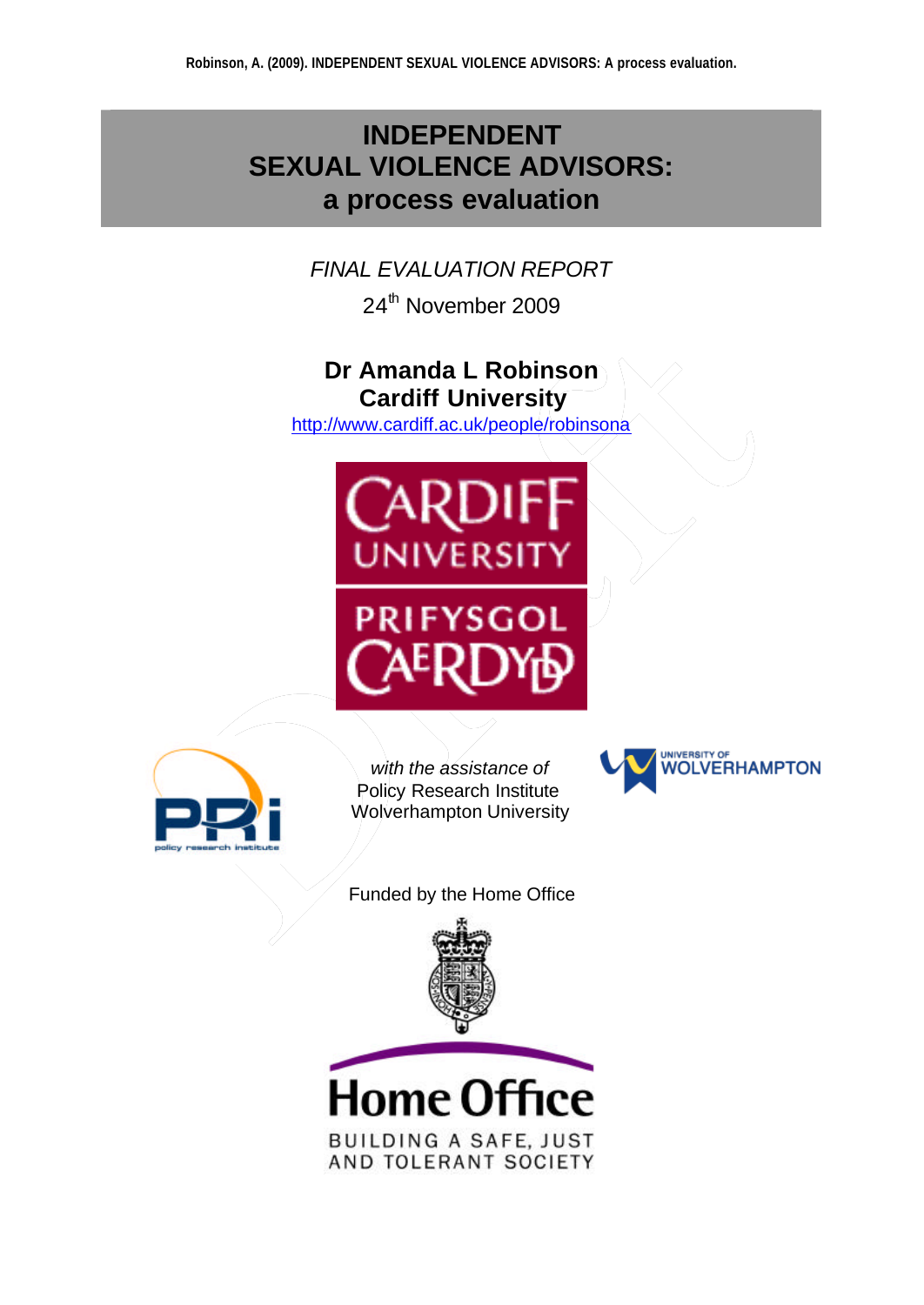# **Table of Contents**

| 1 <sub>1</sub>                                                             |  |
|----------------------------------------------------------------------------|--|
|                                                                            |  |
|                                                                            |  |
|                                                                            |  |
|                                                                            |  |
|                                                                            |  |
|                                                                            |  |
|                                                                            |  |
|                                                                            |  |
|                                                                            |  |
|                                                                            |  |
|                                                                            |  |
|                                                                            |  |
|                                                                            |  |
|                                                                            |  |
| 3.                                                                         |  |
|                                                                            |  |
| Differences between ISVAs and Counsellors & Case Tracking Co-ordinators 33 |  |
|                                                                            |  |
|                                                                            |  |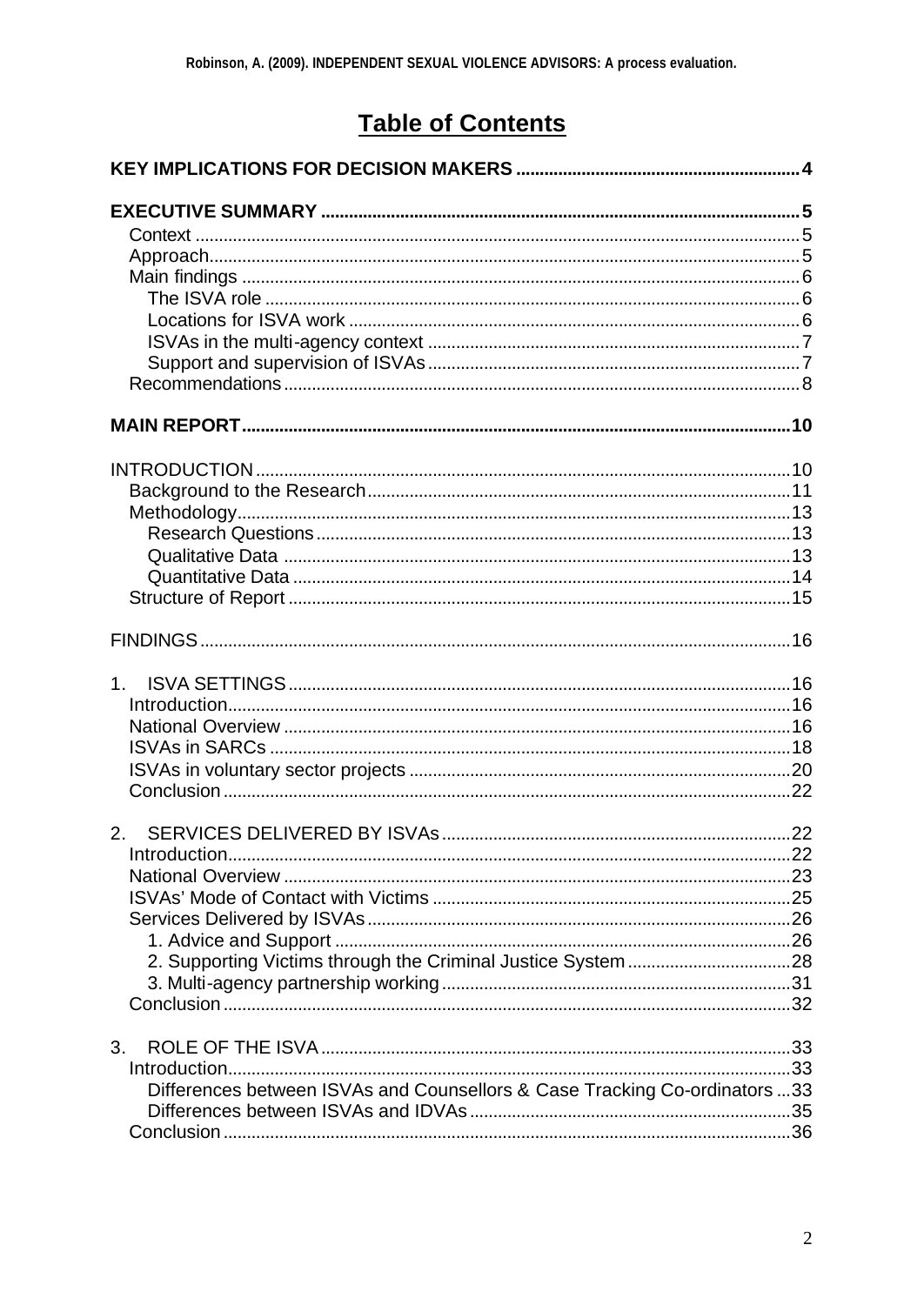| WORKING WITH ISVAs - MULTI-AGENCY PARTNERSHIPS37<br>4 <sup>1</sup> |    |
|--------------------------------------------------------------------|----|
|                                                                    |    |
|                                                                    |    |
|                                                                    |    |
|                                                                    |    |
| 5.                                                                 |    |
|                                                                    |    |
|                                                                    |    |
|                                                                    |    |
|                                                                    |    |
|                                                                    |    |
|                                                                    |    |
|                                                                    |    |
|                                                                    | 47 |
|                                                                    |    |

### **List of Tables**

| Table 1. | Clients and sources of referrals, by type of setting17 |  |
|----------|--------------------------------------------------------|--|
| Table 2. | Services provided by ISVAs, by type of setting24       |  |
| Table 3. |                                                        |  |

#### **List of Appendices**

Appendix A: Methodology Appendix B: Comparisons of the participating projects Appendix C: Monitoring Data Results (All appendices are available as separate .pdf documents)

#### *Acknowledgments*

*This study was funded by the Home Office (SRG/07/019). The views expressed here do not necessarily reflect Home Office policy.*

*The author would like to thank the staff at the participating projects for volunteering to be part of this study, and offering their time, assistance and cooperation with all aspects of the research process. Practitioners working in partner/referral agencies also deserve thanks, as do the victims who allowed their experiences to be included in this report.* 

*Finally the author would like to thank Dr Angela Morgan at the University of Wolverhampton, Laura Blakeborough at the Home Office, and the anonymous reviewers for their helpful comments on earlier drafts of this report.*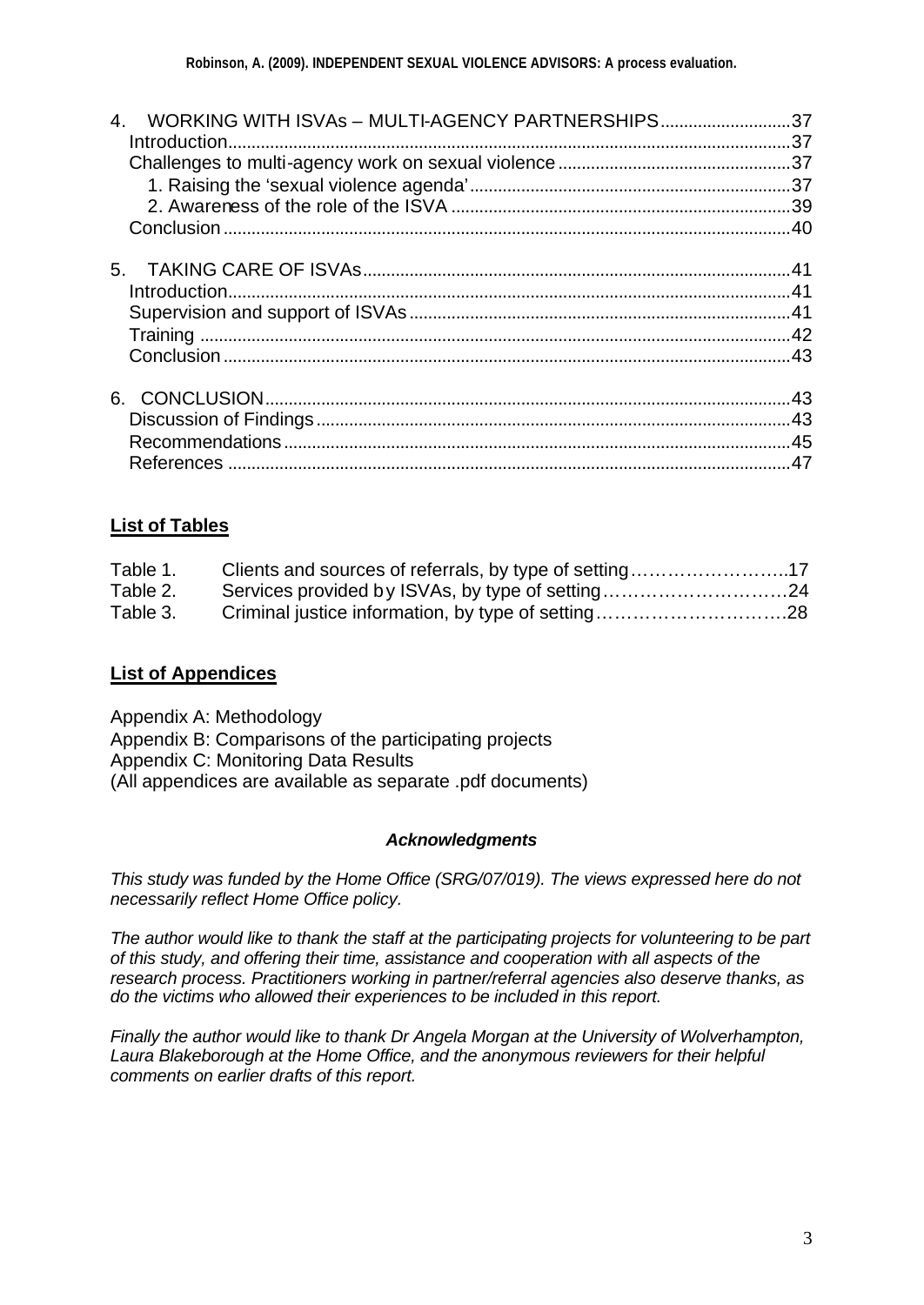# **KEY IMPLICATIONS FOR DECISION MAKERS**

The overall aim of the work is to assess how Independent Sexual Violence Advisor (ISVA) services have been implemented in various settings and the perceived impact they have had with regard to providing support to victims of sexual violence. ISVAs are trained support workers who provide assistance and advice to victims of sexual violence. Their goal is to help victims find the support that they need from different agencies, and to offer support directly. This, in turn, is expected to lessen victims' reluctance to engage with the criminal justice system. ISVAs work closely with a range of partners and may be based in Sexual Assault Referral Centres (SARCs) or voluntary sector projects. The government's *Action Plan for Tackling Violence, 2008- 11* calls for providing ISVA support to all victims of sexual violence.

- Although new and multi-faceted, the ISVA role was clearly defined and seen to be unique, broader, and a welcomed addition to local partnership working. ISVAs were perceived to add value to host organizations, whether SARCs or voluntary projects, because of the practical nature of the support they provide, and their ability to liaise with a number of multi-agency partners to coordinate services for victims. Overall, respondents did not perceive that ISVAs duplicated the work of other staff providing services to victims; however, there was still room for improving communication and understanding of the ISVA role across partner agencies.
- The work of an ISVA may be undertaken either in SARCs or voluntary projects, each of which produces particular advantages and limitations for ISVA work. As each setting appears to produce different, yet commensurate, quality of services to victims, it is not possible at this time to recommend one model of ISVA service provision. Instead, local areas should offer both ISVA support and longer-term counselling services to holistically provide for the needs of victims, and to carefully consider how this can be provided most efficiently.
- Multi-agency partnership work and commitment to improving services for victims of sexual violence was apparent in both SARCs and voluntary settings, yet there was often a lack of strategic direction locally. Local bodies (such as Crime and Disorder Reduction Partnerships) need to prioritize sexual violence and ensure that they include the work of *all* those providing services to victims of sexual violence (including ISVAs) in local plans and strategies.
- The ISVAs in this study were well supported, as they had regular access to peer, staff and clinical supervision. Although the respondents in this research felt well-equipped to do their jobs, there was a general concern over a lack of an accredited, specialist training programme specifically designed for ISVAs.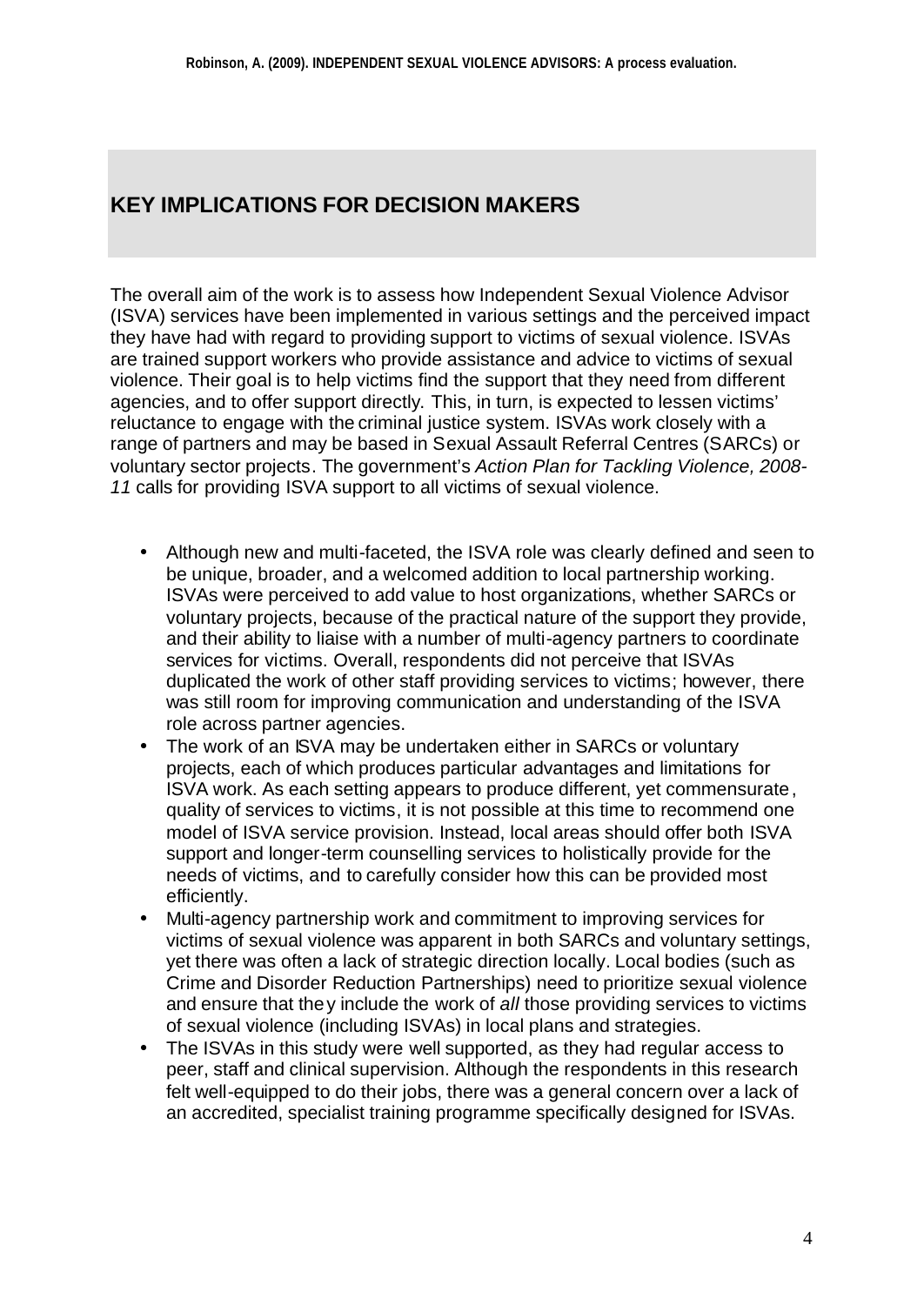# **EXECUTIVE SUMMARY**

## **Context**

The overall aim of the work is to assess how Independent Sexual Violence Advisor (ISVA) services have been implemented in various settings and the perceived impact they have had with regard to providing support to victims of sexual violence. ISVAs are usually based in Sexual Assault Referral Centres (SARCs) or in voluntary projects. SARCs involve a partnership approach between the police, health services, and good liaison with other statutory and voluntary agencies. In contrast, sexual violence projects located in the voluntary sector are not formally affiliated with police or other statutory services (although they may work in partnership with such agencies). They are community-based, voluntary charitable organizations that have historically offered women-only services (see Appendices A and B for more detail about SARCs and voluntary projects).

## **Approach**

This is primarily a qualitative study drawing information from interviews and visits in six sites. The fieldwork for this research took place over a 6-month period (Oct 2007- Mar 2008). Interviews were conducted with:

- Staff in SARCs and voluntary projects: ISVAs, counsellors, case-tracking coordinators, supervisors, and management staff;
- Referral/partner agencies: practitioners working in criminal justice, health, housing or voluntary sector agencies; and,
- Victims/survivors of sexual violence: mostly female victims accessing the sites for support and assistance.

In total, 93 interviews were conducted (33 with staff, 43 with practitioners in referral/partner agencies, and 17 with victims/survivors).

The six sites were chosen to provide a range of different contexts and locations with which to study the delivery of support to victims of sexual violence:

- Sites 1 and 2: ISVAs working in SARCs
- Sites 3 and 4: ISVAs working in voluntary sector projects
- Site 5: a SARC without ISVAs
- Site 6: a voluntary sector project without ISVAs

In addition, quantitative monitoring data was collected from 35 sexual violence projects (including the six case study sites), giving an indication of: the types of clients being referred to these projects, and from where; the nature of the offences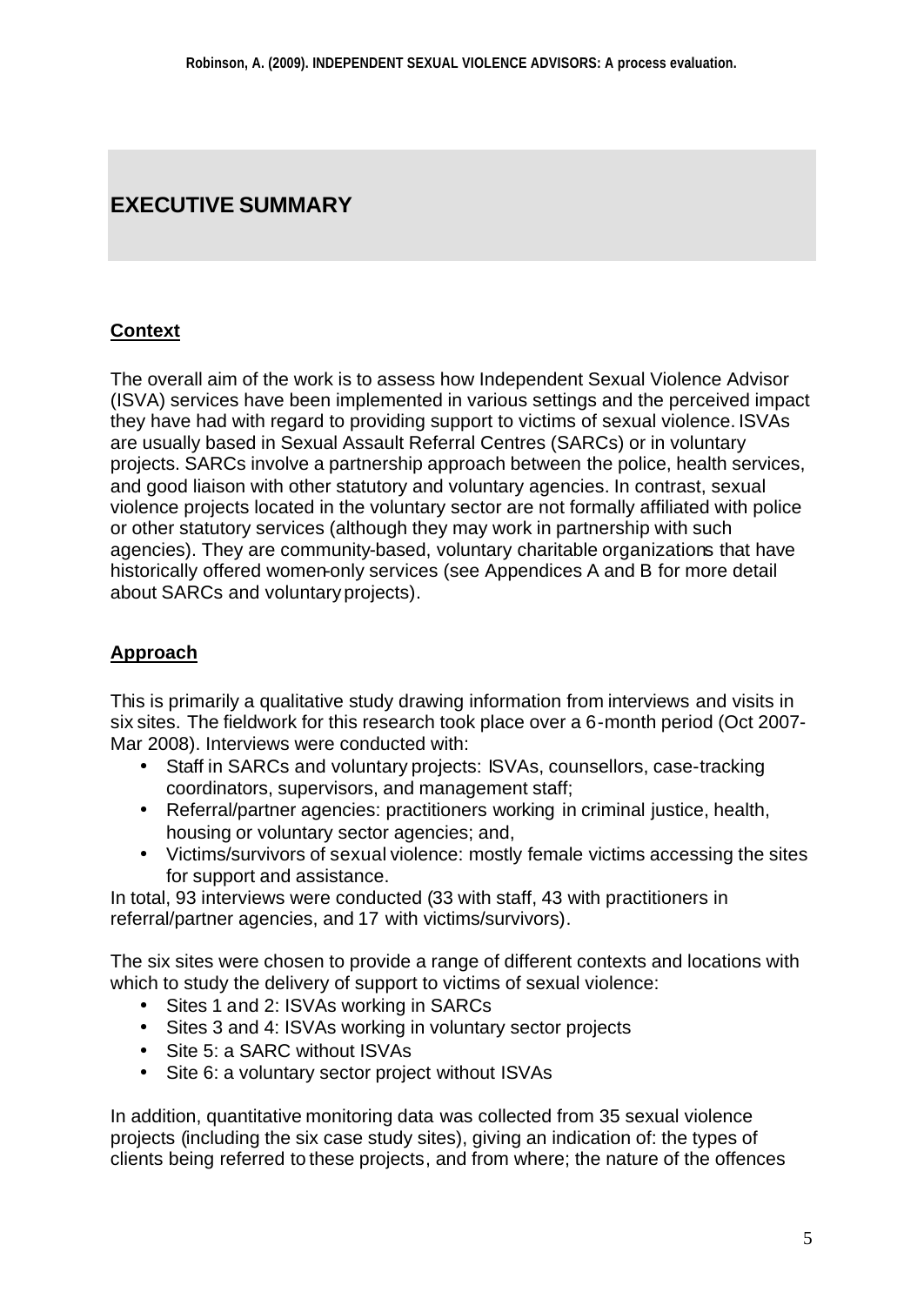committed against them; the services provided to ISVAs working in SARCs and voluntary projects; and, criminal justice outcome information.

## **Main findings**

### The ISVA role

Although new and multi-faceted, the ISVA role was clearly defined and generally well understood by the majority of respondents, both within and outside the sexual violence projects studied here. It was apparent that the ISVA role was felt by some to encroach on the support provided by other victim support providers within the multiagency partnership; however, this seems best explained as a lack of understanding of the specialist, comprehensive nature of ISVA work. ISVAs do not duplicate any other existing role, as they are the *only* specialist sexual violence workers whose remit specifically includes providing crisis intervention, emotional support, practical assistance and help to victims whilst working in a multi-agency partnership.

Like IDVAs (Independent Domestic Violence Advisors),<sup>1</sup> it is the combination of emotional support and practical assistance that is the hallmark of the ISVA role; however, the roles are not completely transferable, not least because all sexual violence does not occur within intimate relationships. Thus, the addition of ISVAs to the mix of workers helping domestic and sexual violence victims was seen as very necessary, as they help to fill a gap that cannot be filled as well by any other existing worker.

## Locations for ISVA work

l

The work of an ISVA may be undertaken either in SARCs or voluntary sector projects. Although SARCs may be based in statutory or voluntary settings, they are more closely aligned to criminal justice, as their referrals tend to come primarily from the police (see Table 1). Thus, clients are more likely to be victims of recent, rather than historical, cases of sexual violence. Consequently, a distinction was made by some respondents that ISVAs working in SARCs were best placed to deal with this client base, whereas counsellors working in voluntary projects would be the preferred worker to respond to victims reporting historical sexual abuse. There was also a concern by some respondents that victims (of either type) may not want to approach services affiliated and/or located within statutory services, as is the case with SARCs.

Services that are accessible and appropriate to both victims of recent and historical incidents need to be available in every area. Whether these services should always be provided by one organization probably depends on the history and the availability of existing specialist sexual violence services within local communities. There is, however, much to commend the 'one-stop-shop' model of service provision, where the widest range of services required are brought together under one roof. Furthermore, in the three sites that did not currently have SARCs, there were plans underway to develop them. It was not clear whether existing voluntary sector projects

<sup>&</sup>lt;sup>1</sup> See Robinson (2009). *Independent Domestic Violence Advisors: A process evaluation*. http://www.cardiff.ac.uk/people/robinsona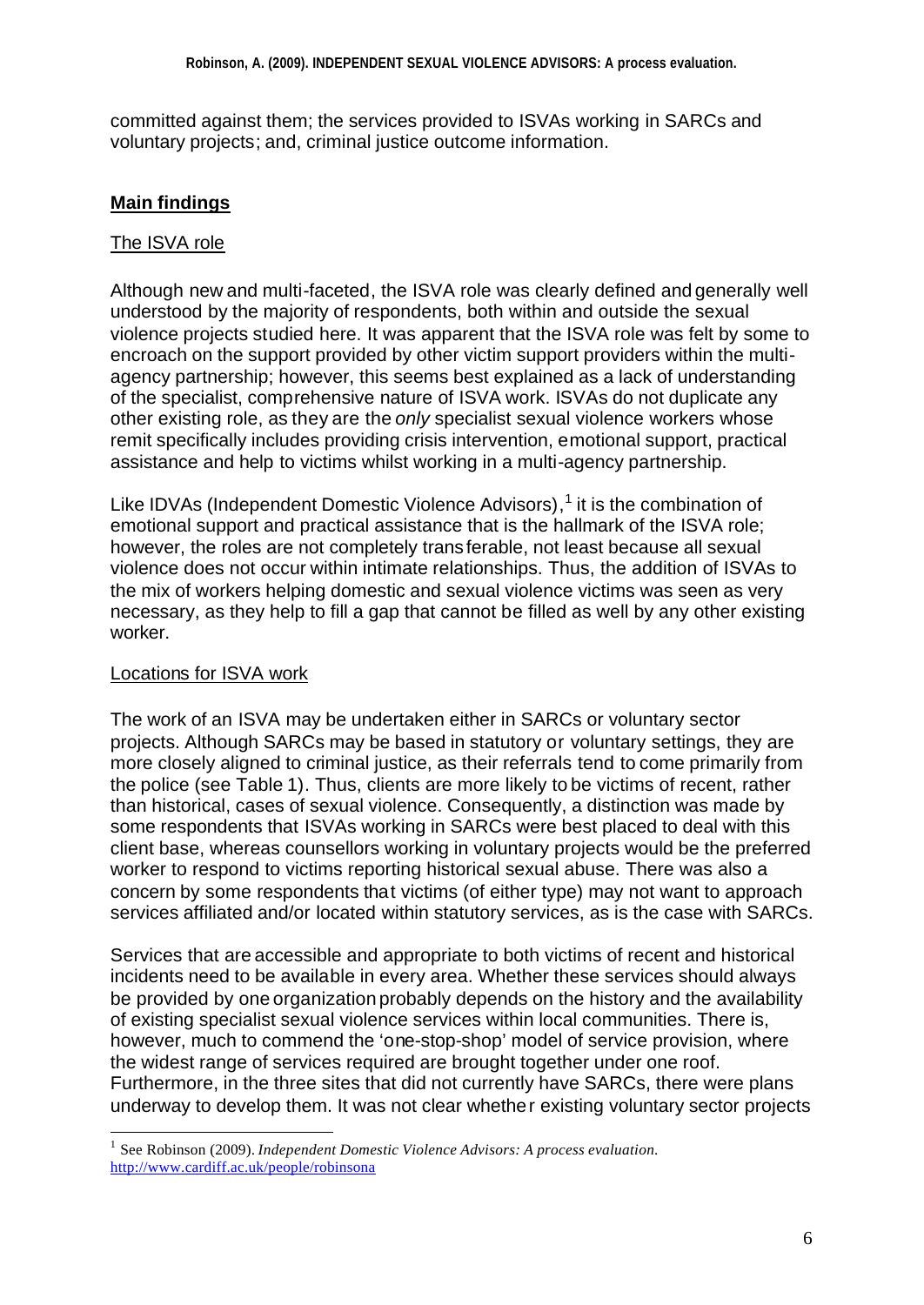would be made part of the SARC, or simply be linked to the SARCs via written protocols. Either way, ISVAs will be key workers.

Given that respondents felt strongly that it was necessary to have independence from statutory partners if there was to be effective delivery of services to victims of sexual violence, yet also were very positive about SARCs, which are in most cases attached to, if not co-located with statutory agencies, this issue requires further investigation. More research is required to ascertain whether and how the independence of ISVAs can be maintained across different types of projects. The perspectives of those working in different agencies need to be understood alongside longer-term trends of referrals to voluntary versus statutory services (including SARCs located in both types of settings), and especially the perceptions of victims themselves (e.g., what are their reasons for accessing a particular service and how does the 'independence issue' feature into this?).

#### ISVAs in the multi-agency context

Although perceived to be in a 'developmental' stage in some areas, multi-agency awareness and commitment to improving services for victims of sexual violence was apparent. The specialist knowledge and expertise of ISVAs was welcomed by partner agencies. Furthermore, beginning an 'ISVA service' had the added benefit of making existing voluntary projects more well-known in their local partnerships and able to access funding not heretofore available to them. Although some challenges remain around referral routes, understanding of the ISVA role, raising awareness of the specialist sexual violence sector and getting their work included in local plans and strategies, respondents were positive about the gains that had been made. There continued to be concern over the sustainability of funding of ISVA and other specialist services, in addition to worry over the inability of existing services (due to their limited funding) to include support for children and young people experiencing sexual violence. For example, of the six case study sites, only one (a SARC) could be said to provide its services to nearly all children (3 years and over).

#### Support and supervision of ISVAs

l

The potential of ISVAs to be traumatized from the nature of their work was well recognised across the sites, probably as a result of the projects also being staffed by qualified counsellors who would expect there to be a safeguarding provision in place (clinical supervision). A 'layered' approach to support and supervision was apparent, with ISVAs having access to regular peer supervision, staff supervision and clinical supervision, in addition to the informal support and encouragement from their colleagues and managers. Although respondents in this research felt well-equipped to do their jobs, there was a concern over a lack of an accredited, specialist training programme specifically designed for ISVAs. Although many had undertaken the CAADA training<sup>2</sup>, and found value in it, it was generally felt that the unique skills sets needed for ISVA work requires a bespoke training. Regardless of who delivers the training, ISVAs need the same opportunities to receive accredited training specific to the demands of their role, as IDVAs have had.

 $2^2$  Co-ordinated Action Against Domestic Abuse, see www.caada.org.uk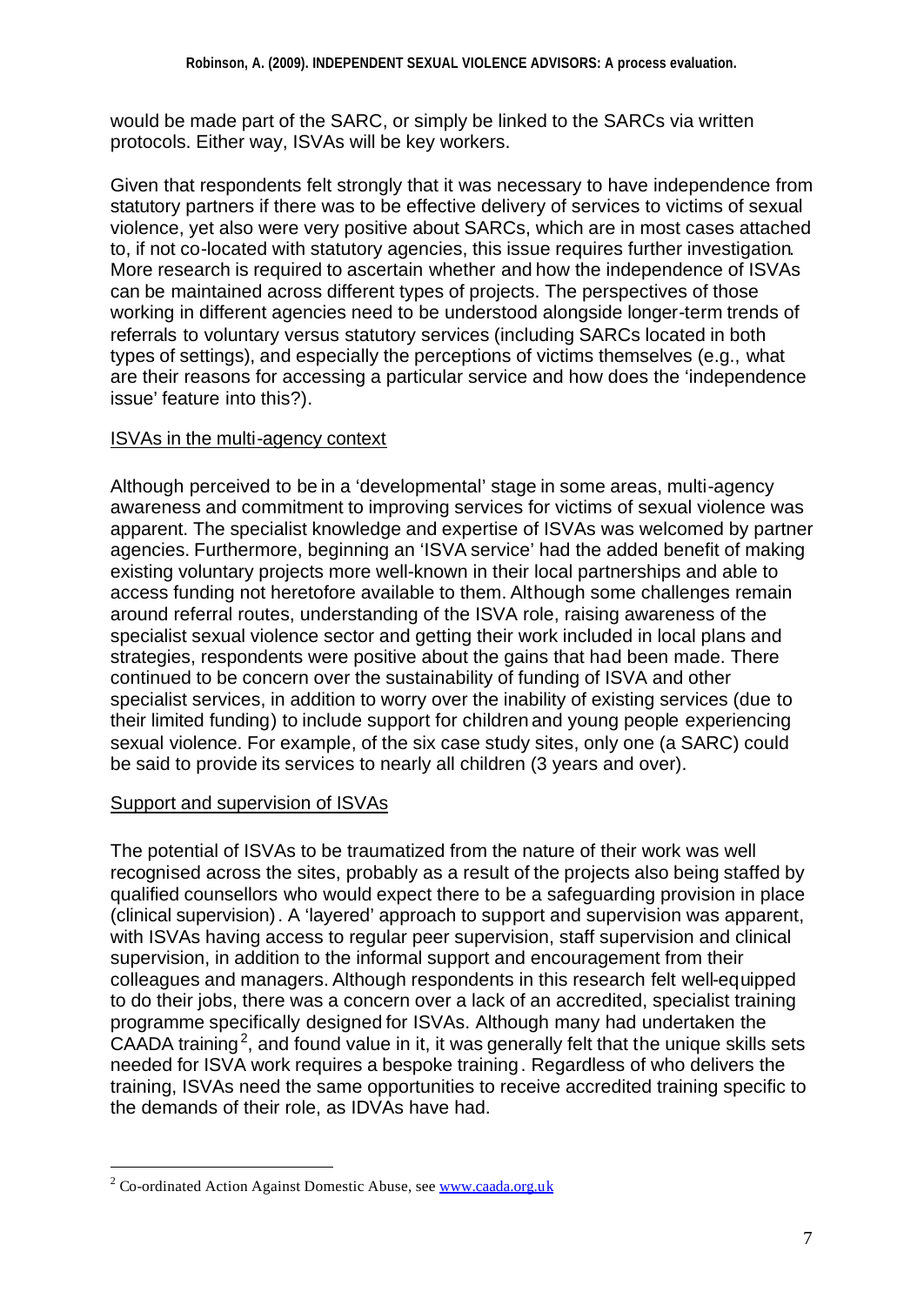## **Recommendations**

- 1. All ISVAs should be based in settings that provide *specialist* support to victims of sexual violence. Respondents indicated the importance of ISVAs being embedded in projects that have specialist expertise in combination with perceived independence from statutory services, and with an ethos of empowering victims. This research suggests that this is possible in either SARCs or voluntary settings, and that ISVAs added value to each.
- 2. The two ISVA settings studied here each have advantages and limitations. At this stage they should be viewed as complementary models of service provision. Alternative models of delivering ISVA services to those studied here may be effective if they are able to preserve the independence of ISVA work, and should be considered (for example, locating ISVAs in health settings).
- 3. The work of ISVAs needs to be explicitly included in local strategies for reducing sexual violence. Local bodies (such as Crime and Disorder Reduction Partnerships) need to ensure that there is appropriate monitoring of operational performance, and strategic direction, for *all* those providing services to victims of sexual violence (including ISVAs).
- 4. As ISVA work produces benefits for both the health and criminal justice systems, these statutory partners who make the most referrals to ISVAs should undertake strategic planning to ensure the long-term sustainability of their ISVA partners.
- 5. Referral routes and practices between ISVAs and key partners (e.g., police), particularly in voluntary settings, could be improved so that all relevant cases are referred to ISVAs in a consistent and efficient way.
- 6. Although much work had been undertaken to ensure partners understood the concept and remit of the ISVA role, it was apparent that further regular communication with other victim service providers (e.g., Victim Support, Witness Care Units) is necessary to ensure best practice for victims.
- 7. Both existing and future ISVAs should have access to their own accredited training programme that can prepare them to deliver all of the difference facets of their work, for all types of sexual violence victim that may come to them for help.
- 8. Further work is necessary to address remaining gaps in service provision, especially the provision of direct services to children and young people experiencing sexual violence, which was recognised across the sites as an area in need of attention.
- 9. In light of the findings from this study, a revised data monitoring tool is necessary to collect data that more accurately reflects the ISVA role, and that enables the collection of consistent data across various types of projects.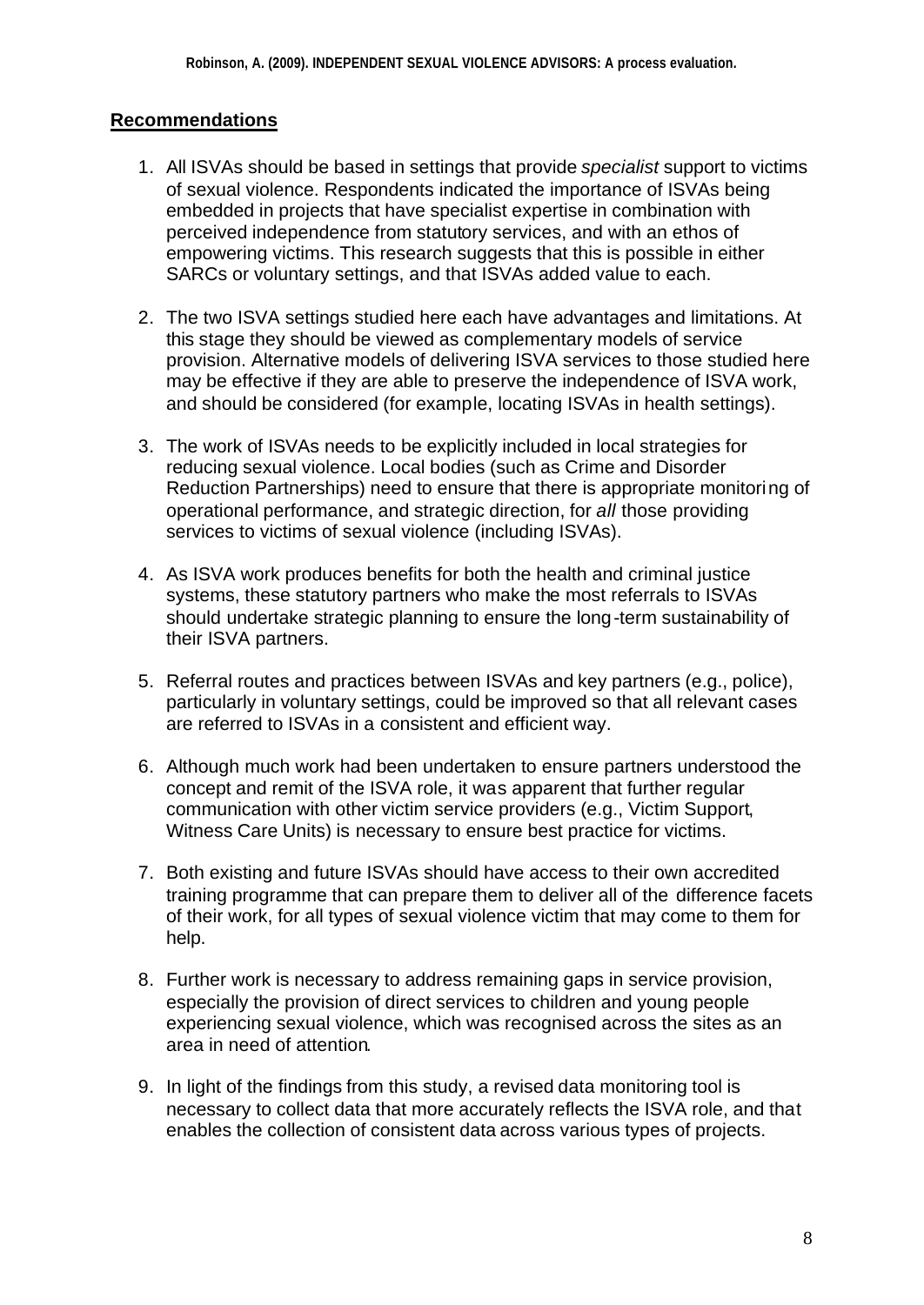10.As this research was relatively small-scale and exploratory, given the newness of the ISVA role, it is recommended that a comprehensive study of *all* ISVAs be commissioned in the future. Such a study should attempt to gather quantitative information from every ISVA working in England and Wales (e.g., using a questionnaire), supplemented with more detailed qualitative information (e.g., interviews but also observation, documentary analysis, etc.) from a sub-sample of the total. Such a study could reveal whether the challenges identified in this research are widespread, how they might have been overcome with time, and likewise whether the observed benefits are sustainable. This should be linked to a similar national study of IDVAs.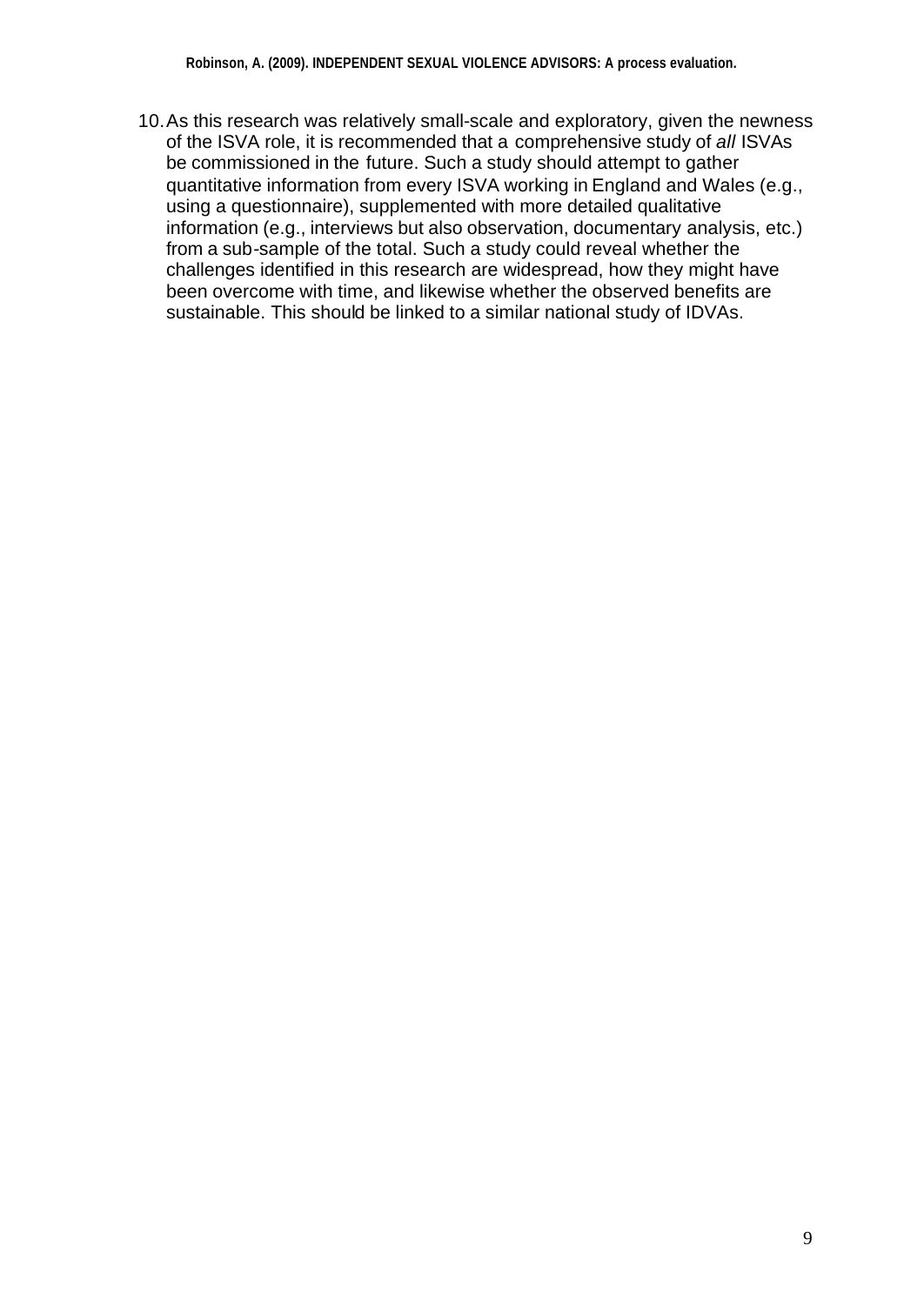## **MAIN REPORT**

## **INTRODUCTION**

The overriding aim of this evaluation has been to assess how Independent Sexual Violence Advisor (ISVA) services have been implemented in various settings, and to analyse the perceived impact they have had with regard to providing support to victims of sexual violence. Specifically, the intention was to assess the contribution made by ISVAs in two distinct and different locations: Sexual Assault Referral Centres (SARCs), and voluntary sector organizations that provide specialist support to victims of sexual violence, such as Rape Crisis. The purpose of the evaluation was to identify, as far as possible, whether ISVAs have been successful in two key areas:

- 1. Providing timely and appropriate information, support and advice to victims of sexual violence
- 2. Increasing victims' engagement with the criminal justice system, and reducing the incidence of withdrawals (i.e., attrition) during the progression of sexual violence cases through the system.

Indeed, making progress in the first area has been deemed by the Home Office to be essential in terms of making progress on the second. The sum of the findings from these two areas of study provides an overview of the role, remit and impact of the ISVAs in both SARCs and the voluntary sector.

ISVAs are specially trained support workers who provide proactive assistance and advice to victims of sexual violence. As this report shows, the type of support provided by an ISVA depends on where they work and the types of victims most likely to be accessing services at these settings. However, their main responsibilities are consistent. They include: providing crisis intervention and non-therapeutic support from time of referral; giving information and assistance through the criminal justice process if requested/required; providing other types of practical help and advice; and, working with partner agencies to ensure coordinated service planning on behalf of individual victims.

Traditionally, professionals who work in SARCs and voluntary sector projects helping victims of sexual violence have offered them counselling and support. The ISVA role is a broader one, offering a wider range of service provision and importantly including the coordination of services for the victim from a multi-agency standpoint.

This report provides evidence about the strengths and limitations of current ISVA working arrangements, and implications for the future development of ISVA service delivery. Specifically, the report raises the question as to whether the contribution made by ISVAs should necessarily be conceptualized as one specific model of service provision, or whether - depending on the type of host organization and the specific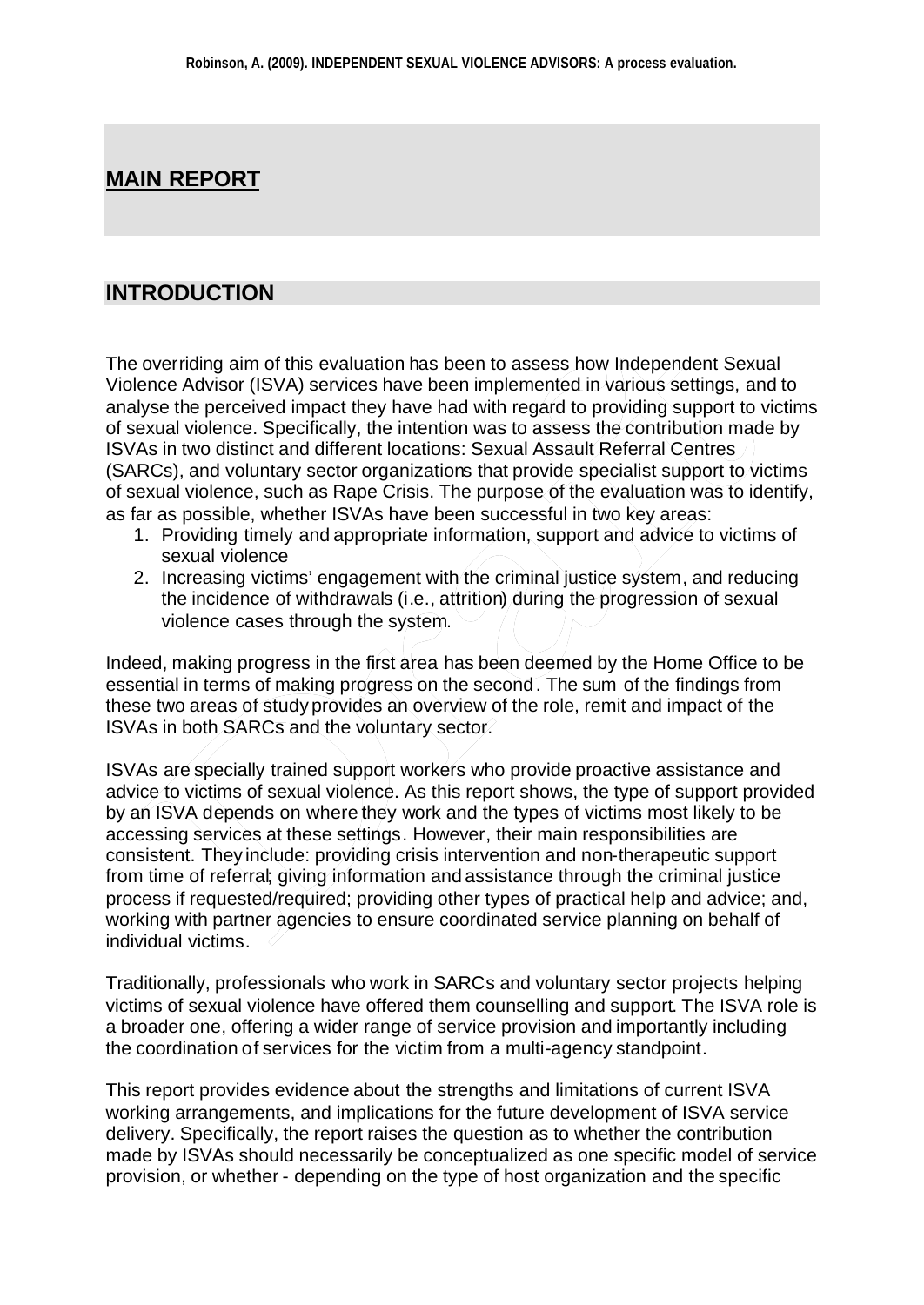local context - different models of ISVA services could be commensurate in their effectiveness and thus endorsed by central government.

## **Background to the Research**

l

Over the last few years there has been much attention given to the poor performance of the criminal justice system in dealing with offences of rape and sexual violence. It was recently noted in the government's *Action Plan for Tackling Violence, 2008-11<sup>3</sup> :*

*'While the number of rapes reported to the police and recorded has increased substantially over recent years, there has been barely any increase in the number of convictions. The conviction rate is less than 6% for recorded offences of rape, significantly lower than for other serious violence offences, which is approximately 14%' (p.14)*

There are a number of factors that make rape cases difficult to progress successfully through the criminal justice system, some of which are difficult to overcome, such as delays in cases being reported.<sup>4</sup> However, lack of partnership working was cited as a key contributor to the criminal justice system's poor performance in the Government's *Without Consent* (2007) report, as this was deemed responsible for a lack of coordinated service provision to victims and high levels of attrition in these cases. The report documented that whilst there were some examples of partnership working at an operational level, overall there was a lack of a strategic partnership approach for sexual violence and that this impacted upon the support provided to victims, affecting their confidence and participation with the criminal justice system. This in turn was seen to contribute to the unsatisfactory performance of criminal justice agencies.

This concern over existing practice, combined with knowledge of the effectiveness of providing advocacy and support to victims in other settings, for example by Independent Domestic Violence Advisors (IDVAs), <sup>5</sup> resulted in the Home Office's decision to provide funding and assistance to test the utility of a new type of specialist support worker to assist victims of sexual violence: the Independent Sexual Violence Advisor (ISVA). Drawing on the IDVA model of service provision, ISVAs are expected to provide support, information and advice to victims, and to liaise with other relevant agencies on their behalf, in the expectation that this will reduce their fear and uncertainty over the criminal justice process and encourage their participation. Since 2006, ISVAs have been viewed by the Home Office as a key worker in providing a range of types of support to victims accessing services from both SARCs and other sources including voluntary sector projects. Each of these ISVA settings will be briefly described, although readers should also refer to Appendix B for more information.

<sup>3</sup> HM Government (2008). *Saving Lives, Reducing Harm, Protecting the Public: Action Plan for Tackling Violence, 2008-11.* London: Home Office. Available at: http://www.homeoffice.gov.uk/documents/violent-crime action-plan-08/

 $4$  For example, delays in cases coming to the attention of police, making evidence more difficult to collect; the necessity of corroborative evidence, especially in cases where the victim and offender are known to each other; significant proportions of victims wishing to withdraw because of fear and/or intimidation from the investigative or court process, or 'wanting to move on'; and a 'culture of scepticism' amongst police and prosecutors leading to an over-estimation of the scale of false allegations (see Feist et al., 2007; Kelly et al., 2005).

 $<sup>5</sup>$  For research documenting the effectiveness of providing support and advocacy to victims of domestic violence,</sup> see Cook et al., 2004; Parmar et al., 2005; Robinson, 2003, 2006, 2009; Sullivan, 1991; Sullivan and Bybee, 1999; Vallely et al., 2005. Readers should also note that a major outcome evaluation of IDVA services has also been very recently published (Howarth, Stimpson, Barran & Robinson, 2009).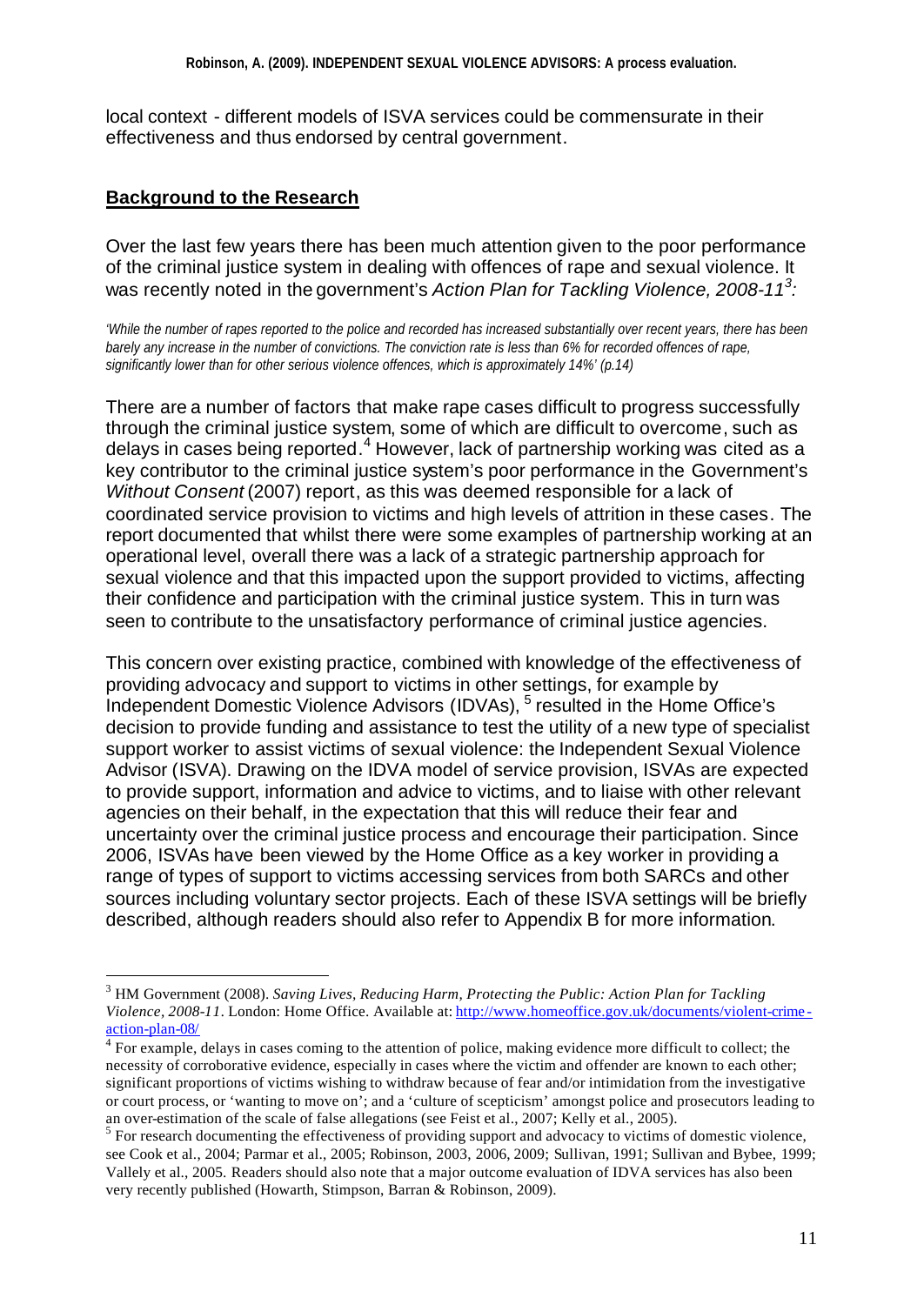The SARC model<sup>6</sup> of providing assistance to victims of sexual violence has been adopted by the Home Office as it seeks to coordinate medical, legal and advocacy arrangements for victims to try and address the unsatisfactory criminal justice performance recently highlighted by criminal justice inspectorates and the media. SARCs involve a partnership approach between the police, health services, and good liaison with other statutory and voluntary agencies. The two main priorities of SARCs are:

- Forensic examination so that evidence can be collected for use in the investigation of crime;
- Care of the victim to minimize the risk of subsequent physical and mental difficulties and promote recovery.

Although SARCs have been in operation for some time (the first was established in Manchester in 1986), it is only since 2006 that ISVAs have been incorporated into the SARC model of service delivery at some SARC locations. In addition, the government has recently provided £1.25M to voluntary sector organizations providing services to victims of sexual violence, and is engaged in expanding the network of SARCs in England and Wales (there is a commitment to have one in every force area by 2011).

In contrast, sexual violence projects located in the voluntary sector are not formally affiliated with police or other statutory services (although they may work in partnership with such agencies). They are community-based, voluntary charitable organizations that have historically offered women-only services.<sup>7</sup> These projects tend to support women who have been raped or suffered sexual abuse from men known to them, perhaps some time ago, and which may not have been reported to the authorities. They are premised on the idea of believing women and respecting their confidentiality and autonomy. They are not as aligned with criminal justice compared to SARCs.

As the developments above indicate, in recent years the landscape of service provision for victims of sexual violence has changed quite considerably. It is no longer the case that the *only* support services for victims are found in small, communitybased voluntary sector organizations. Attention to sexual violence at local, regional and national levels of government has increased, and the level and range of services available has also increased although, as will be seen in this report, perhaps not to the extent wished for by those providing direct services to the women, men, and children affected by sexual violence.

l

 $6$  Readers can refer to the publication produced by the ACPO Rape Working Group for an overview of the development and explanation of the service provision in SARCs. See the *Sexual Assault Referral Centres (SARCs) Getting Started Guide* available at http://police.homeoffice.gov.uk/publications/operational-policing/sarcs-gettingstarted

<sup>7</sup> See Jones, H. and Cook, K. (2008). *Rape Crisis: Responding to Sexual Violence*. Dorset: Russell House Publishing.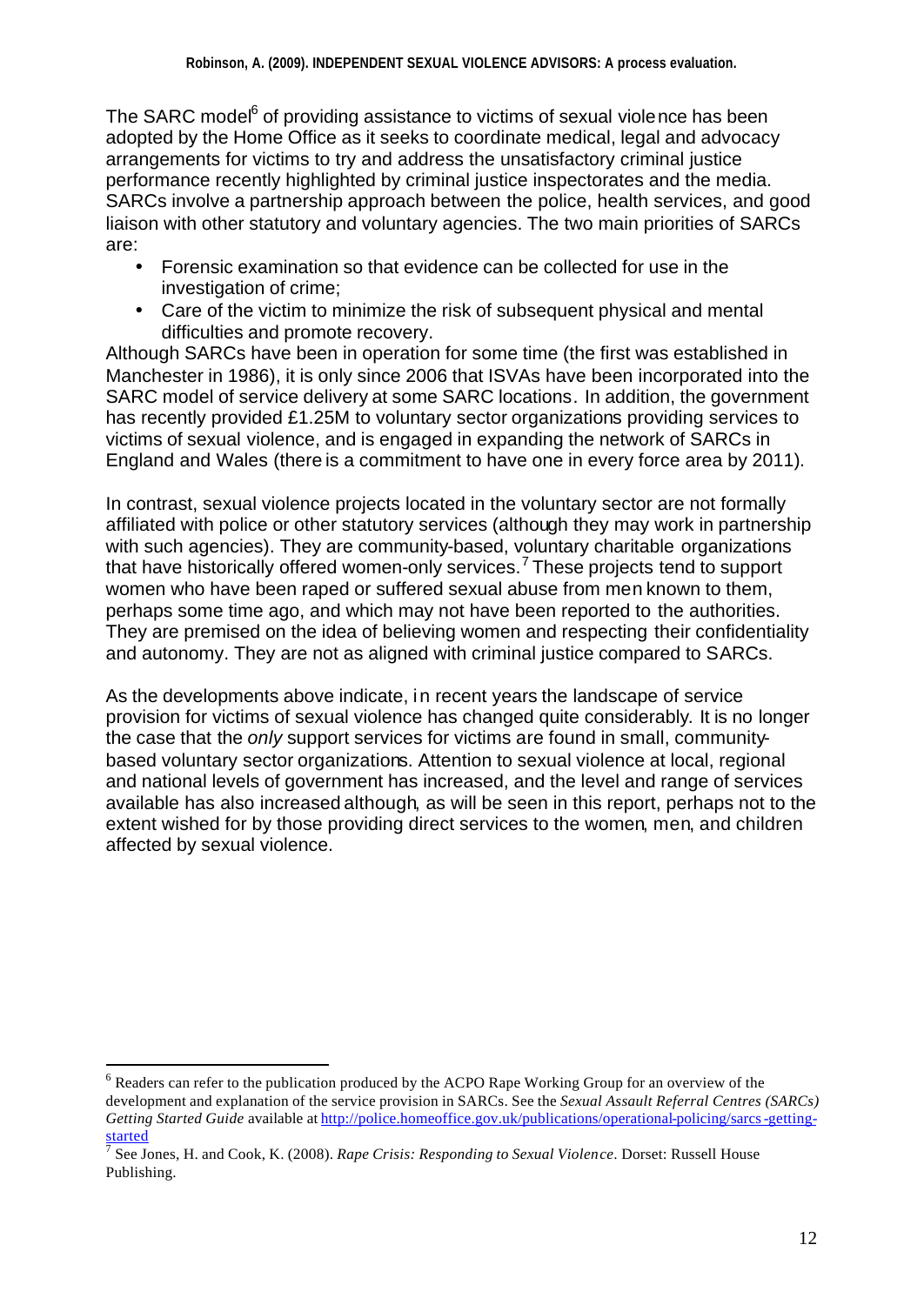### **Methodology**

This report is primarily a qualitative study drawing information from interviews and visits in six case study sites. The qualitative data was complemented by quantitative monitoring data in order to provide an emerging picture of how support services are offered and delivered to victims of sexual violence in England and Wales. Both types of data are discussed in the sections below (see Appendix A for detailed information regarding the methodology, the participants and the research instruments used).

#### Research Questions

The evaluation strategy was designed with the intention of addressing some specific questions; to provide a process evaluation of how ISVA services were implemented; and to identify the context in which ISVAs work:

*Organization*:

- Has the host organization supported the ISVA to do the job?
- Does the ISVA service add value to the organization and if so in what way?
- Does the ISVA service complement or conflict with support services that are provided by the same organization or different organizations in the same area?
- What are the levers and barriers to providing an ISVA service?

*ISVA*:

- Have they provided timely and appropriate advice and rights based information to the victim?
- Have they provided timely and appropriate practical and emotional support to the victim?
- Have they increased victim safety and reduced the risk of further assault?
- Have they linked with IDVA services?
- Did they keep the victim informed about their case as it progresses through the criminal justice system (CJS)?
- Have they increased the number of victims who engage with the CJS and reduce their withdrawal from the CJS (attrition)?

#### Qualitative Data

The six case study sites were selected to provide in depth information about how the ISVA role was established and delivered in different settings, and aimed to compare service provision in these settings to similar sites that did not have ISVAs in post at the time of research.

The case study sites were as follows:

- Sites 1 and 2: ISVAs working in SARCs
- Sites 3 and 4: ISVAs working in voluntary sector projects
- Site 5: a SARC without ISVAs
- Site 6: a voluntary sector project without ISVAs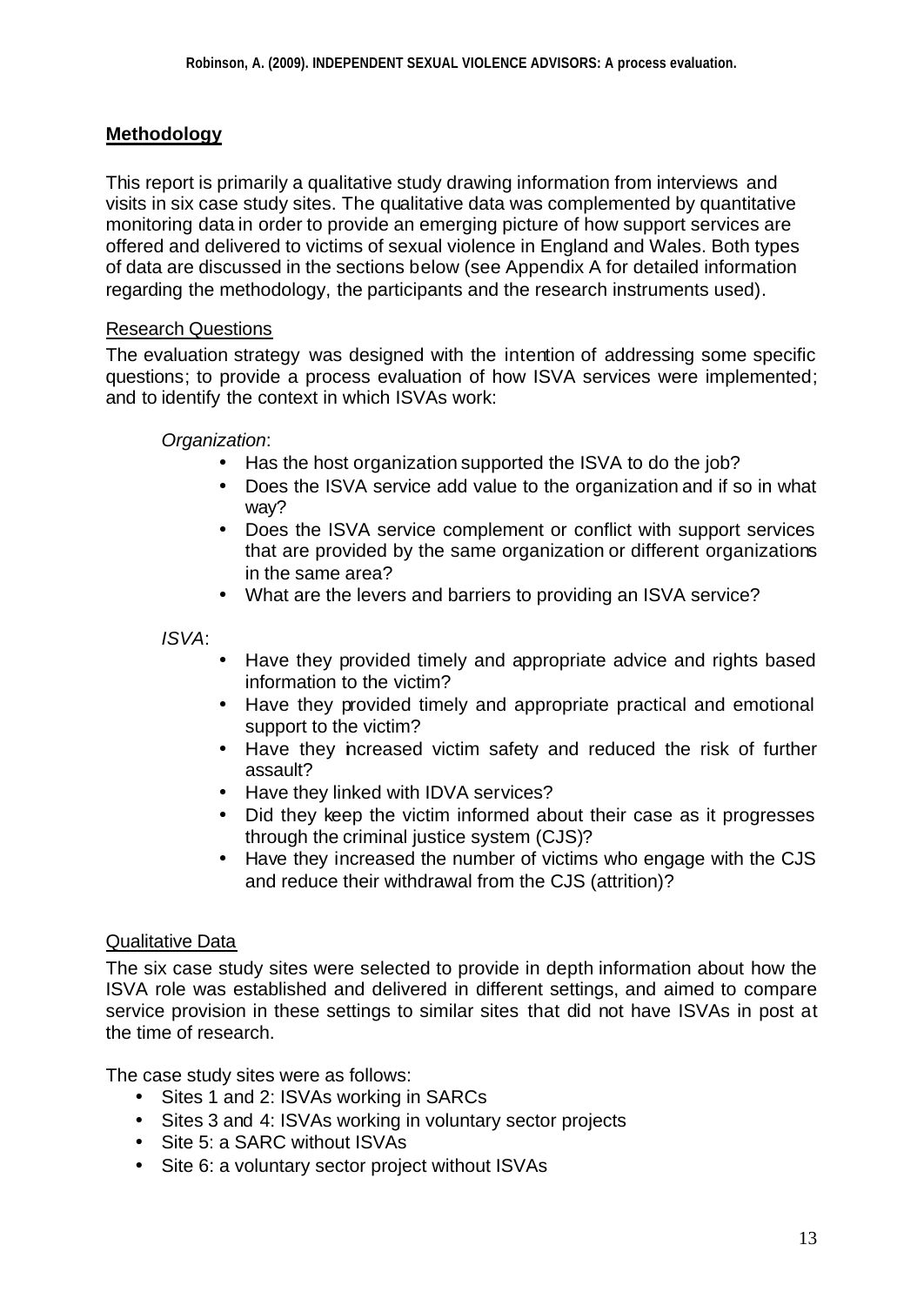The qualitative data was gathered from:

- 93 interviews
- Site visits, observation and documentary data (see Appendix B for comparative information and detailed descriptions of the six sites).

The interviews were conducted with:

- Staff in SARCs and voluntary projects: ISVAs, counsellors, case-tracking coordinators, supervisors, and management staff (n=33)
- Referral/partner agencies: practitioners working in criminal justice, health, housing or voluntary sector agencies (n=43) and
- Victims/survivors of sexual violence: mostly female, accessing the sites for support and assistance (n=17).

Direct quotes from the interviews are denoted as "SVP" (staff at the sexual violence projects, including managers, counsellors, and ISVAs working in either SARCs or voluntary projects), "RPA" (referral or partner agencies) or "VS" (victim/survivors), followed by the site number (e.g. RPA2) which indicates whether they had ISVAs and if so in what locations (e.g., SARCs or voluntary sector projects). Unless stated otherwise, direct quotes are indicative of broad sentiment expressed by a majority of respondents.

## Quantitative Data

l

Quantitative data was collected from 35 sexual violence projects, representing the first tranche of organizations to receive Home Office funding to employ an ISVA (including the six case study sites), giving an indication of: the types of clients being referred to the projects, and from where; the nature of the offences committed against them; the services provided to ISVAs working in SARCs and voluntary projects; and, criminal justice outcome information.

The main findings of this monitoring exercise of ISVA services are discussed in the next section and full details are available and further discussion is provided in Appendix C. In total, 6,507 individual cases were analysed as part of this evaluation (see Table C.1). The timeframe for data collection varied with some projects beginning in 2005, 2006 or 2007. Each was monitored until the end of 2007, $^8$  although some projects (n=6) only submitted partial data for that year.

In many ways the monitoring exercise emphasizes the experience of ISVAs working in SARCs rather than in other settings. ISVAs located in SARCs had the longest period of monitoring as they received Home Office funding (and were required to submit monitoring information) earlier than ISVA services located in voluntary projects. Accordingly, the data are not equally distributed between SARCs and voluntary projects, as 8 of the 35 projects are SARCs yet account for 56% (n=3,644) of the 6,507 cases. SARCs also have a higher annual caseload. In 2007, the average number of cases submitted was 102 for voluntary projects and 267 for SARCs.<sup>9</sup>

Analyses for each group of monitoring variables were conducted first on the full sample of cases, then by type of project (SARC or voluntary), then by the six cases study sites. Case study sites 5 and 6 are excluded from many of the analyses as they

 $8$  Three voluntary projects submitted partial data for 2008, which is included in the overall total.

<sup>&</sup>lt;sup>9</sup> This figure changes to 225 after removing the largest SARC contributor.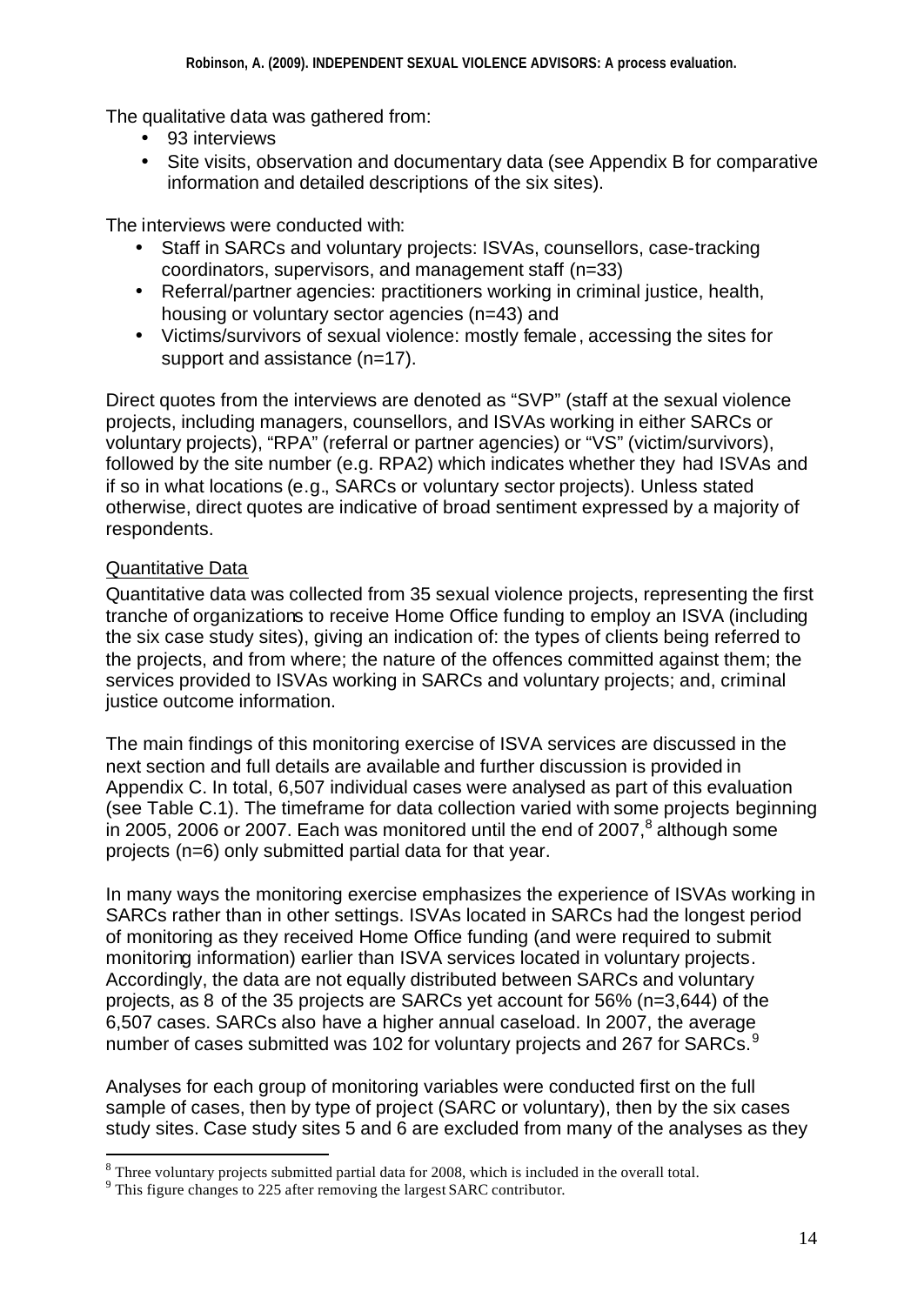did not employ ISVAs at the time of this research. The cases counted in those sites were therefore referrals to other workers; however, the agencies submitted data in order to help provide a comparison of ISVA settings to those without ISVAs. (If the figures for these sites are excluded, the total number of cases referred to sites which employed ISVAs, across all years, is 5,525).

Problems with the monitoring data (e.g., inconsistent monitoring tools, missing data, etc. see Appendix A) mean that the findings must be considered with a degree of caution; however, the results do provide a broad overview of the clients accessing services from SARCs and ISVAs, and the types of support that they received from ISVAs, working in a variety of different projects around England and Wales.

Finally, readers should note that a similar multi-site process evaluation of IDVA services was commissioned by the Home Office and conducted during the same time as the ISVA evaluation. As they are linked pieces of research, the findings from that study will be relevant to readers interested in the issues discussed here.<sup>10</sup>

## **Structure of Report**

l

The report combines both types of data in order to describe the two settings in which ISVAs are located and how these settings impact upon their work (Section 1), the services they deliver, both to victims and to other organizations (Section 2), the way in which their role has been conceptualized, and can be contrasted with other existing posts (Section 3), their contribution to multi-agency partnership work and the challenges within this (Section 4), and finally to explain how host organizations 'take care' of ISVAs through current supervision, support and training arrangements (Section 5). A concluding discussion, including recommendations arising from the research, is provided in Section 6.

<sup>10</sup> See Robinson (2009). *Independent Domestic Violence Advisors: A process evaluation*. http://www.cardiff.ac.uk/people/robinsona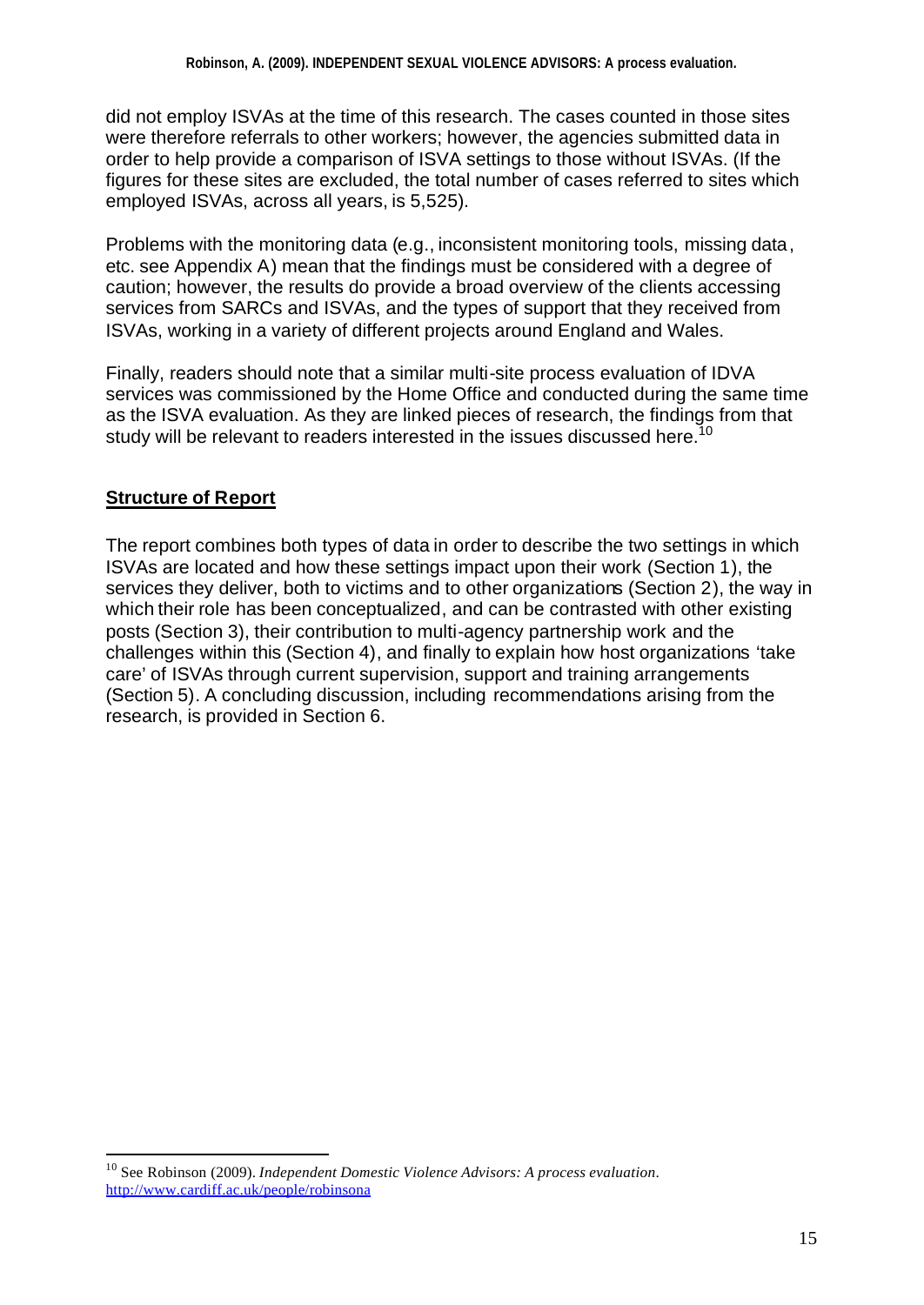# **FINDINGS**

## **1. ISVA SETTINGS**

#### **Introduction**

One of the key aims of this research is to establish how the host (organization) setting and local (community) context affects the work of ISVAs. The evaluation strategy allowed for comparisons to be made between two different settings; SARCs and voluntary sector projects. The strategy also ensured that, within these two settings, comparisons could be drawn between settings with and without ISVA services. Both the quantitative and qualitative data are discussed here to address this aim of the research, and to make explicit any 'added value' that ISVAs bring to the areas in which they work.

#### **National Overview**

Table 1 below, is taken from the more detailed analysis and discussion available in Appendix C, and finds several notable differences in the two types of organizational settings in which ISVAs undertake their work. These differences have implications for what services will be required and how ISVAs deliver these services to victims and include:

- The demographic profile of clients receiving ISVA services can be summarised as white females, generally young, capable of speaking English, with few disabilities. This profile is similar across voluntary projects and SARCs, with the exception of age. SARCs generally had a younger client base than the voluntary projects (56% and 28% younger than 21, respectively).
- The majority of cases reported to SARCs are committed by strangers and acquaintances (73% combined, compared to 47% in voluntary projects), whereas more incidents committed by relatives, partners and ex-partners are reported to voluntary projects (48% combined, compared to 25% in SARCs).
- Voluntary projects have a more even spread of referrals across the four main referral sources (police/CJS, health, voluntary/charity, self), whereas SARCs have the highest proportion coming from police/CJS (80%). This is likely to be due to SARCs affiliation with and funding from police. Voluntary projects have twice the level of self-referrals compared to SARCs (25% compared to 11%).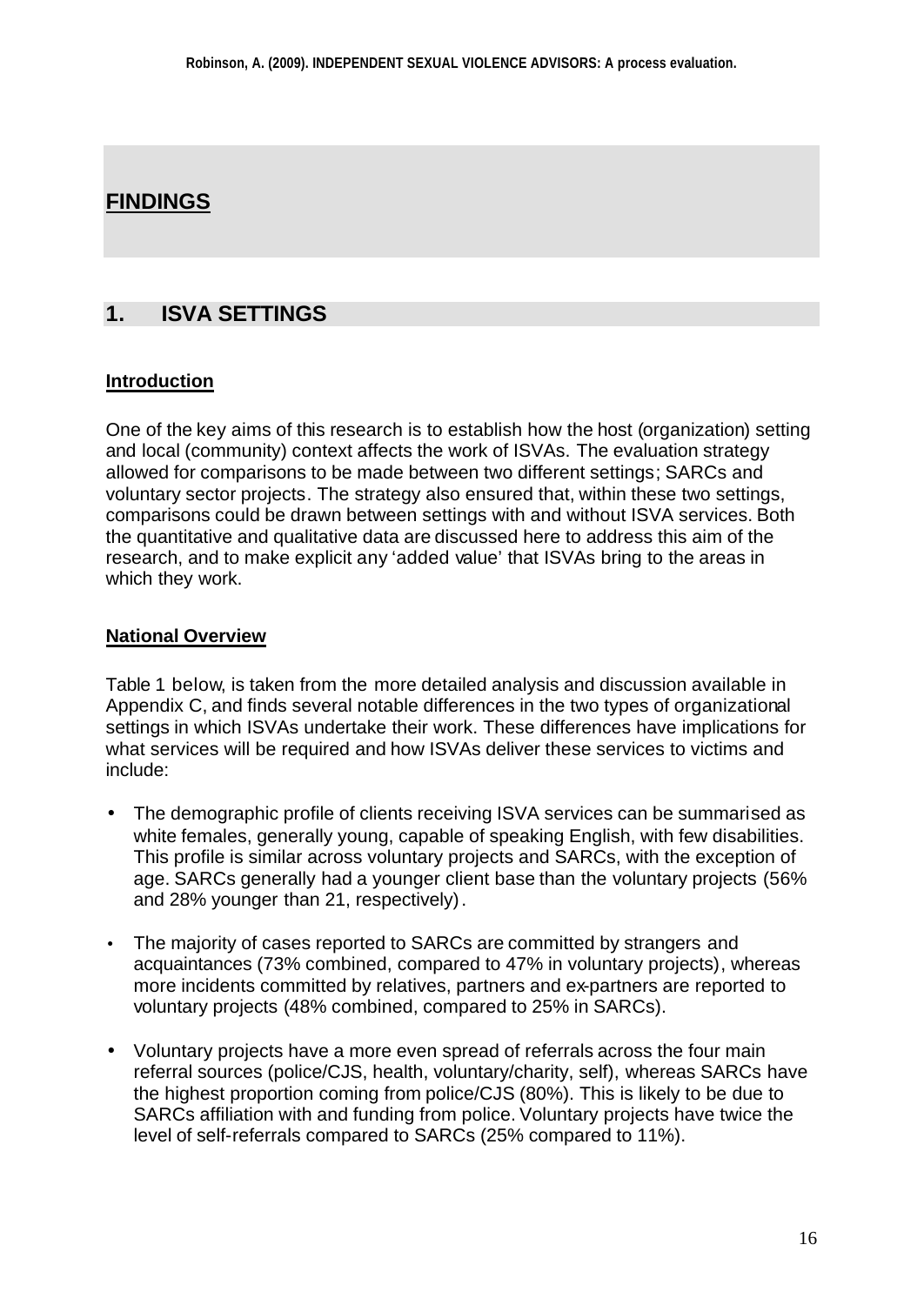It is important to reiterate, however, that problems with missing data make comparisons between settings (voluntary or SARC) and between the six study sites tenuous at best. For example, when the offence occurred (and the implications of providing services to victims of recent versus historical sexual violence) is a key area in which SARCs may be different from voluntary projects. However SARCs were not asked to submit this information as part of their monitoring exercise (but case study Site 2, a SARC, did submit this information). Although comparisons are difficult, we know from the case studies that Sites 3 and 4 saw a much higher figure of 'historical' incidents (offences that occurred during childhood accounted for 38% and 42% of their client bases, respectively) than did Site 2, a SARC (16%). The extent to which we can extrapolate this findings to the national level will require further research, involving the use of a consistent and improved monitoring tool across all types of projects (refer to Appendix A for full discussion).

|                                    | Vol.                           | <b>SARCs</b>                    | All                             | <b>Location</b> |
|------------------------------------|--------------------------------|---------------------------------|---------------------------------|-----------------|
|                                    | projects                       |                                 | projects                        | of data         |
| <b>Total cases</b>                 | $N = 2725$                     | $N = 2800$                      | $N = 5525$                      | (App. C)        |
| <b>Client demographics</b>         |                                |                                 |                                 | Table C.2,      |
| Female                             | 95%                            | 94%                             | 94%                             | Table C.2a      |
| 21 or younger                      | $(n=2558)$<br>28%<br>$(n=682)$ | $(n=2602)$<br>56%<br>$(n=1553)$ | $(n=5160)$<br>43%<br>$(n=2235)$ |                 |
| Black or minority ethnic           | 11%<br>$(n=250)$               | 12%<br>$(n=306)$                | 10%<br>$(n=556)$                |                 |
| English language difficulties      | 3%<br>$(n=80)$                 | 2%<br>$(n=52)$                  | 2%<br>$(n=132)$                 |                 |
| Disability (any type)              | 13%<br>$(n=253)$               | 13%<br>$(n=338)$                | 12%<br>$(n=591)$                |                 |
| <b>Characteristics of offences</b> |                                |                                 |                                 | Table C.3,      |
| Location of offence                |                                |                                 |                                 | Table C.3a      |
| Domestic                           | 72%                            | 53%                             | 53%                             |                 |
| Public places                      | $(n=1502)$<br>20%<br>$(n=417)$ | $(n=1292)$<br>47%<br>$(n=818)$  | $(n=2794)$<br>24%<br>$(n=1235)$ |                 |
| Multiple perpetrators              | 15%<br>$(n=350)$               | 12%<br>$(n=295)$                | 12%<br>$(n=645)$                |                 |
| Type of perpetrator                |                                |                                 |                                 |                 |
| <b>Stranger</b>                    | 16%<br>$(n=368)$               | 33%<br>$(n=820)$                | 23%<br>$(n=1188)$               |                 |
| Acquaintance                       | 31%<br>$(n=705)$               | 40%<br>$(n=974)$                | 32%<br>$(n=1679)$               |                 |
| Ex-partner or partner              | 24%<br>$(n=550)$               | 16%<br>$(n=403)$                | 18%<br>$(n=953)$                |                 |
| <b>Family member</b>               | 24%                            | 9%                              | 15%                             |                 |

## **Table 1. Clients and sources of referrals, by type of setting.**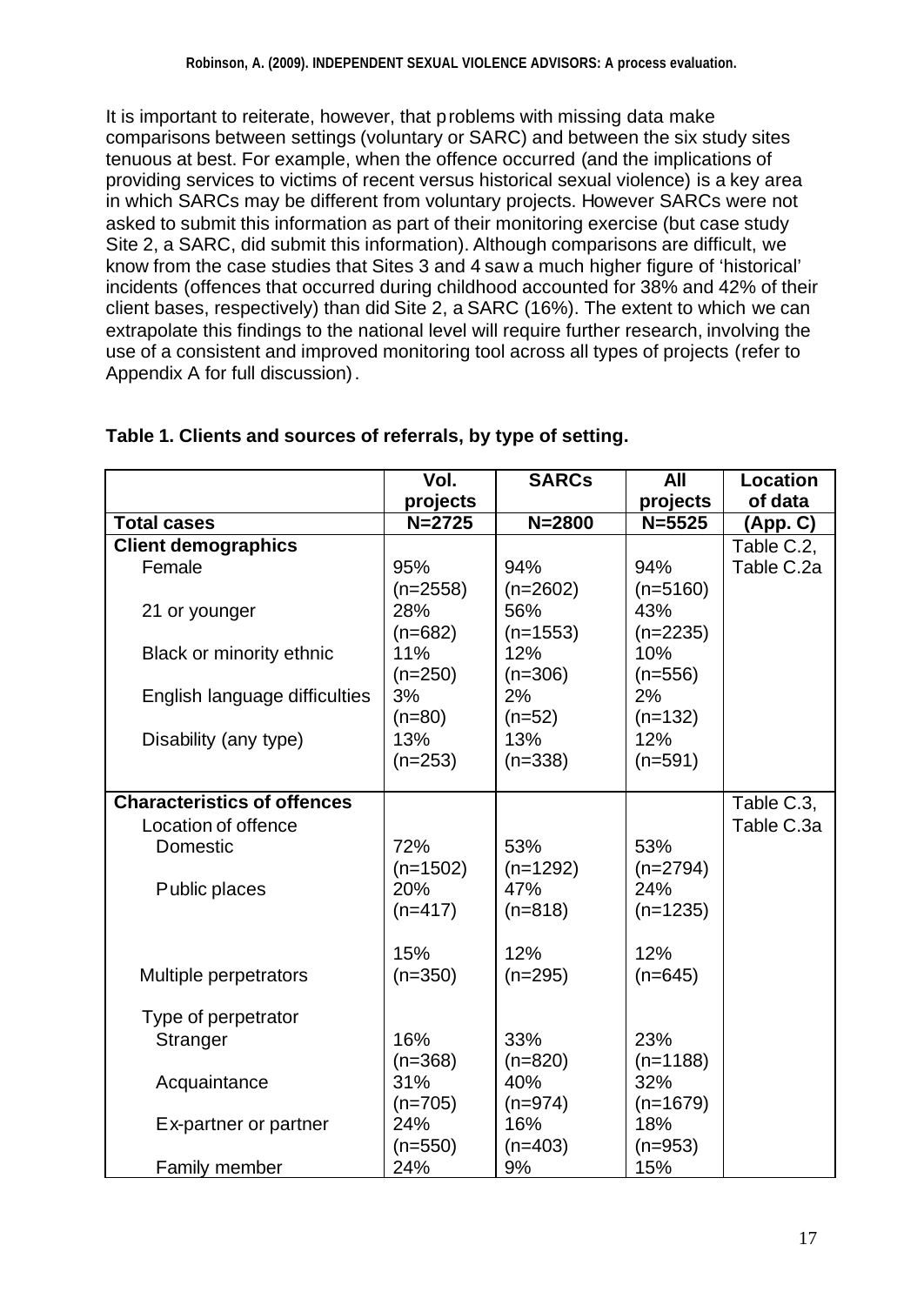|                            | (n=540) | $(n=215)$  | $(n=755)$  |            |
|----------------------------|---------|------------|------------|------------|
|                            |         |            |            |            |
| Source of client referrals |         |            |            | Table C.4, |
| Police/criminal justice    | 19%     | 80%        | 50%        | Table C.4a |
|                            | (n=504) | $(n=2204)$ | $(n=2708)$ |            |
| Health                     | 15%     | 2%         | 8%         |            |
|                            | (n=391) | $(n=61)$   | (n=452)    |            |
| Voluntary/charity          | 24%     | 2%         | 13%        |            |
|                            | (n=631) | $(n=48)$   | (n=679)    |            |
| Self-referrals             | 25%     | 11%        | 17%        |            |
|                            | (n=655) | (n=293)    | (n=948)    |            |
|                            |         |            |            |            |

Notes: N=5525 cases from projects employing ISVAs. All percentages listed are valid percentages. Full findings are available in Appendix C.

The national monitoring data shows that the differences between the two settings investigated in this research are quite pronounced in terms of the characteristics of the client base, types of offences and the source of referrals. This is supported by the qualitative data which also highlights the different local contexts and working arrangements that affect how ISVAs deliver support to victims. In the next section, information from the case studies is used to describe the key differences impacting ISVA work in SARCs compared to voluntary settings.

## **ISVAs in SARCs**

As stated previously, SARCs are a partnership model of victim service provision which aims to coordinate medical, legal and advocacy arrangements for victims under one roof. Since their introduction in 2006, ISVAs are the central point of contact for victims accessing services within SARCs, as they coordinate the different services required on their behalf. SARCs can be based within different settings (e.g., police, hospital, or other locations that are not part of statutory services), but they are closely aligned with police and health and tend to be based in these types of locations. This is reflected in the staffing contingent at SARCs, which typically includes staff seconded from health (e.g., doctors to conduct forensic medical exams or FMEs), specially trained police (e.g., Sexual Offences Liaison Officers or SOLOs) as well as other specialist workers (e.g., ISVAs or counsellors).

In contrast to the national picture, the three SARCs in this study are based in discreet residential locations (although Site 5 has two sites, one in a residential area and the other in a hospital). Two are managed by charitable voluntary sector organizations (Sites 1 and 2) whilst the other is managed by the police (Site 5). Sites 1 and 2 employ ISVAs. Site 5 does not employ any ISVAs, but instead has counsellors and a Case Tracking Coordinator or CTC (and there are plans to employ ISVAs in the future, discussed further in Section 3). Recall that a full description of the three SARC sites that participated in the research can be found in Appendix B

There are a number of advantages to delivering services for victims of sexual violence within SARCs. These have been documented in other research (Lovett et al., 2004),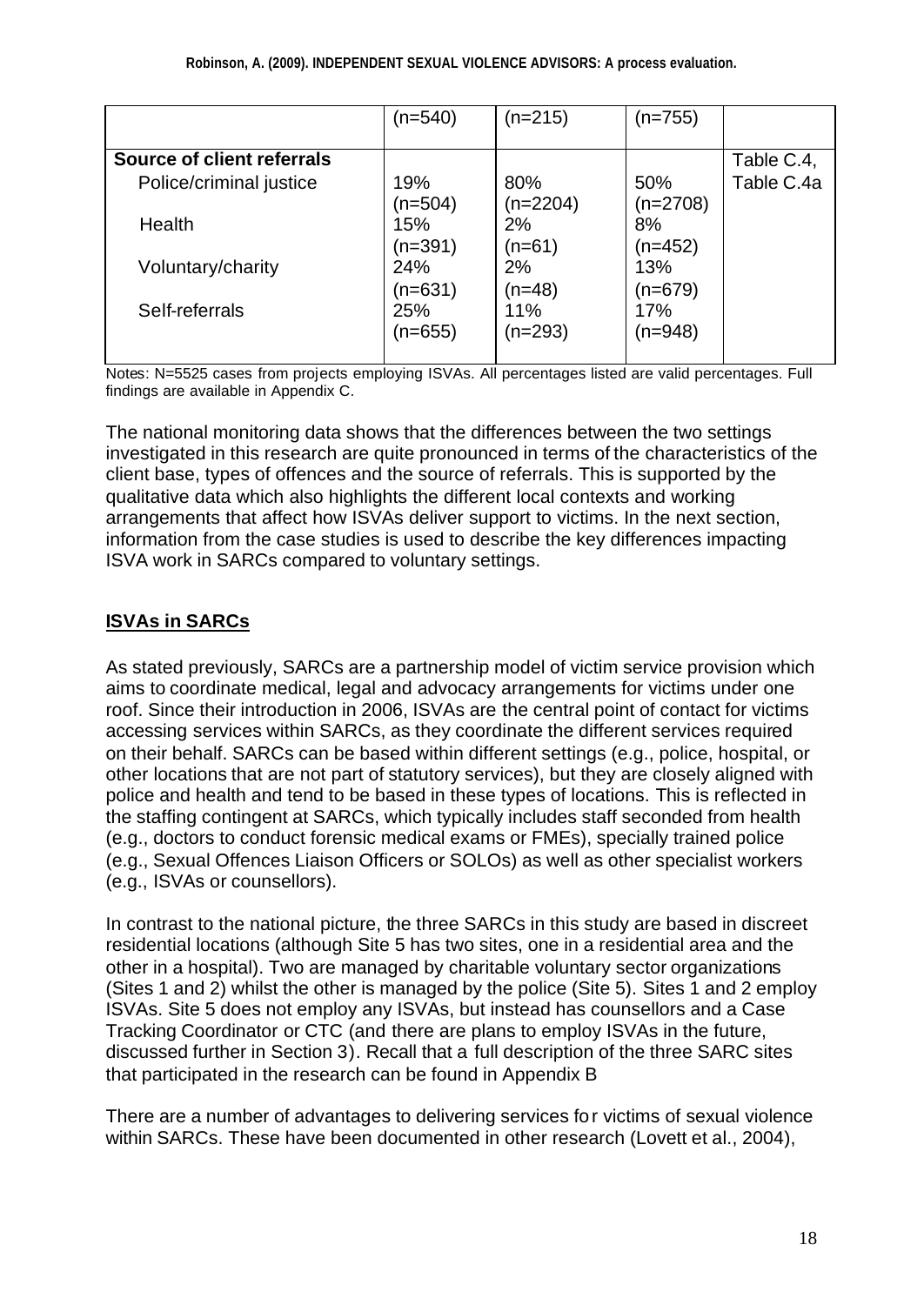leading to the government's current plan to implement them nationally.<sup>11</sup> The comments made by respondents in this research reinforce those previous findings, particularly on the ability of SARCs to produce a model of service delivery that enables a wide range of services to be successfully coordinated under one roof. Importantly, they provide an interface between two large, bureaucratic systems: the health and criminal justice systems. Respondents working in the SARC as well as those from partner agencies felt that SARCs were not simply putting old services into a new building, but actually delivering a different, improved experience for the victim. Commenting on the main benefit from adding an ISVA service to a SARC, one respondent from a partner agency involved the SARC Site 1 explained:

*P12 (RPA1): The main benefit has been obviously that clients are getting the support and everything that they need…. And as for our organization, we know where to refer clients, because before we could only refer them to counselling… but now it's more seamless and straightforward instead of having to go to various places for different things, now they get it [all] under one roof.*

In addition, SARCs, like multi-agency risk assessment conferences (MARACs) for domestic violence,<sup> $12$ </sup> were seen by respondents to be effective mechanisms for getting partnership work started, or enhanced, around sexual violence (Robinson, Hudson & Brookman, 2008). The sustained and pronounced participation from members of the health service in SARCs is evidence of SARCs facilitating a more 'joined up' approach across relevant systems. This affiliation or indeed integration with statutory partners means that referral routes are clearer in sites operating a SARC, as the quote below from staff working in the SARC in Site 5 illustrates:

*P62 (SVP5): But what works well is if somebody's being referred in through a police process by a SOLO [Sexual Offences Liaison Officer], if that SOLO officer can actually bring them here for that very first appointment, it makes it so much easier for the client as… making that first step is the hardest. And that does work very well. And I suppose from the victim's point of view it demonstrates the police commitment and the police support to the whole process as well.*

#### Although the participation of statutory services is essential for the delivery of the SARC model, given what SARCs aim to achieve, staff working in the 3 SARCs studied here commented on the usefulness of *not* being based within statutory settings:

*P18 (SVP2): I think the fact that ISVAs are independent from those agencies is really important… because the clients don't associate them with those agencies… so if you were to have an ISVA based in hospital or police station it is likely that their duties would get pulled into other directions, whereas being based in agencies like ours it is easier to resist.*

*P1 (SVP1): I think as well because we're a voluntary organization working with two strong statutory bodies, being health and*  police, I think that they were very wary of us first of all. Because we hear a lot of complaints [from] people that don't think that *they've been treated the way that they should have been either by a doctor or by the police. And we can only learn by sharing that information and then growing from it, so taking it as constructive criticism.* 

*P63 (SVP5): '….personally I would suggest the best place for an ISVA to be set would be not within Police, Health or any other big organization (but in a ) charitable organization certainly within a setting where that person would have the power to help challenge the local authority and police and all of those big, big organizations.*

l

 $11$  For example, in the study of three SARCs (and three comparison areas without SARCs) conducted by Lovett et al. (2004) it was shown that: SARCs increase access to services and support in a significant number of cases and importantly among those who do not report rape to the police (due to the possibility of self-referral); a higher proportion of cases resulted in examinations in SARC areas; a range of immediate, short and longer-term support options were provided by SARCs and that victims/survivors welcomed the proactive contact. In particular, victims valued the automatic provision of female examiners and support staff; proactive follow-up support; case tracking; advocacy; and easy access through the telephone to advice and information .

 $12$  MARACs are multi-agency risk assessment conferences for very high-risk victims of domestic violence (see Robinson, 2006; Robinson & Tregidga, 2007).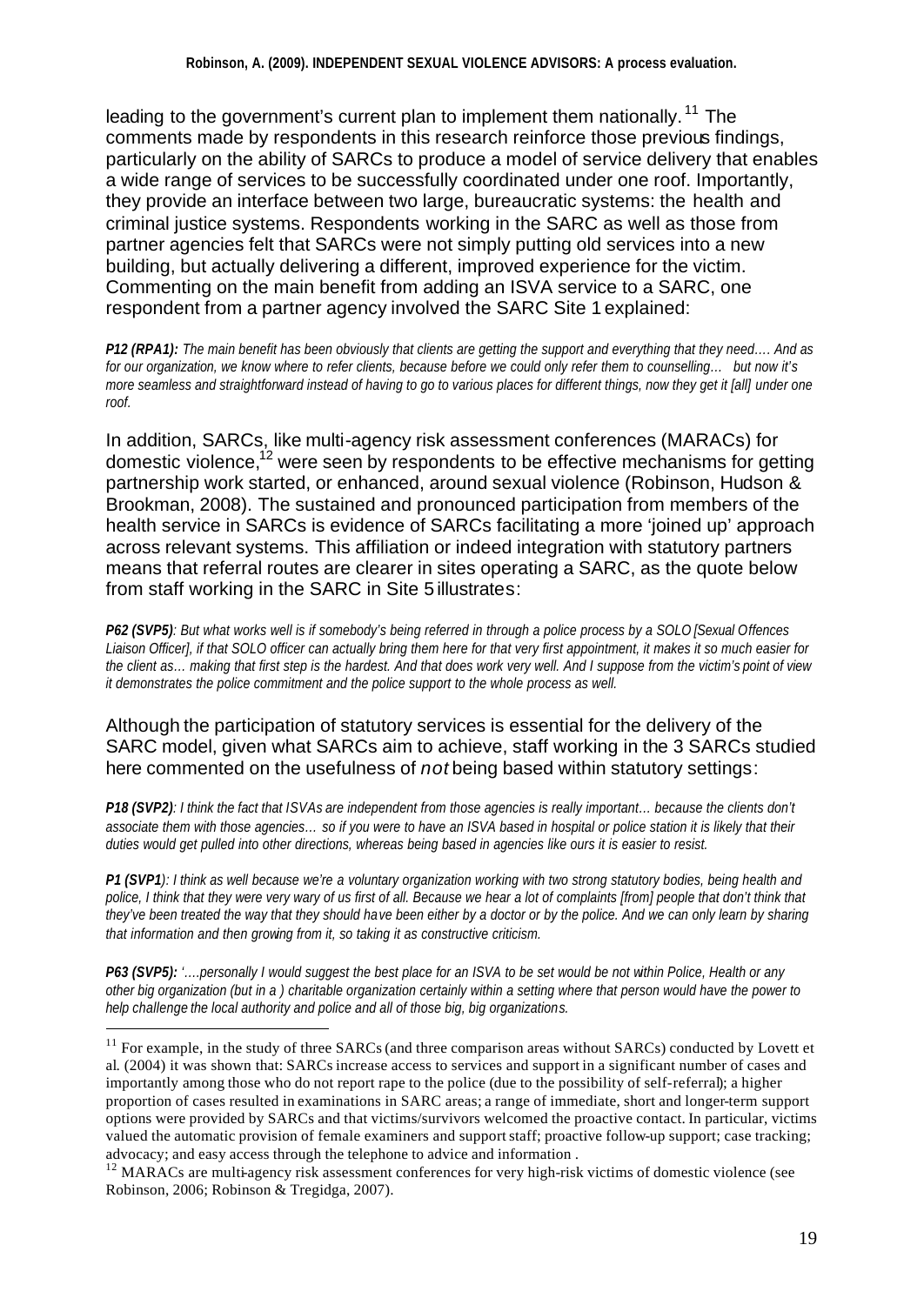In summary, the key advantage for ISVAs working in SARCs is that they are working in a setting which has an inherent multi-agency approach combining the different and complementary strengths of voluntary and statutory agencies into one model of service delivery. Respondents in the SARCs studied here commended the fact that they were *not* based within statutory settings, as this was felt to have negative implications for the ability of ISVAs to be perceived as independent and to challenge the practice of their statutory partners.

## **ISVAs in voluntary sector projects**

Voluntary charitable organizations tend to be community-based and have historically offered services to women who have been raped or suffered sexual abuse from men known to them, perhaps some time ago, and which may not have been reported to the authorities. These organizations tend not to be formally affiliated with police or other statutory services, and therefore are not as aligned with criminal justice compared to SARCs. This is apparent in their referral sources (nationally, less than 1 in 5 referrals to a voluntary project come from police or criminal justice agencies, see Table 1). The staffing contingent of voluntary projects tends to be smaller compared to SARCs, and some operate with the use of volunteers. Of the three voluntary projects studied here, two employ ISVAs (Sites 3 and 4) and one (Site 6) does not. These sites provide a comparison in terms of how a less statutory-affiliated organizational context affects the work of ISVAs. Recall that a full description of the three voluntary sector projects that participated in the research can be found in Appendix B.

The key difference to emerge from the qualitative data for ISVAs working outside of SARCs was in relation to the partnership/multi-agency aspect of their role, as there was variation in the level to which voluntary sector projects were engaged with other local agencies. Crucially, the voluntary sector projects who employed ISVAs (Sites 3 and 4) felt that having an ISVA in post had raised their ability to engage with, and influence, partner agencies. This was accomplished with a lot of time and effort invested into activities such as attending meetings, making presentations, and generally making themselves known to partner agencies.

*P28 (SVP3): So I think the ISVA project has been fantastic for us and it has been a lever in gaining credibility and to actually be commissioned [on] what we provide…. I think before we launched this ISVA project we were very inward thinking as an agency ourselves... now I think there is much more of a framework for sharing information so we are up front and honest about who our clients are, what we're doing with them and we liaise more with external agencies.*

*P50 (SVP4): So for us to have ISVA work here and have it funded has enabled us to engage with statutory services [like the] Police, and CPS, whoever, around sexual violence. And much more so than before, because before it was that we were doing it, but it was primarily focused on counselling. Now we've all gotten involved... that's because of ISVAs.*

As ISVAs are inexorably linked with other statutory and voluntary agencies providing services to victims of sexual violence, maintaining effective referral processes and working relationships is essential for the delivery of ISVA services. Unlike those working in SARCs, some respondents from the voluntary sector projects felt that their referral routes with police could be improved, as there was concern that not all potential clients were being referred to the ISVA service.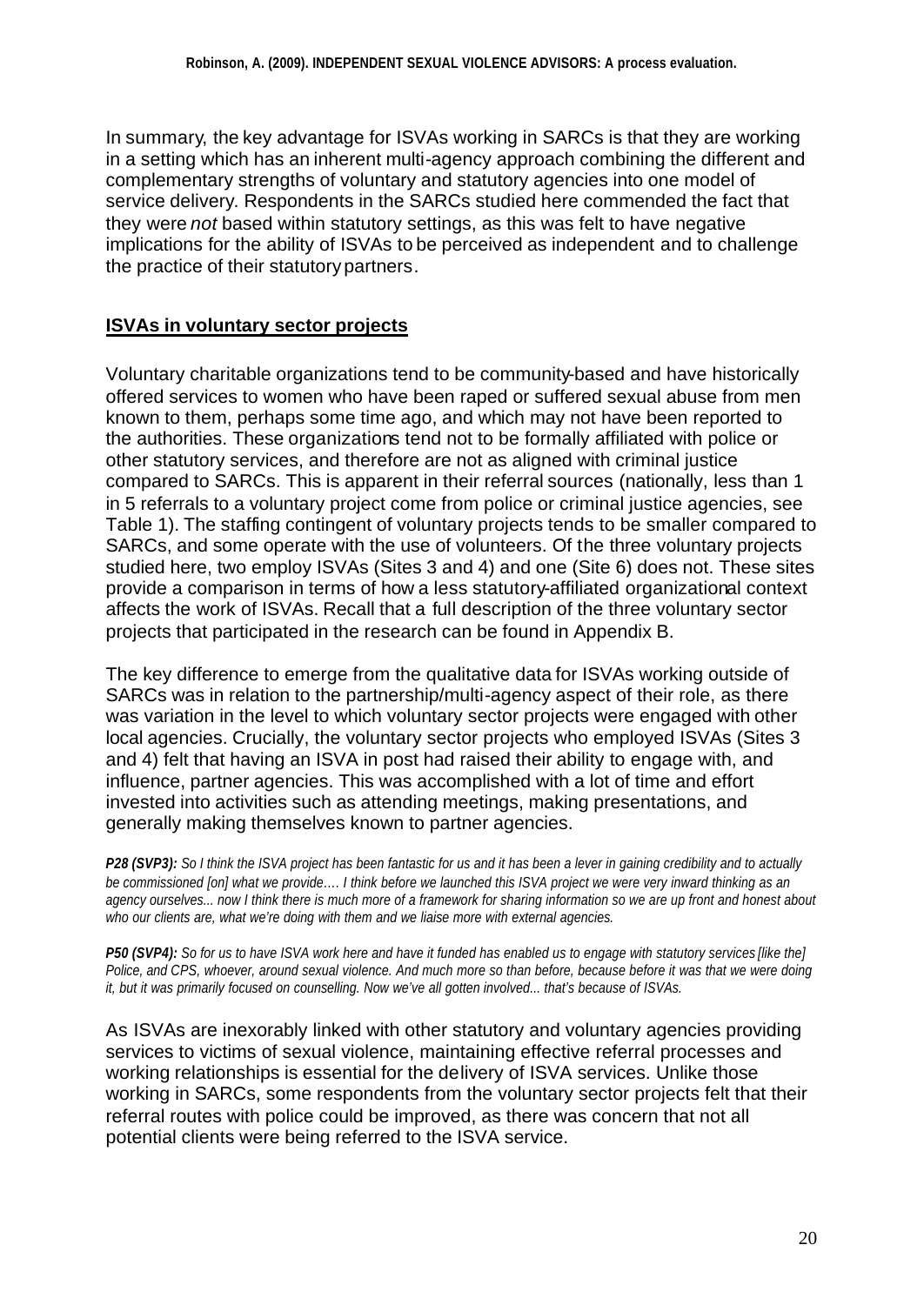#### **Robinson, A. (2009). INDEPENDENT SEXUAL VIOLENCE ADVISORS: A process evaluation.**

*P27 (SVP3):* There are still huge gaps where Police officers do not tell people about us.... And people get referred to us quite *late. So they might, if the doctor doesn't know about us, they'd refer them to the mental health services, they might wait months and then finally get an appointment and then get sent to us. I think its people's lack of awareness of what's available for their client group really. So the right people aren't being made aware of our service….*

These concerns were echoed by partner agencies working with voluntary sector projects, some of whom voiced a need for more formalised referrals structures to govern how contact with ISVAs is made.

*P32 (RPA3): I'd like to see in the Police force [for] any type of offence like that, or and incident, or a crime, having a standard tick box or a standard or, a standard assessment of referring to the ISVA. That needs to be done so that they do get all the type of offences rather than a mismatch of people who know about them referring.* 

*P59 (RPA4): I have a concern specifically in relation to ISVAs that the Police at the point of reporting don't always necessarily know that that service is available and don't make information available about the service.*

Independence was viewed as a key benefit of providing ISVA services within the voluntary sector, which was, on the whole, seen to be more aligned with victims' needs than the statutory sector. Some respondents from partner agencies also perceived a greater willingness from victims to access services from a voluntary rather than statutory agency.

*P37 (RPA3): Because they are a voluntary agency, it gives them a different standing in the community. The statutory agencies are always seen as part of the machine if you like, whereas a voluntary agency will always be seen as much more of a service I think. I think people are much more likely to approach a voluntary agency in a time of need rather than an establishment organization.*

Respondents from the voluntary sector projects felt strongly that it was necessary to have independence from statutory partners (e.g., police and health) if there was to be effective delivery of services to victims of sexual violence. Primarily because it was felt that victims were more likely to self-refer to voluntary sector organizations (and indeed, this perception is consistent with findings from the national monitoring data, as shown in Table 1), these settings were often perceived by respondents as more independent than SARCs (a perception that would be difficult to substantiate without further research, especially research accessing the opinions of victims on this matter).

*P27 (SVP3): I don't think people feel judged by coming here, I think people feel accepted, and they might not feel that in a mainstream service [like SARCs].* 

*P51 (SVP4): And it would be awful if we had [a] set of ISVAs based in the police or probation, it wouldn't work, you cannot provide that intensive support if you do that.. A lot of the women aren't going to go to a Police or probation officer, as they may meet a perpetrator there at the police situation. They may not want to enter those settings. In an independent setting they are going to feel safe.*

Regardless of these views, it is notable that, in all three of the voluntary project sites, plans were underway to develop a SARC. Those respondents in areas without SARCs saw the value in them, and consequently were in the process of implementing them in the near future. In short, SARCs were viewed as the 'way forward', but in a way that did not detract from the necessity of continuing existing voluntary sector projects.

*P56 (RPA4): We don't have a SARC locally and that is a disadvantage to our women. And if they need to be medically examined they are either having to go into doctors' surgeries and seeing people that are not skilled and trained in working with people who've been sexually assaulted, or their having to leave and travel many miles to go to a specialist facility. And that is a disadvantage for us.*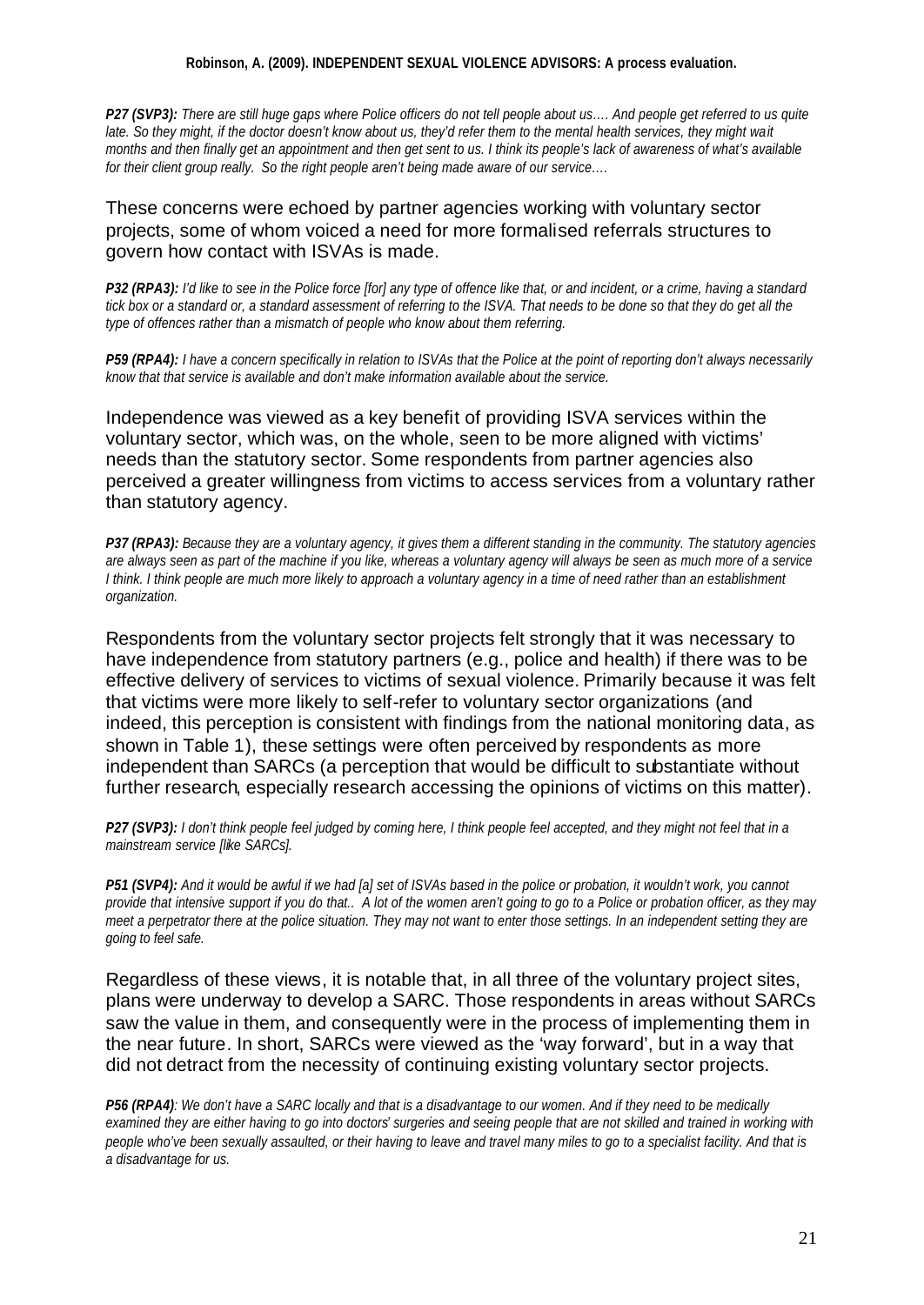#### **Robinson, A. (2009). INDEPENDENT SEXUAL VIOLENCE ADVISORS: A process evaluation.**

*P84 (SVP6): I mean there's obviously a SARCs project [that] is beginning to be setup. I think once that's setup that will help, and help people who have been raped or sexually abused in the present time. But a lot of our clients are historical rape and sexual abuse, so a SARC centre wouldn't help them, they still need to come and see us here.*

In summary, ISVAs can provide a 'boost' to the local standing of voluntary projects, but the difficulty is that they are working in multi-agency partnerships on sexual violence that seem less established than those study areas with SARCs. Operationally, this can cause difficulties, as the lower proportion of referrals from police and health indicates. Furthermore, this was an issue in the voluntary projects employing ISVAs, rather than in the SARCs, where police are actually embedded into the model of service delivery itself. Despite the concerns raised over the *perceived* lesser 'independence' of ISVA services located in SARCs, all three areas recognised their value and plans were underway to add SARCs to the complement of services available locally.

## **Conclusion**

The aim of this section was to describe the advantages and limitations of locating ISVAs in two different settings. Firstly, it was identified that the two settings have very different client bases and referral sources. The level of multi-agency engagement also differentiated the two settings: varying degrees of experience and engagement in multi-agency working have implications for the 'added value' that ISVAs can bring to host organizations. ISVAs benefited from working in an established multi-agency setting when they were based at SARCs, but the affiliation of SARCs with statutory partners was perceived by some as a disadvantage, particularly in terms of their ability to be perceived as independent. ISVAs working in voluntary projects, on the other hand, had to work harder to establish and maintain relationships with other agencies, but their perceived independence was seen to be greater. The debate over whether the independence of ISVAs is indeed compromised by their affiliation with statutory services needs further research before it can be substantiated as an actual limitation of this model of service delivery. What is clear from this research is that the setting affects the types of referrals received. As a direct consequence, the types of victims served and the services that they require are likely to be similarly affected.

## **2. SERVICES DELIVERED BY ISVAs**

#### **Introduction**

Although 'ISVAs' as a distinct type of support worker have not been studied before, elements of what has become 'the ISVA role' have been commended in past research. In their 2004 study, Lovett et al. (2004) noted that victims wanted a 'more flexible and practical form of support' in the immediate aftermath of sexual violence, and that support, advocacy and information were their priority requirements (p. 74).

The findings in this section relate to the two key aims of the evaluation, establishing whether ISVAs: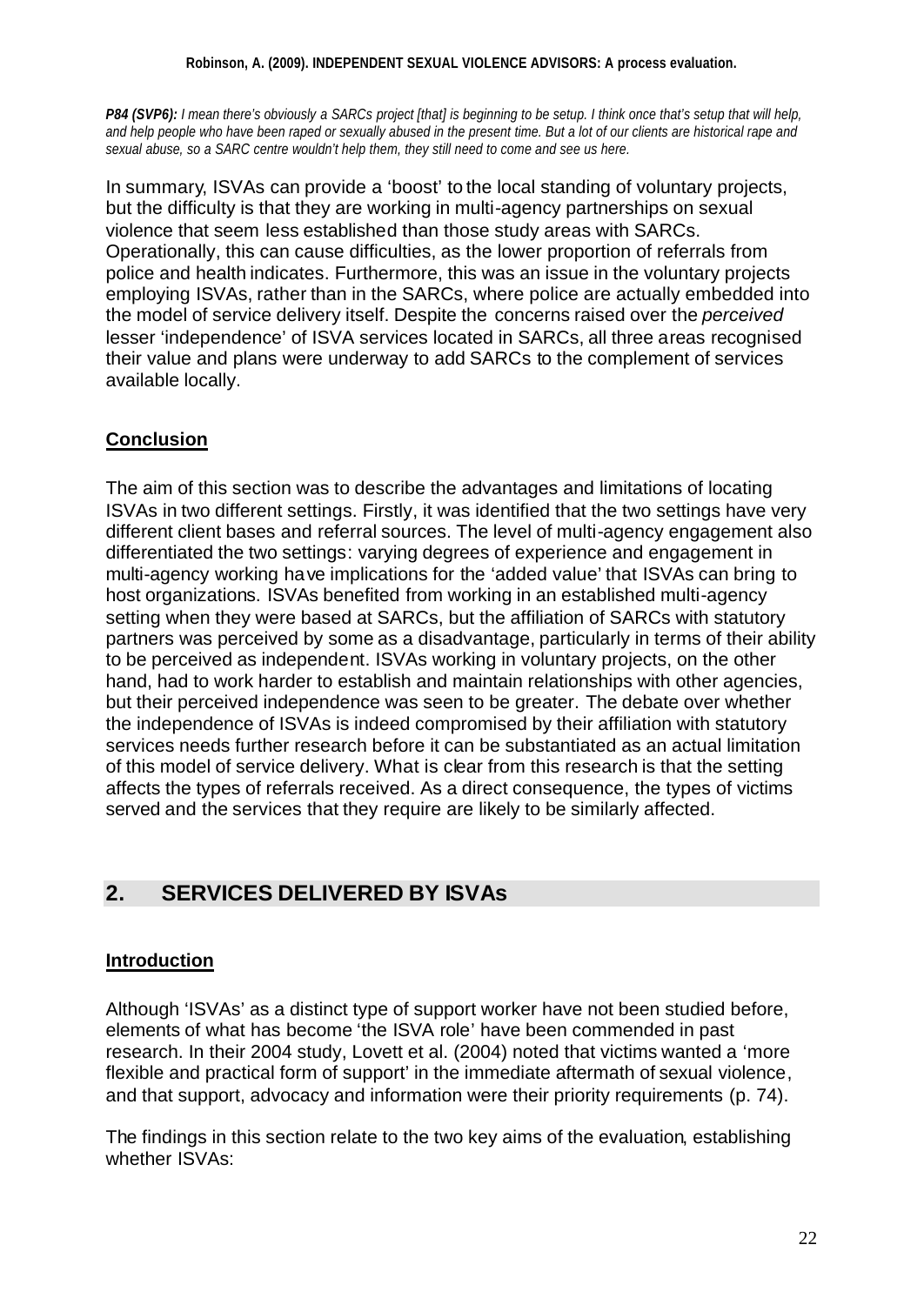- 1. Provide timely and appropriate information, support and advice to victims of sexual violence; and,
- 2. Increase victims' engagement with the criminal justice system and reduce the number of withdrawals (i.e., attrition) during case progression.

Findings from the national monitoring exercise are presented in order to describe the types of services provided within each of the two settings. This section then describes the way in which contact is made with victims, before proceeding to detail the specific types of services provided by ISVAs.

## **National Overview**

l

The national monitoring data show that there are some distinctions to be made in terms of service delivery across the types of settings in which ISVAs work. It must be noted that making such comparisons is problematic for several reasons. First, the type of monitoring depended on the type of project. For example, SARCs had a dedicated section of monitoring that was focussed on providing health services (e.g., FMEs, prophylactics against HIV, etc.) that is not address in the same way, or to the same extent, by the monitoring of the types of services on the ISVA form. It also resulted in some SARCs that employ ISVAs choosing to complete the SARC monitoring only rather than both types of forms.<sup>13</sup> This was compounded by a significant level of missing data from voluntary sector projects (upwards of 50%). Thus, making sensible comparisons in services provided by ISVAs working in the two settings is fraught with difficulty.

Second, the comparison sites (Sites 5 and 6) did not submit most of this information about services delivered in their projects, since questions were asked about 'services provided by ISVAs to victims' and these sites did not employ ISVAs (however Site 5 did submit the SARC service data). Consequently, we cannot consistently ascertain whether employing ISVAs (regardless of setting) resulted in more services being provided to victims, using the national data available for this research. Although useful for providing some preliminary information about the services provided within particular settings, further research is needed using a consistent monitoring tool before reliable comparisons can be made about service provision across settings.

The national monitoring data presented in Table 2 below indicate the following findings with regard to service provision within each of the settings:

- For ISVA services located within SARCs, the most commonly reported service was for a forensic exam with police involvement (77%), and the most commonly made referral was to sexual health services (42%).
	- o More forensic exams were conducted in SARCs with ISVAs (77%) than the one SARC without ISVAs (39%). More referrals were made to sexual health services in SARCs with ISVAs (42%) than the one SARC without ISVAs (1%).

 $13$  Unfortunately this decision was not taken consistently across the questions so it is not simply a case of choosing one form or the other. Rather, there are overlapping answers in some cases (e.g., where referrals to a particular source are counted in both forms) and they do not always 'join up' (i.e., a 'yes' is not always a 'yes' across both forms, when both forms are used).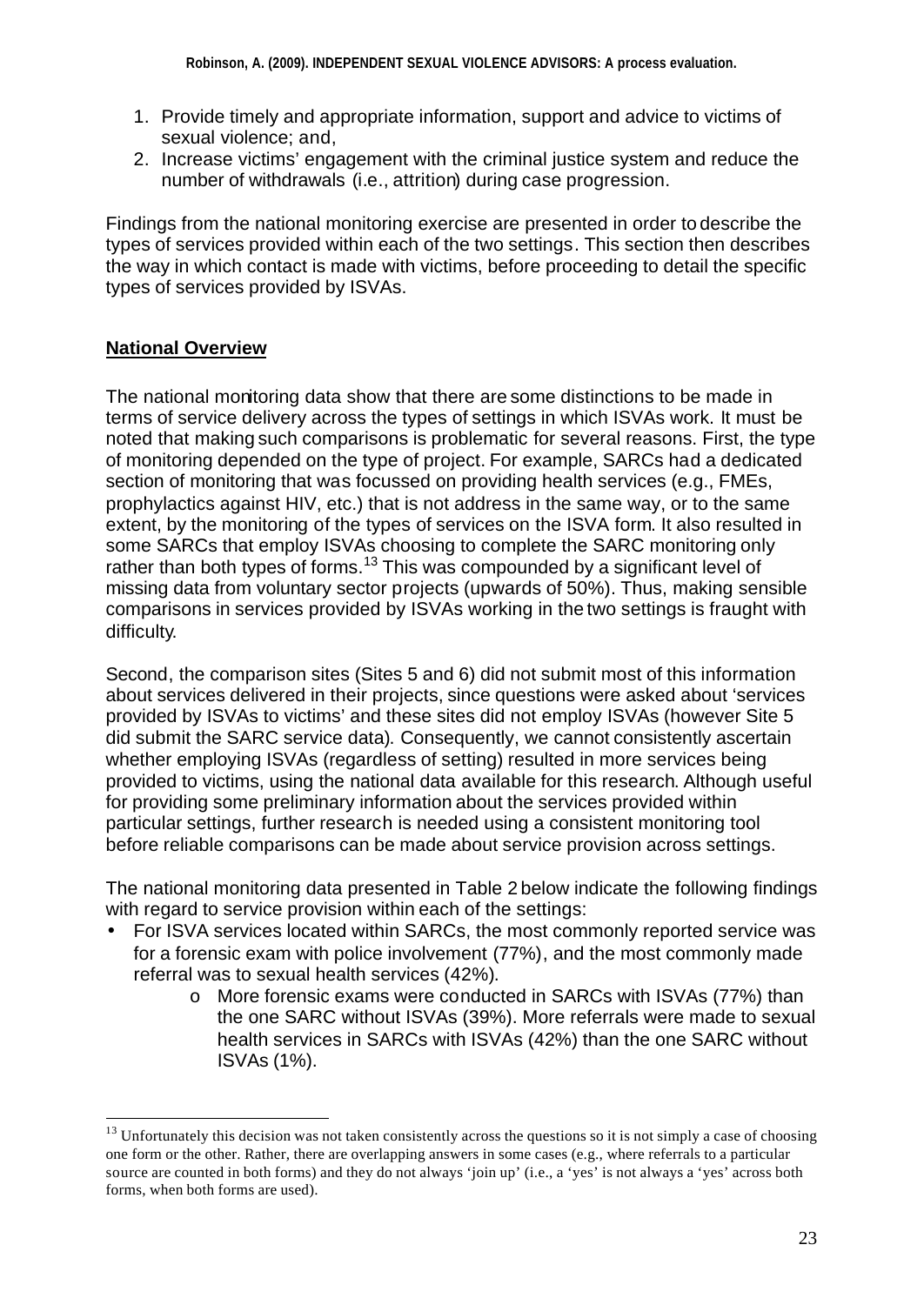- For ISVA services located within voluntary projects, the most commonly reported service was to assess clients' support needs (90%), which happened more frequently than for ISVAs located within SARCs (77%).
	- $\circ$  No information is available to allow a comparison with sites that did not employ ISVAs.
- For ISVA services located within voluntary projects, the most commonly made referral was to counselling (60% to in-house and 22% to external counselling services). The comparable figures for ISVAs located in SARCs are 14% and 4%, although they were asked about 'voluntary sector counselling' on their own monitoring form and this figure was 33%. SARCs also reported 24% of victims took up counselling at the SARC. Therefore, it is unclear whether the level of counselling differs according to the setting.
	- o No information is available to allow a comparison with sites that did not employ ISVAs.

|                                                                                                                                                       | Vol.<br><b>Projects</b>                                  | <b>SARCs</b>                                          | All<br>projects                                            | <b>Location</b><br>of data |
|-------------------------------------------------------------------------------------------------------------------------------------------------------|----------------------------------------------------------|-------------------------------------------------------|------------------------------------------------------------|----------------------------|
| <b>Total cases</b>                                                                                                                                    | $N = 2725$                                               | $N = 2800$                                            | $N = 5525$                                                 | (App. C)                   |
| <b>Most common service</b><br>provided at project<br>(SARC form)                                                                                      |                                                          | Forensic<br>medical<br>exam with<br>police<br>77%     |                                                            | Table C.5,<br>Table C.5a   |
| <b>Most common service</b><br>provided at project<br>(ISVA form)                                                                                      | Support<br>needs<br>assessed<br>90%<br>$(n=1928)$        | $(n=1870)$<br>77%<br>$(n=1464)$                       | 83%<br>$(n=3392)$                                          | Table C.7,<br>Table C.7a   |
| <b>Other services provided</b><br>(SARC form)<br>In-house counselling<br>Referral to external<br>counselling<br>Referral to sexual health<br>services |                                                          | 24% (n=550)<br>33% (n=350)<br>42% (n=445)             |                                                            | Table C.5,<br>Table C.6    |
| <b>Other services provided</b><br>(ISVA form)<br>In-house counselling<br>External counselling<br>Sexual health services                               | 60%<br>$(n=966)$<br>22%<br>$(n=287)$<br>15%<br>$(n=200)$ | 14%<br>$(n=201)$<br>4%<br>$(n=79)$<br>7%<br>$(n=130)$ | 38%,<br>$(n=1167)$<br>11%<br>$(n=366)$<br>10%<br>$(n=330)$ | Table C.8,<br>Table C.8a   |

## **Table 2. Services provided by ISVAs, by type of setting.**

Notes: N=5525 cases from projects employing ISVAs. All percentages listed are valid percentages. Full findings are available in Appendix C.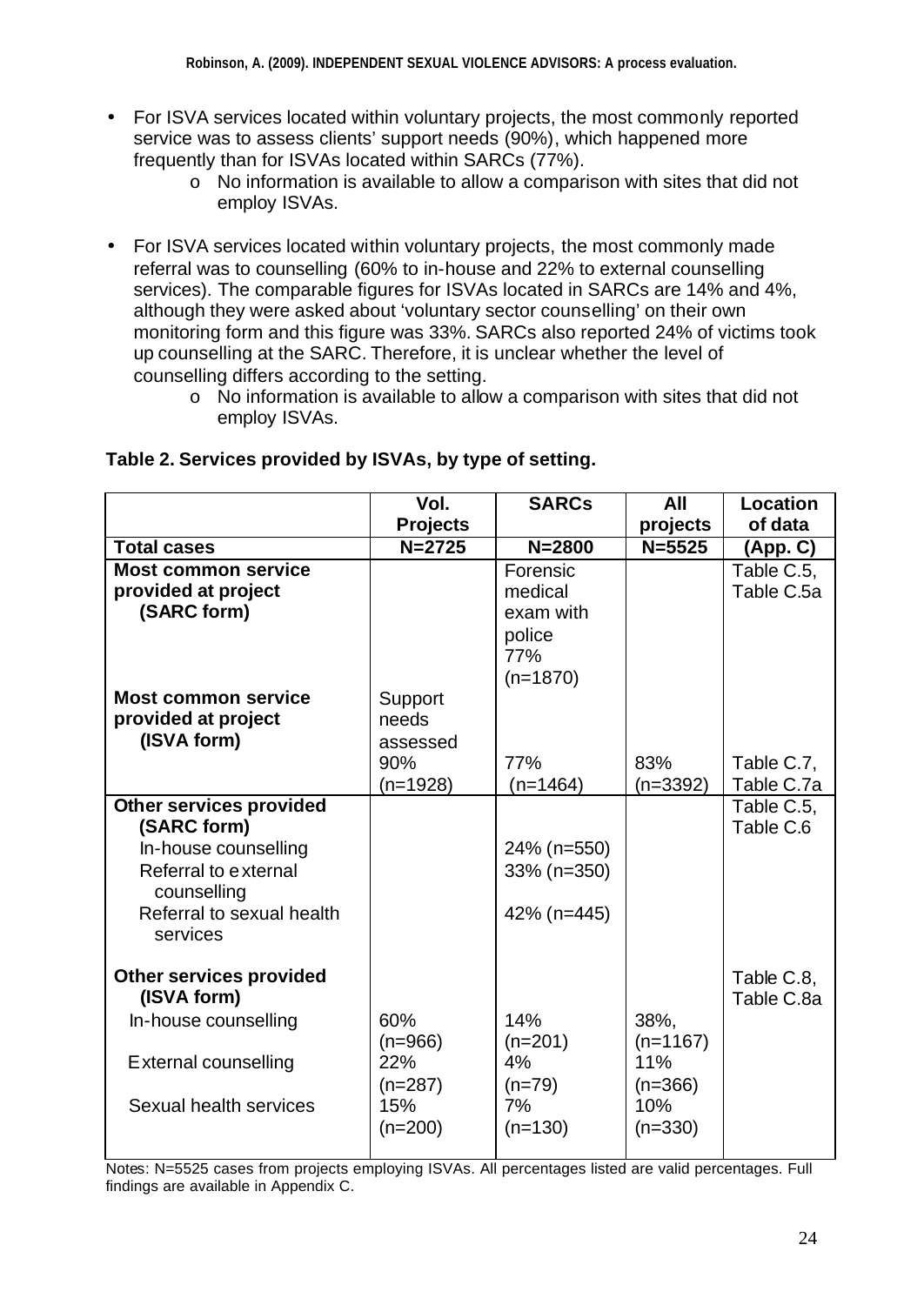It is probable that it is the location of the ISVA service, and not the individual ISVA *per se*, that has a significant impact on the range of services that can be, and are provided to, victims. At this stage, however, the national monitoring data do not allow this conclusion to be drawn. Another potentially important distinguishing factor of SARCs versus voluntary settings is the time between referral and first contact, and the main mode of contact with victims. Unfortunately, this information was not routinely collected as part of SARC monitoring (cf. Site 2), although information about the mode of contact is available for the voluntary projects and discussed below.

## **ISVAs' Mode of Contact with Victims**

Making contact with victims of sexual violence to offer advice and support is the core business of an ISVA. Proactive, on-going contact to keep victims informed and supported was noted as particularly welcomed practice in previous research (Lovett et al., 2004). All study sites offered multiple ways of making contact with victims, including face-to-face support, telephone helplines, and out-of-hours services. The monitoring data indicated that the main mode of contact was a combination of face-toface and telephone, depending on the needs and desires of the victims (however this data was not routinely collected from SARCs). As the interviews revealed, it was not the case that face-to-face should be viewed as the 'gold standard' of contact, as many respondents spoke of the necessity of having a range of options.

*P53 (SVP4): …some women stay as telephone clients. So we keep that contact until they gain confidence and say who they are. I've worked with women for 18 months to 2 years before I've got [their] first name. Then they might come in but they won't give you contact details, until they feel safe.* 

*P62 (SVP5): Basically we offer the service either by a letter, we can text people, or we can phone them. And the majority of people, I would suggest 99% of people, like the telephone contact, and want the telephone contact.*

*P29 (SVP3): I always try to ring and text clients, texting has become great for clients. Because it's kind of 'Well she's thinking about me, she knows I'm here, she cares'.* 

#### When the victims interviewed for this study discussed contact, they were more likely to comment on the style (approachable, friendly, non-judgemental) and frequency of their contact *throughout*, rather than simply at first contact.

*P61 (VS4): If she's not here, I can leave a message and then she phones me back as soon as she's able to really. I've never even waited 'til the next day before she'll ring… so she always gets back to you the same day.* 

*P24 (VS2): Well, ever since I first went to the Police really… they put me in touch with [ISVA] almost straight away, so I've been in contact with Women's Aid and the SARC more or less ever since the beginning. So no, they've always been there right from the first few weeks.*

*P48 (VS3): I knew that I had somebody at the end of the phone twenty-four hours a day… with the person who was dealing with me, I felt safe all the time.*

In summary, there can be no 'hard-and-fast' rule about what is the best type of contact with victims. Whether their contact with ISVAs is 'timely and appropriate' is best assessed by victims and will vary according to what they need and desire from ISVAs. The ability of ISVAs to tailor the method of contact to suit the individual victim's preference, just like their ability to meet the individual needs of victims in terms of the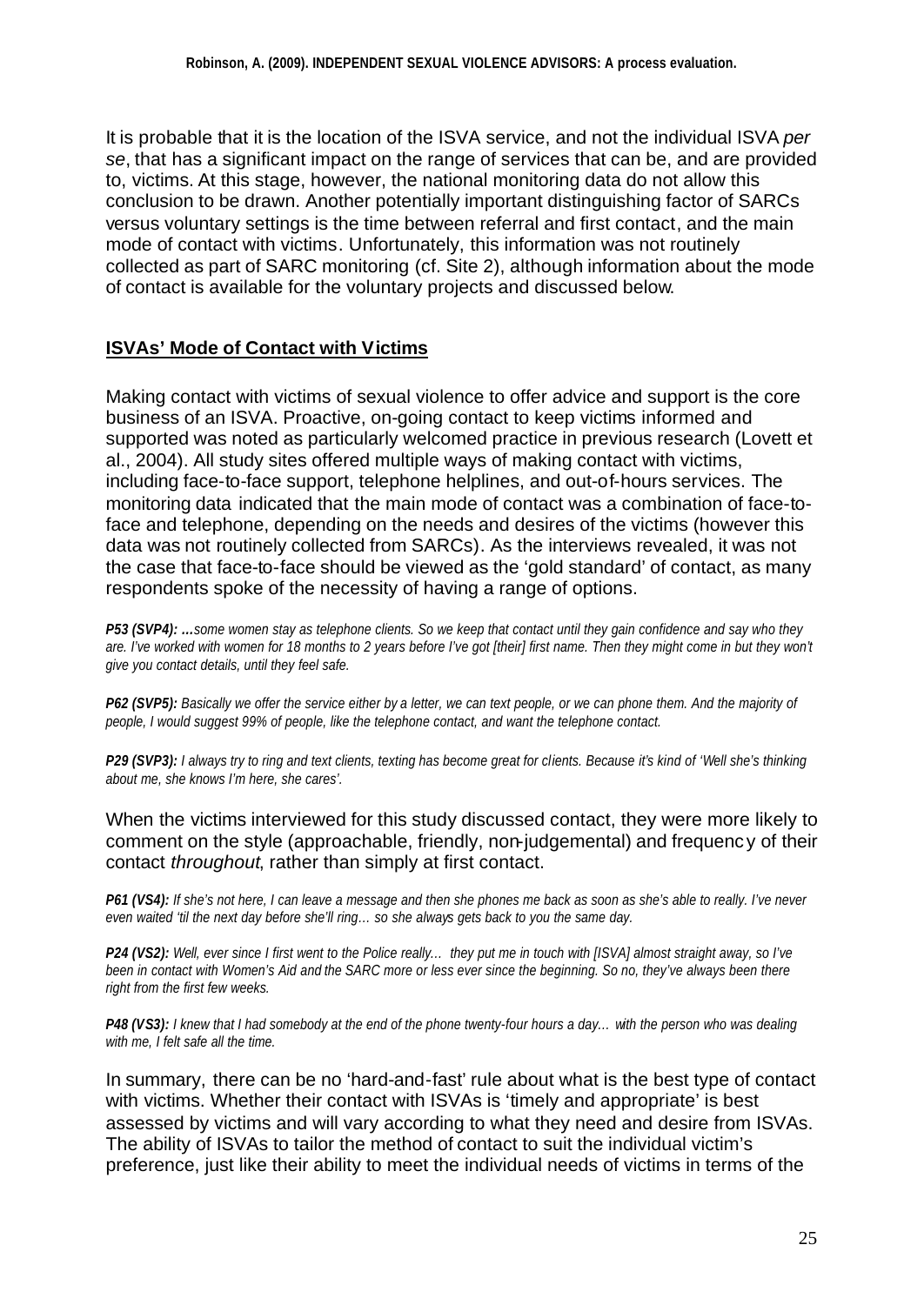services they require (as we will see below), is a key benefit of ISVA service provision, regardless of the setting.

### **Services Delivered by ISVAs**

The main responsibilities of an ISVA can be broadly grouped into the following areas, each of which is discussed further:

- *Advice and support*: providing crisis intervention and non-therapeutic support to victims; providing other types of practical help and advice;
- *Supporting victims through the CJS*: giving information and assistance through the criminal justice process as requested/required; and,
- *Multi-agency partnership working*: liaising with partner agencies in a multi-agency context, providing 'institutional advocacy'.

### 1. Advice and Support

Providing support at the point of crisis was widely considered by respondents working in the projects to give a timely opportunity to help clients learn to avoid adopting negative coping mechanisms (e.g., alcohol/drug abuse, withdrawing from family and/or friends, self-harming, criminal activity, etc.). Crisis intervention and support includes listening to the fears and concerns of the victim, and providing advice and information that is tailored to their individual needs, which is only possible by maintaining regular contact with them. Obviously providing crisis intervention will not be feasible for many reporting historical abuse and/or accessing services some time after the incident; therefore, crisis intervention is likely to be a more common feature of the work of ISVAs located in SARCs rather than voluntary projects, since they are more likely to be supporting victims of recent rather than historical sexual abuse.

At the initial stage of contact, ISVA support is crucial for building up a trusting relationship that the victim can depend upon throughout the process. This type of work was perceived, especially by staff working in both SARCs and voluntary projects, as having the potential to lead to longer-term positive benefits to victims' well-being, mental and physical health:

*P1 (SVP1): So it is a preventative, having an ISVA in place is a preventative program of not picking up the negative crutches … a lot of our client's we've found they've worked through enough by being held by the ISVA, they don't need long term counselling.*

*P30 (SVP3): I guess by us intervening as early as possible it could prevent lots of other services needing to be used down the line, for example the NHS with regard to pregnancy, or HIV, or those kinds of services. Also mental health services, if we can intervene and put the support in place early on I suppose it could save quite a lot of money down the line with regard to a number of agencies within the health authority.*

For the majority of the victims interviewed, the support provided by an ISVA was often cited as what enabled them to 'pull through' the trauma caused by the sexual violence. Again, it was the unique ISVA combination of establishing an emotional connection with the victim, in addition to providing whatever practical assistance and 'signposting'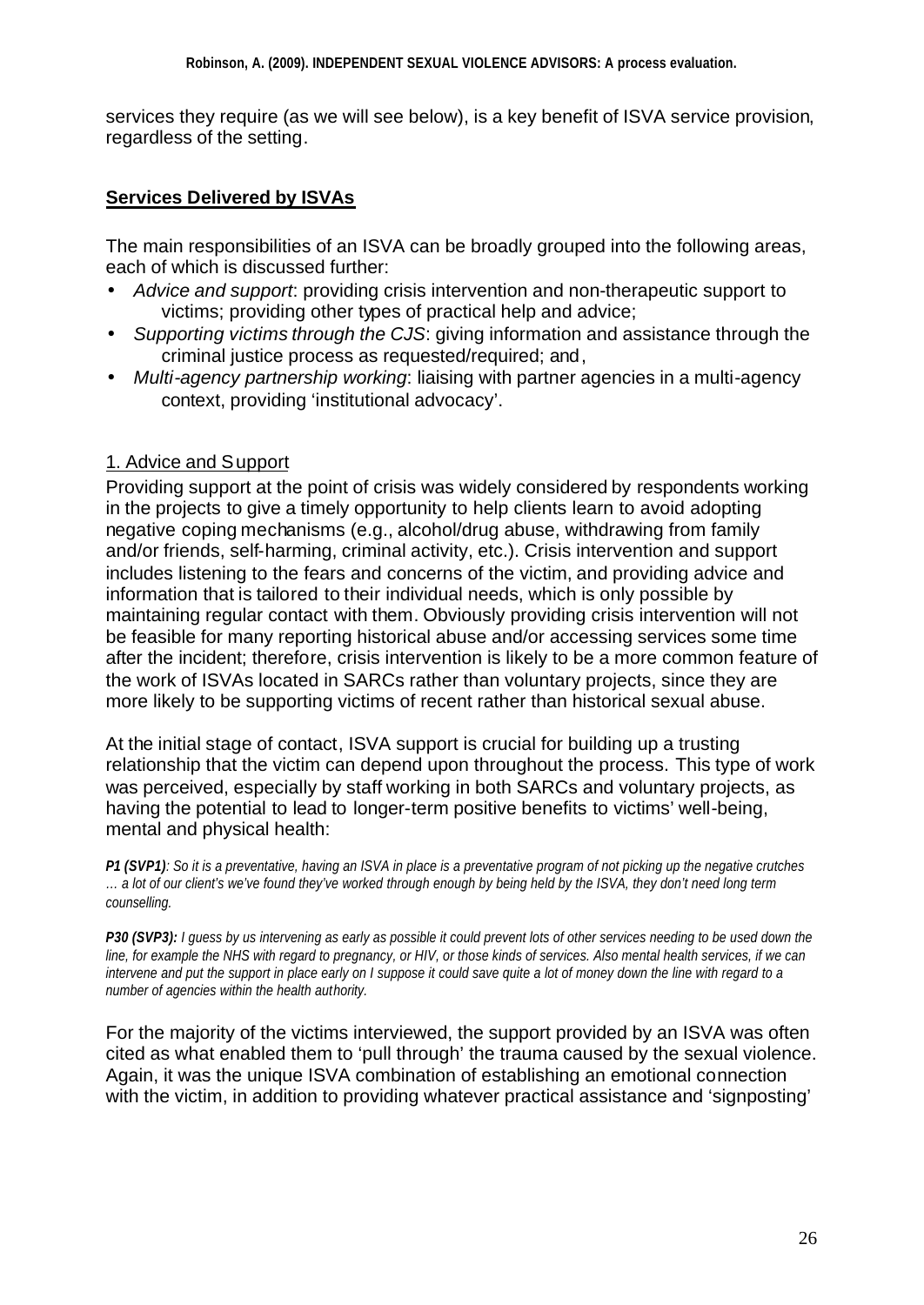#### **Robinson, A. (2009). INDEPENDENT SEXUAL VIOLENCE ADVISORS: A process evaluation.**

#### to other necessary support that the victim required, that seemed to make all of the difference.<sup>14</sup>

*P61 (VS4): I mean I've got to say, the whole organization, they're so there for you all the time. You know, [ISVA] supported me all the way through with the Police and everything. She reported it for me, came to the interviews with the Police, she's been to hospitals and doctors with me, she helped me get off alcohol, and drugs. I just can't, you know what I mean, without these [people] I truly wouldn't be here today. And I say that with my hand of my heart. And even when my husband's phoned a couple of times to try to see what he can do, they've even tried to help him. They're so supportive all the way down the line…*

*P43 (VS3): If I hadn't had any support I really, to be honest I think I'd have ended up losing the plot, and me kids would have been in care, because I'd hit rock bottom with what had happened. I needed to be strong for me daughter and me family, and [ISVA] helped me do that.* 

Victims also commented on the ability of ISVAs to 'do everything' in terms of helping them though the trauma of having experienced sexual violence. Having this one key worker helped to prevent them from feeling shuttled between agencies, and also helped to ensure that the actions of other agencies were coordinated on behalf of victims, increasing their safety.

*P24 (VS2): They've done everything. They helped me [get] alarms fitted in my house, they helped me through all that procedure. And making sure that I'd got numbers for Women's Aid, and refuges and everything like that. So… they've always made sure that I've always got someone to contact. And they were watching over to make sure things were done, and to make sure like he wasn't arrested before safety plans were put into my house.*

ISVAs had the expertise and knowledge to provide practical advice and information in a holistic way that covered all of the relevant systems, especially health, housing and the criminal justice system (discussed in the next section). For example, making referrals to sexual health services constituted was the most common type for ISVAs working in SARCs (42%, see Table 2). Providing what victims required, depending on their individual circumstances, was considered to be a defining feature of ISVAs' work, and they tailored the types of practical assistance they provided accordingly Other staff within sexual violence projects had specific boundaries, whereas the ISVA role was felt to encompass whatever forms of advice, guidance, information and support that the victims needed.

*P51 (SVP4): The holistic nature of proving the support is really important. So if a woman comes in here and has issues about her benefits or housing issues, stuff with the police, or legal system, child protection issues, we do it all. And if we don't know how to do it, we bring a worker in who does it in here with her, so she's only go to come here.*

Practical support, of whatever type needed by the victim, is a critical way that ISVAs are able to distinguish themselves from other types of workers, as discussed in Section 3.

In summary, the ability of ISVAs to provide advice and support to victims was credited with providing the opportunity for victims to avoid adopting negative coping mechanisms, thereby helping to improve their safety and potentially reduce their risk of further assault. Furthermore, the emotional assistance and practical support provided by ISVAs was described by the small sample of victims studied here as having been essential for their own recovery.

l

<sup>&</sup>lt;sup>14</sup> This is consistent with research on providing advocacy to victims of domestic violence (Cook et al., 2004; Howarth et al., 2009; Parmar et al., 2005; Robinson, 2003, 2006, 2009; Sullivan, 1991; Sullivan and Bybee, 1999; Vallely et al., 2005).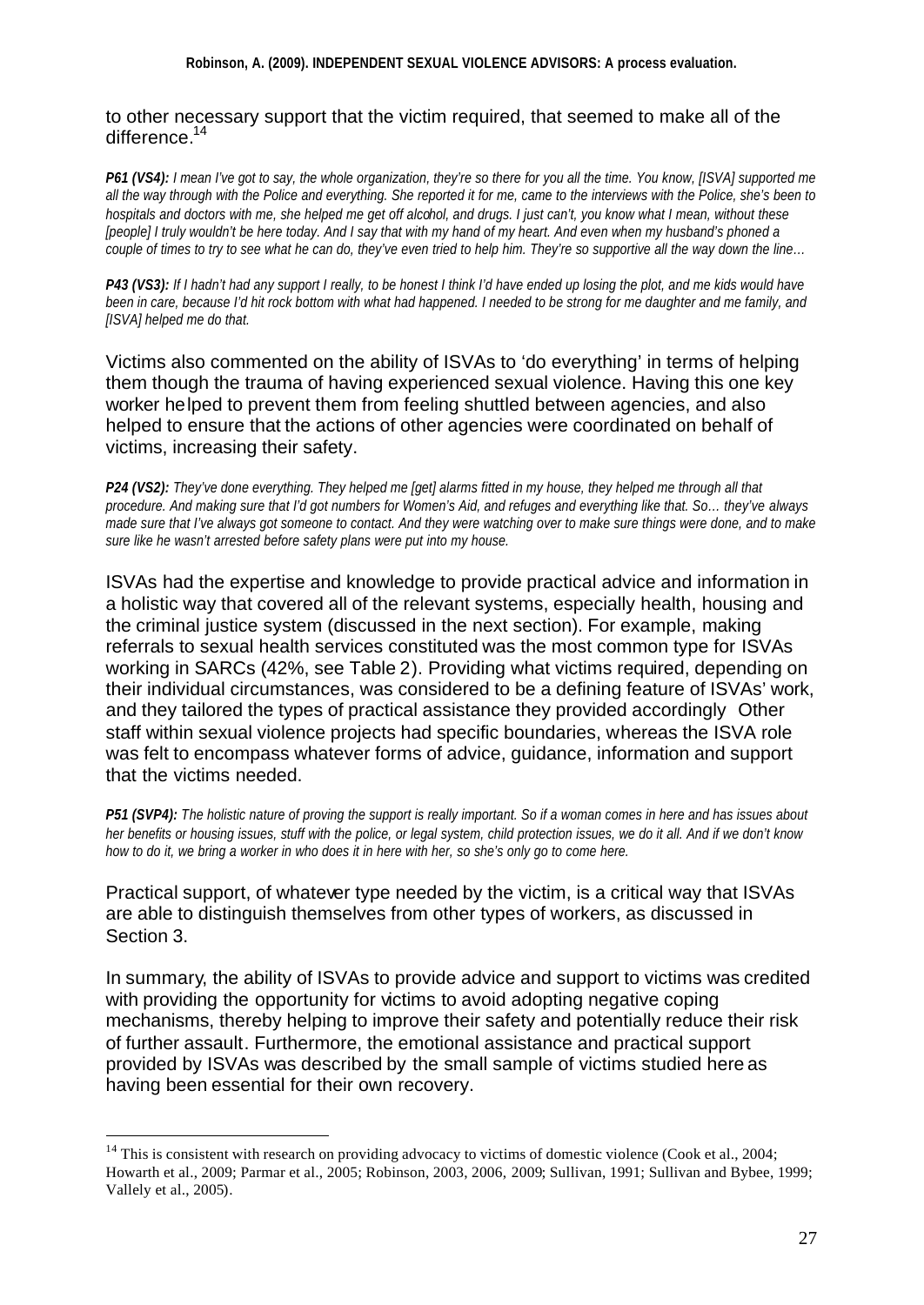## 2. Supporting Victims through the Criminal Justice System

A fundamental feature of the ISVA role is that they help victims navigate their way through the criminal justice system (CJS). In this section, the quantitative and qualitative data are discussed in order to ascertain whether the support and advice provided to victims (as described in the preceding section) result in an increase in victims' engagement justice agencies, producing a reduction in the attrition of sexual violence cases as they progress through the CJS.

Table 3 provides the criminal justice information from the national monitoring data. As indicated previously, there were problems with the completeness and accuracy of the monitoring data which means these findings should be interpreted with a degree of caution:

- A much higher proportion of cases in SARCs are reported to the police (77%, or 92% excluding missing data), a likely consequence of the police being the main source of referrals to SARCs.
- SARCs have more missing information when it comes to the outcomes of these cases (unknown crime classifications in 79% of 2149 cases, unknown court outcomes in 20% of 119 cases) compared to voluntary settings (unknown crime classifications in 12% of 1063 cases and unknown court outcomes in 13% of 390 cases).
- The conviction rate is remarkably similar across settings.

In terms of CJS services, two forms of advice are detailed in Table 3.

• ISVAs provided information on legal options in 41% of cases and provided regular information on the victim's specific criminal case in 27% of cases.

These figures rise slightly if we only take into account those cases reported by police. It appears that more CJS-advice is provided by ISVAs in voluntary settings, or that the problems with monitoring services delivered across the two settings (described previously) are affecting the findings. Either way, given how the ISVA role has been conceptualized and the known working practices of ISVAs, it seems unlikely that these figures represent a true estimation of the amount of criminal justice information and support provided to victims. For example, there were many comments made under 'other practical support offered' that could be categorised as 'providing information about the CJS' (see Table C.7); however, this was a 'catch all' part of the form that was reserved for any type of write-in comments. Problems such as these indicate that there was confusion about how to monitor the criminal justice support offered by ISVAs to victims within the data monitoring forms.

| Table 3. Criminal justice information, by type of setting. |  |  |  |  |
|------------------------------------------------------------|--|--|--|--|
|------------------------------------------------------------|--|--|--|--|

|                                                               | Vol.<br>projects  | <b>SARCs</b>      | All projects      | Location<br>of data      |
|---------------------------------------------------------------|-------------------|-------------------|-------------------|--------------------------|
| <b>Total cases</b>                                            | $N = 2725$        | $N = 2800$        | $N = 5525$        | (App. C)                 |
| <b>Criminal justice</b><br>information*<br>Reported to police | 39%<br>$(n=1063)$ | 77%<br>$(n=2149)$ | 58%<br>$(n=3212)$ | Table C.9,<br>Table C.9a |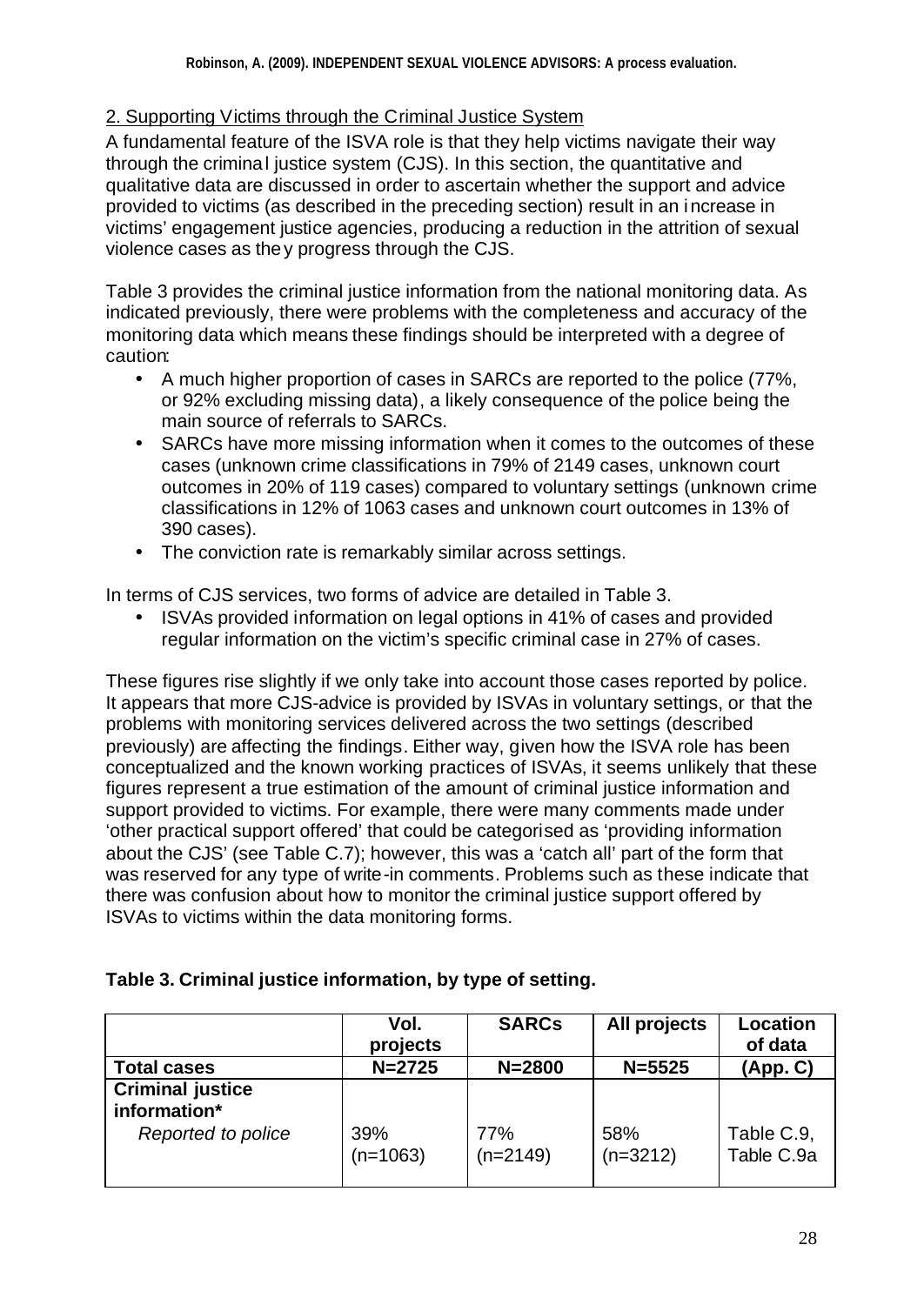| Police classification<br>Detected/charged | 37% of 1063<br>$(n=390)$ | 6% of 2149<br>$(n=119)$   | 16% of 3212<br>$(n=509)$  |            |
|-------------------------------------------|--------------------------|---------------------------|---------------------------|------------|
| Unknown                                   | 12% of 1063<br>$(n=126)$ | 79% of 2149<br>$(n=1701)$ | 57% of 3212<br>$(n=1827)$ |            |
| Court outcome                             |                          |                           |                           |            |
|                                           |                          |                           |                           |            |
| Convictions                               | 27% of 390               | 28% of 119                | 27% of 509                |            |
|                                           | $(n=104)$                | $(n=33)$                  | $(n=137)$                 |            |
| Unknown                                   | 13% of 390               | 20% of 119                | 15% of 509                |            |
|                                           | $(n=50)$                 | $(n=24)$                  | $(n=74)$                  |            |
|                                           |                          |                           |                           |            |
| <b>ISVA services**</b>                    |                          |                           |                           |            |
| Provided info on legal                    | 84%                      | 29%                       | 41%                       | Table C.7, |
| options                                   | $(n=1428)$               | $(n=81)$                  | $(n=1509)$                | C.7a       |
|                                           |                          |                           |                           |            |
| Provided regular info                     | 52%                      | 14%                       | 27%                       |            |
| on criminal cases                         | $(n=692)$                | $(n=217)$                 | $(n=909)$                 |            |
|                                           |                          |                           |                           |            |
|                                           |                          |                           |                           |            |

Notes: N=5525 cases from projects employing ISVAs. \*Percentages are derived from the preceding (applicable) figure rather than the total number of cases. \*\* Percentages listed are valid percentages. Full findings are available in Appendix C.

Data from the case studies (interviews and project documents) showed that at a minimum, ISVAs must be able to provide information about the court process, explain what will be expected in terms of giving evidence, how to make a victim personal statement, implications of making a withdrawal statement, and help arrange and/or attend pre-court visits. ISVAs and their partners working in other agencies were adamant about the necessity of this element of the ISVA service, as this quotation from a practitioner in Site 4 attests:

*P57 (RPA4): Because I think most of the time people have got a view that 'This is what is going to happen' and it could be totally wrong, and the anxieties might actually be unfounded, but that's because they don't actually have the information. And having somebody who knows [the criminal justice process] stage by stage, and the people to get in contact with when a problem arises, is very important.* 

#### Respondents were also clear that this support was provided to victims in a way that was independent from the aims and objectives of their partners working in criminal justice agencies.

*P29 (SVP3): What is unique about that [ISVA role] is that you really get to know your client very well and build up a very trusting relationship…. They know that I am independent from anybody, that I am there to specifically help them, they are my priority. That's what's unique about an ISVA, the independent part of it, I think clients feel a lot safer, and a lot more trusting when they realize that you are independent.* 

Not surprisingly, victims spoke very highly about receiving this type of assistance, which made them feel less alone and more empowered through what, by all accounts, is a very daunting criminal justice process.

*P26 (VS2): I felt there was nobody there for me even though I had special measures. So the following morning [the ISVA] did actually ask if she was able to come into court and she was able to sit in the few seats behind me which just gave me a bit of*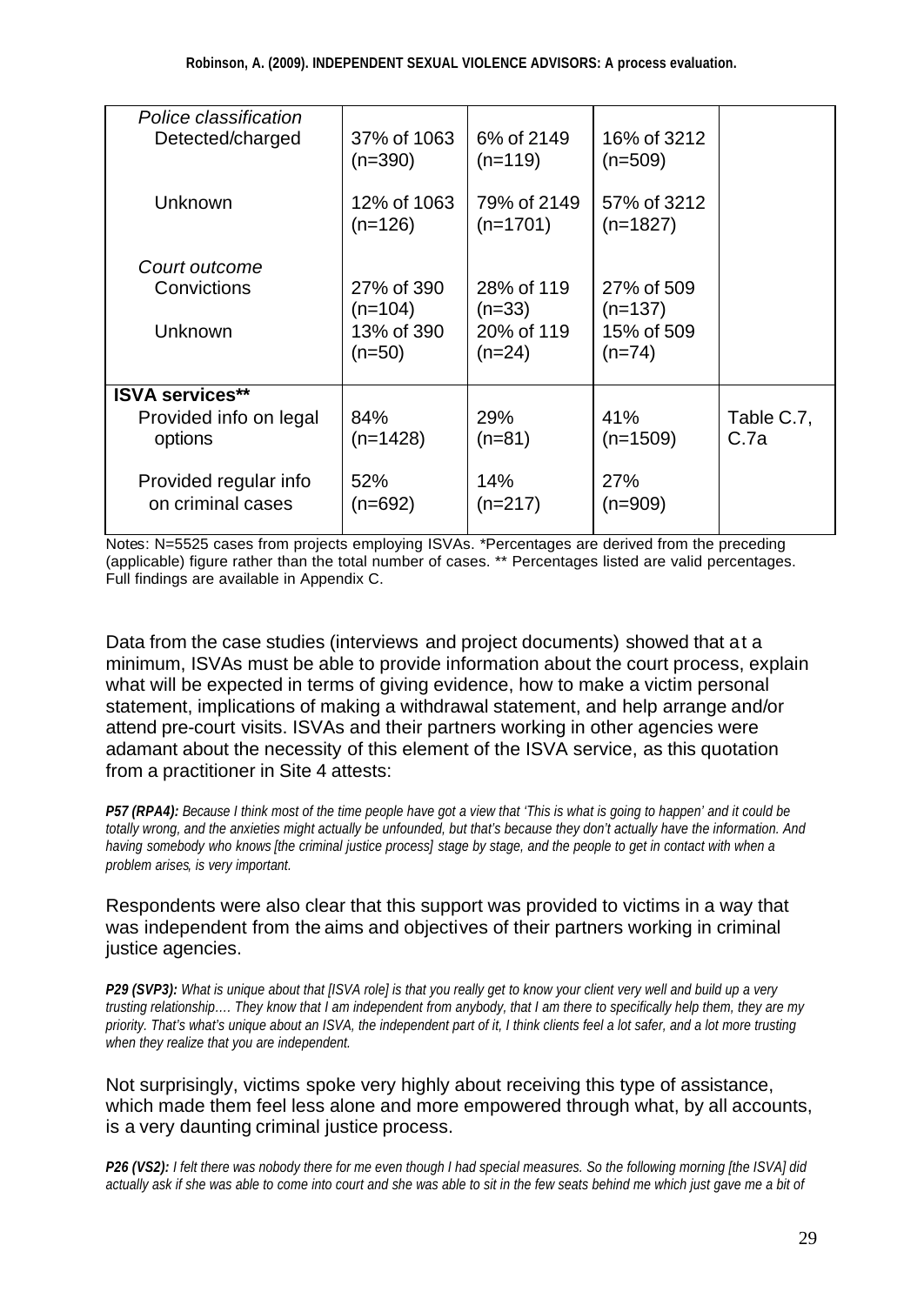#### **Robinson, A. (2009). INDEPENDENT SEXUAL VIOLENCE ADVISORS: A process evaluation.**

*a, not a boost or a lift, but just knowing there was some moral support actually sat there behind you, someone who knew what you were going through and was there, almost helping hold me upright if you like, so just knowing there was just one physical presence in the room that, you know, could be there for me, was really good. It made a big difference for me.*

Although a small sample, the victims interviewed also felt that ISVAs were the one person who could, and did, provide them with the information that they needed about their cases – above and beyond any other practitioners with whom they had come into contact.

*P43 (VS3): Yeah, because what it is, when I get involved with the Police I don't get any answers. But when [ISVA] does, I get all the answers I need, like what it was, she arranged a meeting with the CID, herself and myself, so she could find out from them what was going on, because they wasn't telling me anything.*

*P60 (VS4): …any questions that I had to ask all the way throughout this, I felt that I've got the correct information from [ISVA]. And if she couldn't answer the question there and then she's always found the information for me. So I've never thought that I needed to go somewhere else.*

The majority of respondents working in referral/partner agencies were quick to comment on the importance of this part of the ISVA service, as they felt that ISVAs explaining to victims what the process was likely to be at the beginning, and providing support throughout, was felt to increase the chances of having successful court outcomes; for example, enabling victims to give their evidence in court, reducing retractions and obtaining convictions. As mentioned earlier, it is difficult to substantiate these feelings with the monitoring data available at the time of writing.

*P1 (SVP1): I believe if the ISVAs do a correct fast track, immediate support, if they do that in the correct way and is there for that client in a holding session then when that person gives the interview it's a much clearer interview… if we've reduced the trauma level at that time when that statement is taken it should be a clearer statement, and the real bad parts that their mind would have stepped back with and blocked off will be easier recalled.*

*P53 (SVP4): … What we do very well as ISVAs is to support women from the start to the end. So I think there'd be less, a woman who has an ISVA supporting her is less likely to withdraw from the system half way through or towards the end of it, because they've got someone there.* 

It is overly narrow, however, to view advocacy in relation to a criminal case as *only* required or provided from 'report to court', because support from ISVAs is often necessary before victims will decide to report an incident of sexual violence to the police in the first place. The monitoring data revealed that only 58% of cases were reported to police (77% in SARCs and 39% in voluntary projects), see Table 3. Therefore, ISVAs were seen to be necessary to encourage victims to engage with key stages of the CJS (e.g., reporting to police, especially for voluntary sector projects, making a statement, attending court, etc.).

*P2 (SVP1): And I think that actually coming here and talking through the options, being aware that it could take a long time, and the problems attached to it, but for they're own good to report it… It's really helped them to actually phone the Police and make a statement.*

#### Given the fact that there are low conviction rates for these types of cases at court respondents highlighted the importance of providing post-court support:

*P52 (SVP4): Because out of the last twenty-five years we could count on one hand how many guilty that we've had, so our work really begins on the not guilty, or the adjourned.… Because women will want to move, they want to regain control of their life, and often that involves considerable amount of advocacy.*

*P86 (SVP6): What we're usually working with is a not guilty verdict and the catastrophic effects that has on clients.*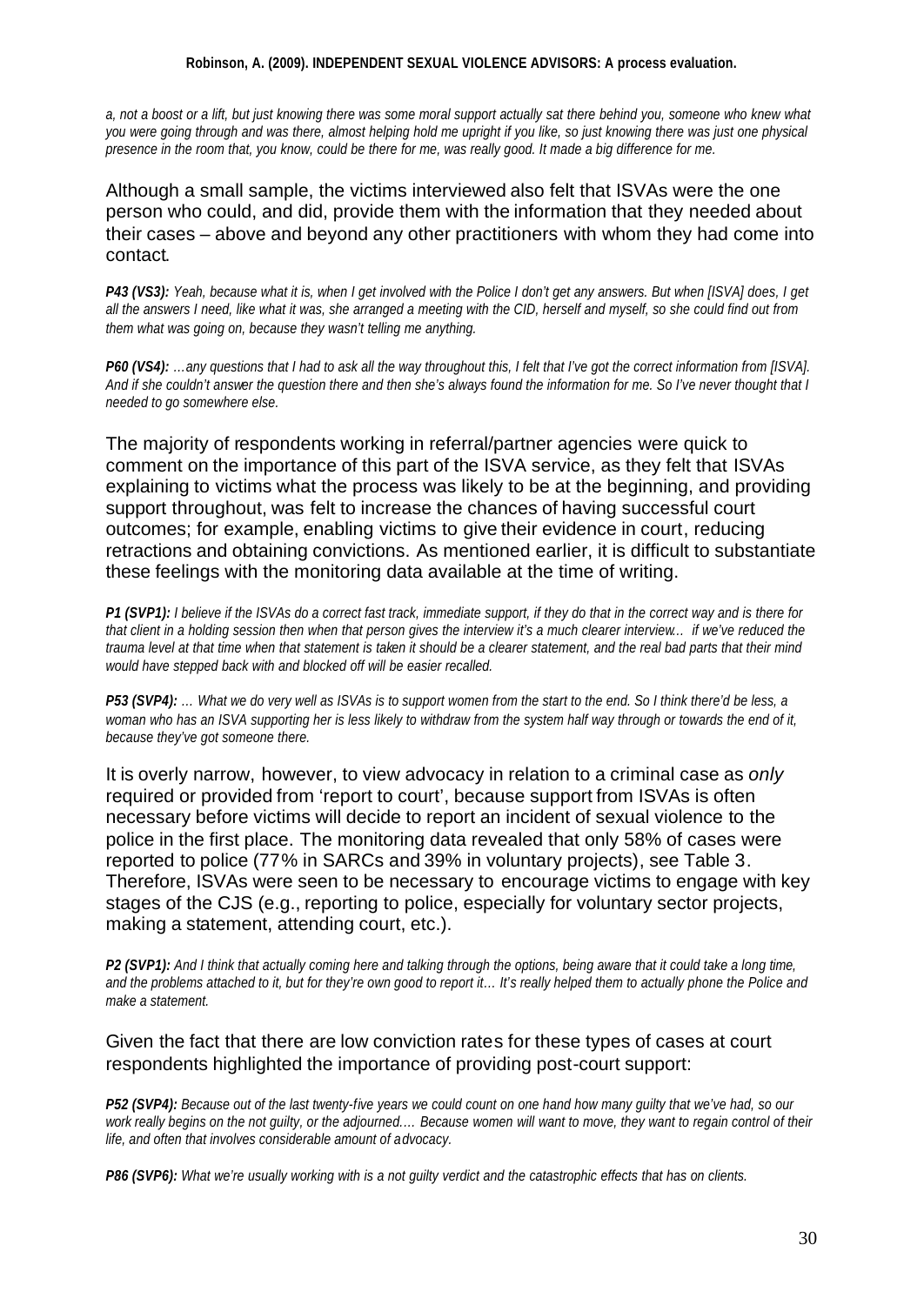The benefits to be accrued from providing ISVA support through the CJS were clearly acknowledged by the majority of respondents. Most importantly, these benefits include keeping the victim informed about their cases as it progresses through the CJS and offering any advice and/or support that is required at the various stages of case progression (i.e., 'from report to court'). These benefits were perceived by some to increase the willingness of victims to engage with the CJS, although these perceptions could not be substantiated by the national monitoring data. Other respondents did not make this link, but felt that helping victims of sexual violence navigate the 'daunting' CJS was nevertheless a worthwhile benefit in its own right.

It is therefore worth noting that these ISVA activities may not easily translate into a reduction in attrition, as hoped for by the Home Office. Successful engagement with the CJS, from the perspective of victims or those supporting them such as ISVAs, may simply constitute imparting an individual with the courage to make a formal statement (although no conviction is eventually achieved), or handling the trauma from a negative court experience or outcome successfully. These benefits will not be as easily measured as standard CJS outcome information, and as such cannot be assumed to be reflected in the same.

### 3. Multi-agency partnership working

Drawing upon the interview and case study information, this section describes the value added to local multi-agency arrangements by ISVAs liaising with partner agencies and delivering institutional advocacy. As stated previously, this is the third part of the ISVA job description and one that was seen to improve local partnership work on sexual violence. Staff in both SARCs and voluntary projects were willing to invest time in learning about their local partners, and developing and maintaining productive working relationships. As a result of these efforts, they were beginning to experience the benefits of partnership work.

*P29 (SVP3): …now [I'm] doing quite a lot of networking, getting your face known, getting to know other people by networking at different forums. I think that's very important, since I've been really putting myself out in [city] now… there's lots of people that I'm now on first name terms with, different refuges and different agencies, which is great.*

*P72 (RPA5): I guess partnership working would be key… because we have such a cohesive communication strategy with paediatricians, social workers, children and adults services, probation, crown prosecution service, the voluntary agencies. If any agency saw that there was some kind of problem or had an issues or needed to discuss an issue, they would know exactly who to phone up to, and we would resolve things together.* 

*P87 (SVP6): I think that probably one of the things that I've discovered is [how] important networking with other organizations [is] more networking and more contact between the organizations is very helpful. I find this quote difficult to grasp.*

#### Having a multi-agency dialogue helped ensure that the victims' perspectives were kept at the centre of operational practices.

*P70 (SVP5): So it's really about emphasizing the importance of how we all talk together, and how we put ourselves in the position of the victim, and how we are sensitive to language and terminology.*

The ability of ISVAs to deliver institutional advocacy to their multi-agency partners appeared to be a key benefit following the introduction of ISVA services into local areas. Institutional advocacy refers to providing support and advice to institutions rather than to individuals. It is the process by which partners in multi-agency initiatives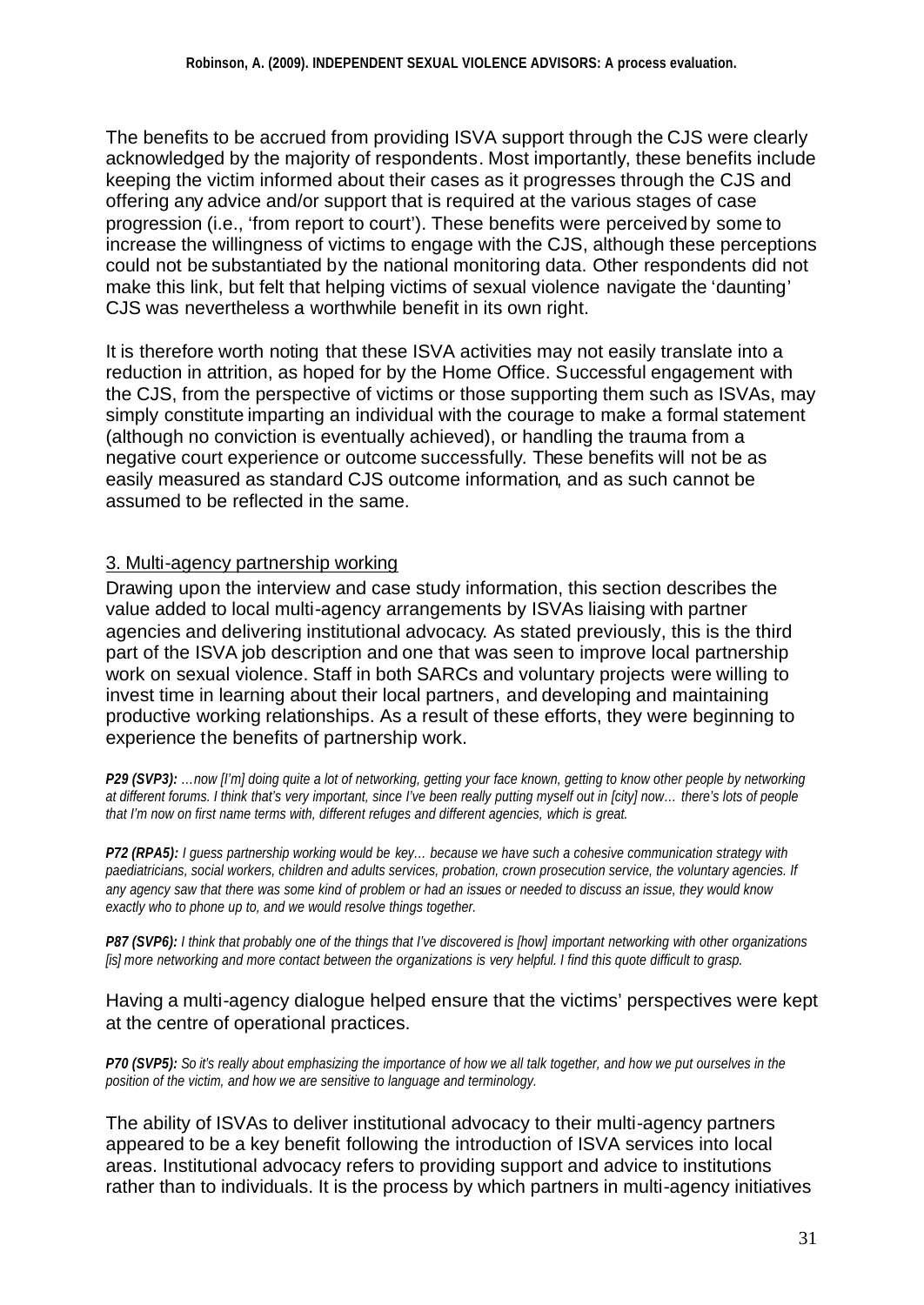learn and improve their practice. Theoretically, ISVAs are uniquely placed to deliver this service because they have experience working within and across different agencies as they coordinate services on behalf of victims. There were many examples of providing advice or information to partners from ISVAs that, in turn, improved multiagency practice around sexual violence.

*P21 (RPA2): To me it's wonderful, because I can refer people to [ISVA] and she's then got links through agencies that she partners in, where she can help clients out with all sort of things, from housing matters, all sorts of complicated things that previously we were trying to do.*

*P64 (SVP5): … with regards to the Police side I've got no doubt that if you weren't there to keep badgering them… because yes I do contact the IP [Injured Party] every two or three weeks. But I also keep doing it to the officer, and I know for a fact that if you didn't do that… sometimes I'll ring them up and say 'I'm just ringing up, I'm about to give [victim] a ring, and I wanted to know' and they'll say 'Well actually I haven't done anything but I'm about to' and you know that it absolutely wouldn't have happened, you know.*

One example of particularly good practice seemed to be the setting up formal arrangements whereby performance was reviewed, enabling partners across agencies (e.g., the CPS, police, staff at the SARC) to discuss and learn from the cases with which they had been involved, on a regular basis. The meetings provide a chance for on-going learning, where partners also have a chance to reinforce good working relationships and spot problematic issues early on.

*P62 (SVP5): The CPS hold quarterly meetings where every single case that's been passed to them is reviewed by their rape coordinator... Every single one of them is reviewed, with a view to identifying what went wrong, if indeed anything did go wrong in anybody's opinion. And what best practice or what good examples we can lift from that … it genuinely gives people the opportunity to challenge each other, but obviously it's done very professionally. And I think with a genuine passion to improve the service to the victim.*

In summary, ISVAs provided services that went beyond the individual victims and contributed to improved multi-agency partnership work on sexual violence. Because productive working relationships with partner agencies are required to enable effective and appropriate service provision to victims, it is imperative that this aspect of the ISVA job is valued and continues. Barriers to providing the multi-agency part of ISVA services need to be identified and addressed. This is the focus of Section 4.

## **Conclusion**

The evidence in this section clearly documents that varied and important services are delivered by ISVAs, both directly to victims and also to their multi-agency partners. The unique nature of ISVAs' work with victims – a combination of emotional and practical support – was seen by referral partners to add value to the local response provided to victims of sexual violence. Support from ISVAs was seen by the victims interviewed as essential for their own recovery. Whether this type of assistance directly translates into improved criminal justice outcomes (i.e., reductions in attrition) was harder to identify. ISVAs also 'added value' to local partnerships by providing institutional advocacy. Furthermore, the work that ISVAs do in supporting victims through the CJS must be seen in relation to the comparable work that goes into supporting victims more generally; before the crime is even reported, after the conclusion of any criminal case, and in cases not involving the CJS. As ISVA support can be accessed by victims that choose not to engage with criminal justice, this must be considered only one part of their role.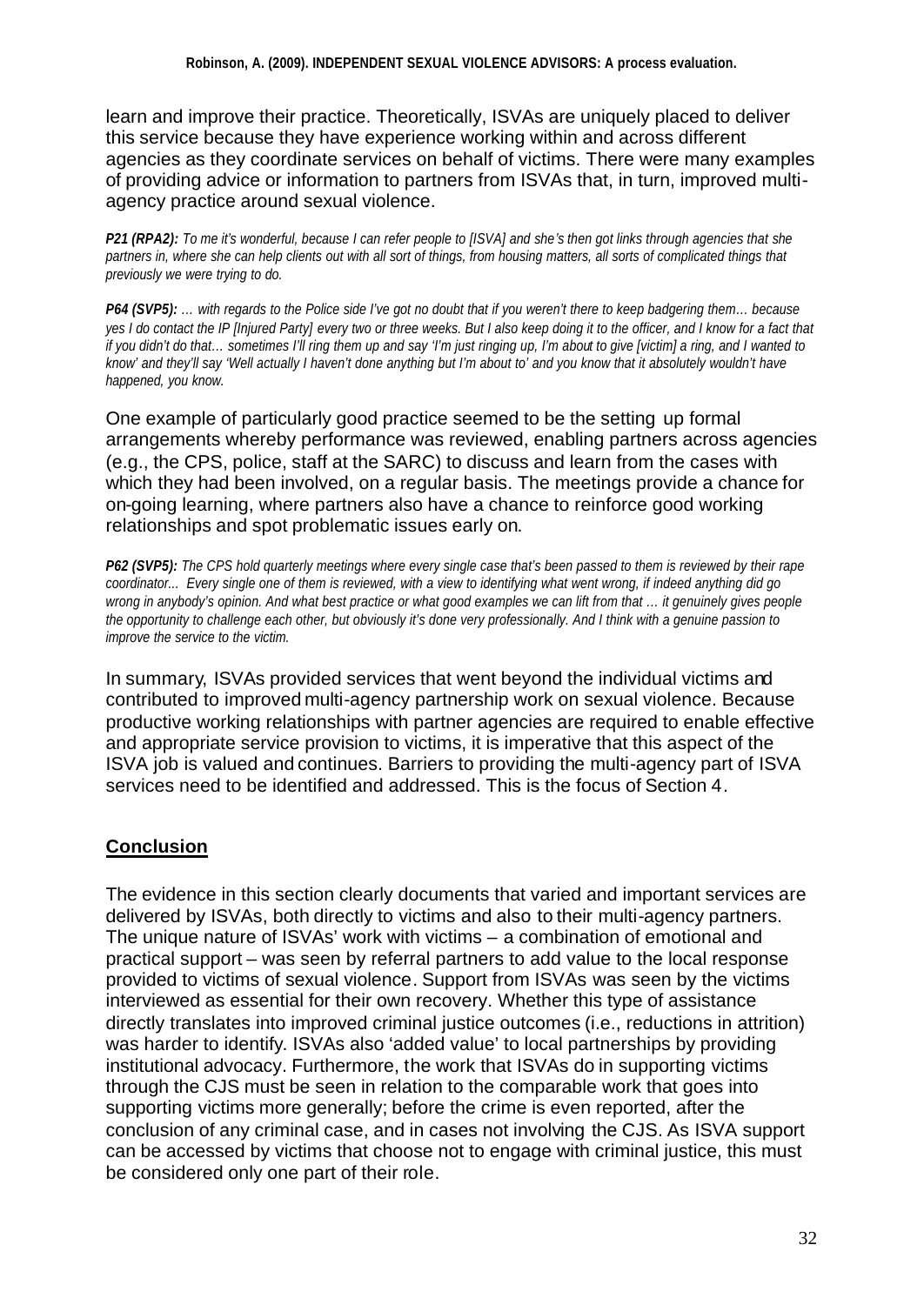## **3. ROLE OF THE ISVA**

### **Introduction**

Given the newness of the ISVA role, it is helpful to discuss similarities and differences with other types of workers providing specialist support to victims of sexual violence. Because all of the sites studied had been delivering various types of emotional and practical support to victims well in advance of the creation of the ISVA role, at the time of this research ISVAs were working alongside other trained workers (e.g., counsellors or case tracking coordinators). In some cases, these workers had taken on the ISVA role. Therefore, one element of the current research was to establish:

- Whether the ISVA service complements or conflicts with support services that are provided by the same organization or within a different organization; and,
- In what ways the ISVA service 'adds value' to the host organization.

Respondents working in the six case study projects consistently wanted to convey their agency's ethos, the foundation of which was about facilitating the empowerment of those who have experienced sexual violence, and allowing them to take back some control over their lives. The work that ISVAs do – right from their first contact with victims – was felt to be consistent with this ethos. Because of the perceived consistency between the function of an ISVA and the overall philosophy of the organization, respondents felt that the ISVAs were fully embedded (in both SARCs and voluntary projects).

*P27 (SVP3): We don't make assumptions, we provide the tools for change, information and advice and guidance…we're interested in empowerment, rather than the 'there, there' approach.*

#### Differences between ISVAs and Counsellors and Case Tracking Co-ordinators

This section discusses the interview data pertaining to whether the introduction of the ISVA role was seen to complement or conflict with existing staff roles in the projects, especially counsellors. It was widely acknowledged by respondents working in both SARC and voluntary settings that ISVAs as well as counsellors provided the absolutely necessary support and empathy towards their clients' emotional needs; however, this was viewed as one part of the ISVA role in contrast to the main focus of counselling. The difference was also one of degree, with the emotional work undertaken by ISVAs being classed as 'non-therapeutic support' that could be provided in a number of ways, whereas counselling must be delivered via formal faceto-face counselling sessions with a qualified counsellor. The following quotations further highlight the differences between these posts:

*P19 (SVP2): It's not coaching, it's not counselling, counselling is the psychodynamic therapy where you go into their past, there's none of that, it's grounding, it's supporting, it's making sure they're safe and that they've got support out there, and coping mechanisms.*

*P1 (SVP1): I know that the ISVAs are not counselling individuals, they don't offer counselling in any way, but I think that any therapeutic intervention is to help and to support, and I think that is what the ISVAs do.*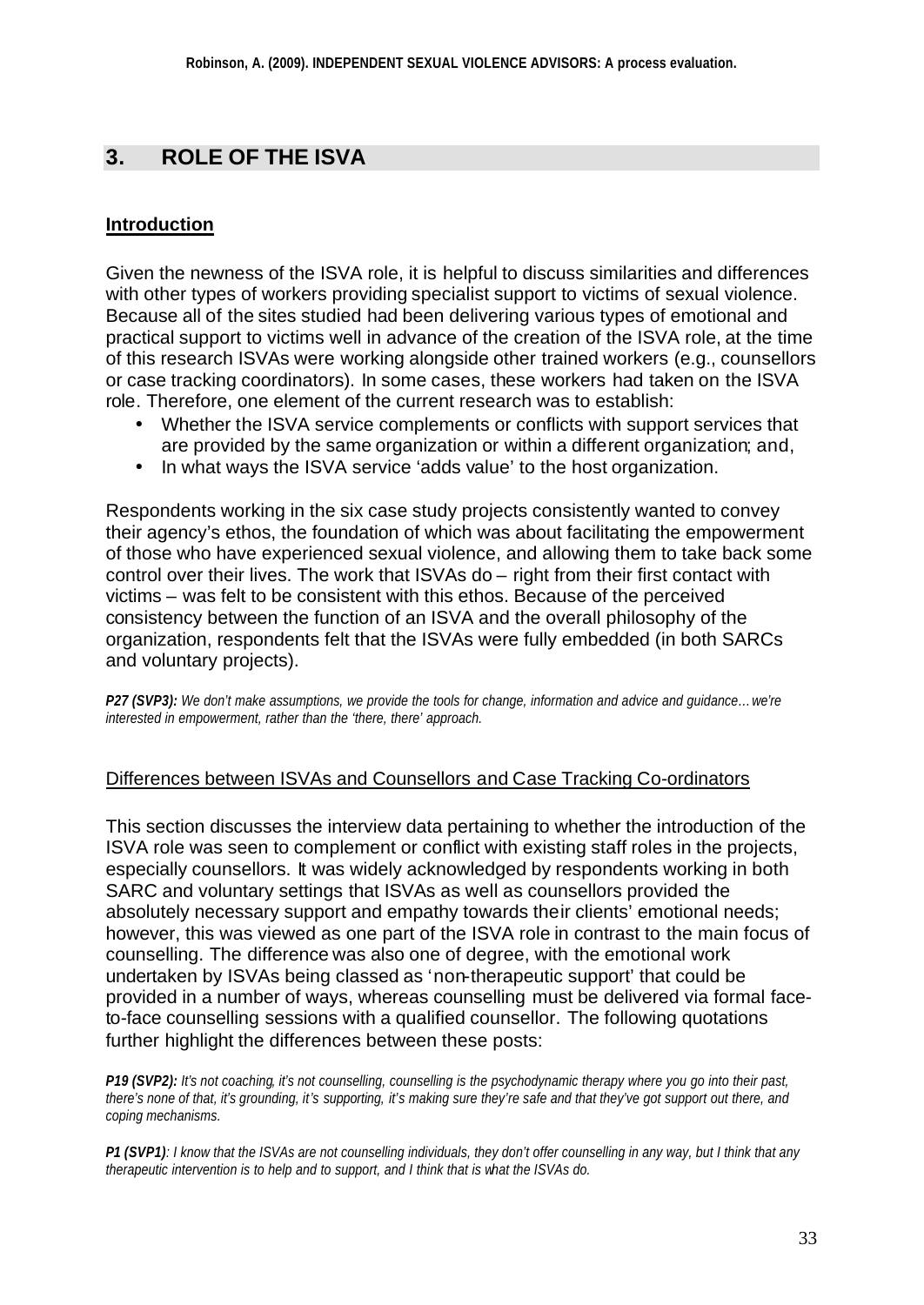Partner agencies, as well as victims, were also able to correctly identify the difference between ISVAs and counsellors.

*P76 (RPA5): So I guess if I understand the [ISVA] role correctly, it would be very much more along the practical, financial, housing lines, and as a kind of a conduit I guess, [whereas counsellors] my understanding of it is, it is more of a pastoral role in terms of dealing with psychological consequences of having that happen to you.* 

*P26 (VS2): She wasn't my counsellor so there wasn't that barrier between you as professional and client, but I knew what her role was. I felt relaxed with her enough to say exactly what I wanted, when I needed to…. whenever I was wound up like a spring, I'd have a meeting with [the ISVA] and she'd unravel everything that was going through my mind and it was suddenly OK.*

Responding to people in 'crisis' and the on-going nature of ISVA work was another one of the ways that it was distinguished by respondents from counselling, which often needs to be reserved for people who are *not* currently going through a court case or other type of programme (such as drug/alcohol addiction treatment), and/or have enough distance from the event itself to be able to cope with the emotional toil of counselling. This resulted in the perception amongst some respondents that counselling was more relevant for historical sexual abuse cases; for example, in Site 3, a voluntary project, recent assaults are first referred to the ISVA whereas historical abuse cases go straight to the counsellors (with support by the ISVA provided as necessary).

As each has specific skill sets and clearly defined role boundaries, ISVAs and counsellors were seen to provide a complementary, rather than overlapping, service to victims. In effect, adding ISVAs expands rather than duplicates the options available to, and methods of support for, victims in a particular area. The support provided by ISVAs could be a precursor to counselling for some clients, or a replacement for counselling for others. But it was not possible to view counselling as a replacement for ISVA work. Likewise, ISVAs could not serve as a suitable replacement for counsellors. The service needs of 'sexual violence victims' in any local area will be diverse, and indeed could change over time for the same victim. It is therefore imperative that both types of workers are employed and available to help victims.

The limitations of trying to subsume advocacy and liaison with other agencies into the counselling role have been noted in other research (Lovett et al., 2004), particularly due to the confidential nature of the counselling relationship. ISVAs who had done counselling in the past commented on the difference between the two roles, which they generally welcomed.

*P4 (SVP1): I think that's one of the biggest changes to my role has been from counselling, when you only see a client for one hour a week and that's all you can do with them, to the ISVA where you can actually speak to other people on their behalf, and attend court with them, you can attend GUM clinics appointments with them, and it's a much more hands on approach...* 

*P29 (SVP3): I'm more involved now as an ISVA than before [when I was a counsellor]. It's kind of I'm there every step of the way… before I wasn't there every step of the way. I was more emotional than practical support.*

In practice the distinction between the two roles was sometimes blurred, particularly if the ISVA was a qualified counsellor, or when counsellors found it necessary to assist with practical or criminal justice support, which is the remit of ISVAs. The latter was more apparent in those sites without ISVAs (where the counsellor could not refer that type of practical work on to someone else within the organization):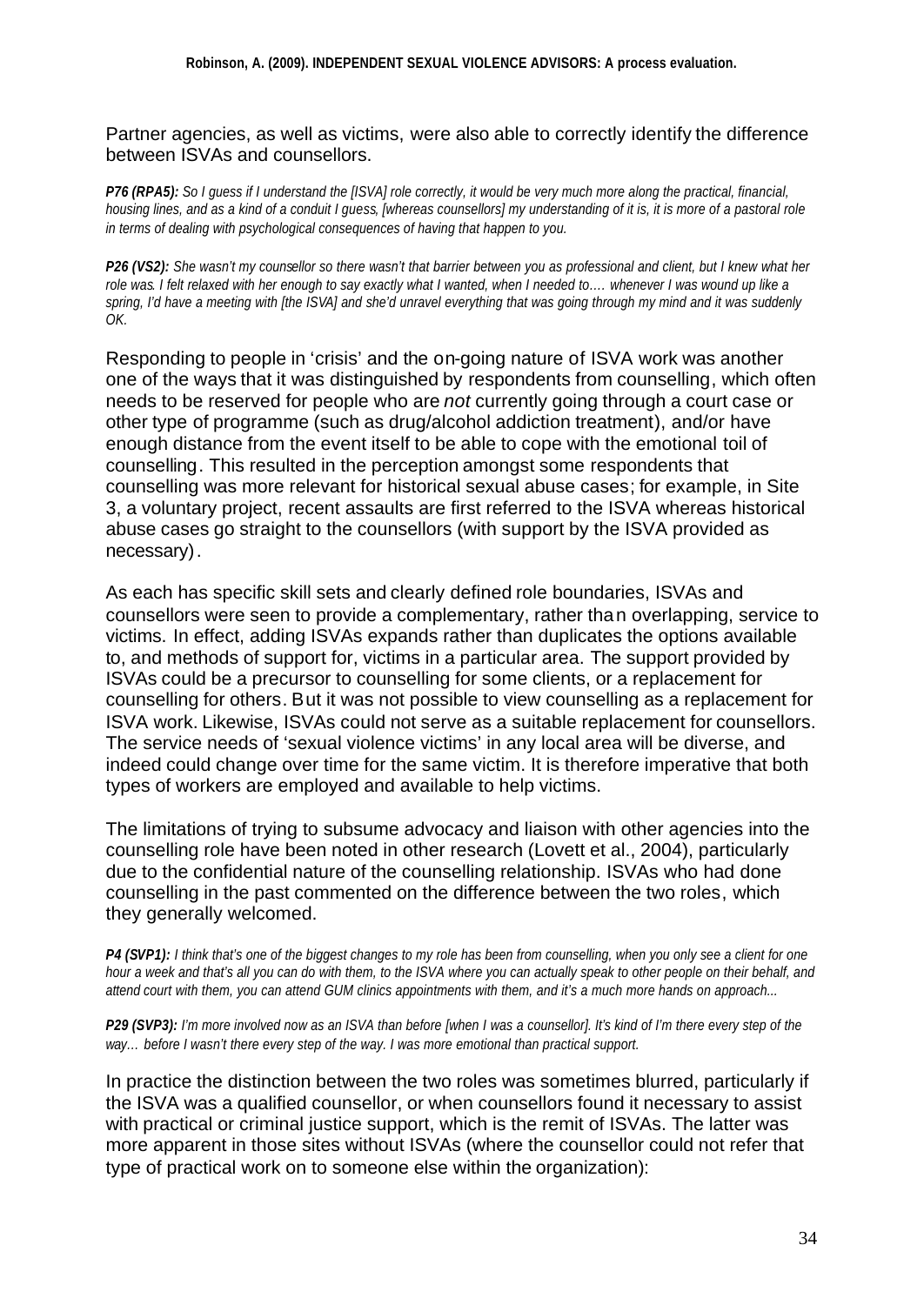#### **Robinson, A. (2009). INDEPENDENT SEXUAL VIOLENCE ADVISORS: A process evaluation.**

*P62 (SVP5): Their role as counsellor is to provide psychological support and look at ways of developing coping mechanisms to help people in their lives. And really it's not for them to get on the phone and to arrange an appointment with GUM, but they do [it] all of the time.*

Site 5 was particularly useful to the evaluation, enabling a demonstration of the 'added value' that ISVAs can bring to their host organizations. This site, a SARC, did not employ ISVAs at the time of the research, but employed a 'case tracking coordinator' (CTC) whose role was to support victims through the criminal justice process by providing information about key aspects of their court cases. Most of their work with clients was done over the telephone. So, in Site 5 the 'ISVA role' could be considered to be shared between the CTC and the counsellors. This enabled them to cover two key aspects of the ISVA role (emotional and practical support), but unfortunately much of the coordination of services, and providing practical assistance to victims, had to be left undone.

*P64 (SVP5): I suppose things that, there are times that I would like to go further than I do in my role, but I can't because my*  role is case tracking, and probably I have clients who have all sorts of different needs, and sometimes I think 'Oh I wish I could *do that for them' or maybe get involved with that, but my role doesn't, you know, that isn't my role….* 

This is consistent with the monitoring data, which showed that more services were offered and more referrals were made on behalf of victims to other agencies in SARCs with ISVAs (Sites 1 and 2) compared to the SARC without ISVAs (Site 5).<sup>15</sup> This is also consistent with the victim interview data. Every one of the five victims interviewed that had received services from Site 5 spoke highly of the support provided by the counsellors and the CTC. All mentioned receiving information about the legal process, and being kept up to date about their cases, but no other examples of practical support were offered (e.g., referrals to other agencies, support at court, attendance at appointments, help with applications, etc.). Two victims expressed that the case had gone to court but that they could not be supported at court because it was outside of the role of the staff they had come to know and rely upon. As one victim explained:

*P82 (VS5): I always thought… I hoped she'd come with us but she always said that she wasn't allowed to come to court.*

This inability to provide the 'practical support' required by victims was recognised as a limitation, so much so that Site 5 reported plans to expand the CTC into a full ISVA post. Thus, even within a large, experienced organization that has delivered a range of services to victims for some time, ISVAs were perceived to add value over and beyond the CTC and counsellor roles.

#### Differences between ISVAs and IDVAs

l

One other area of discussion which highlights how the ISVA role has been conceptualized is in relation to Independent Domestic Violence Advisors (IDVAs). One of the research questions was whether the ISVA service was linked with a local IDVA service, and whether ISVAs were seen to complement or conflict with support services provided by different organizations. There were different perspectives across the sites as to the similarity between ISVAs and IDVAs; whilst no one thought they were identical, some were more inclined to note where there was transferability of skills rather than highlighting their differences.

<sup>&</sup>lt;sup>15</sup> See Table C.5a (especially the differences relating to support during exam, follow-up sexual health, advocacy) and Table C.6a (more referrals to other agencies especially advocacy/non-therapeutic support, victim support, community paediatrician, family planning services, and sexual health services).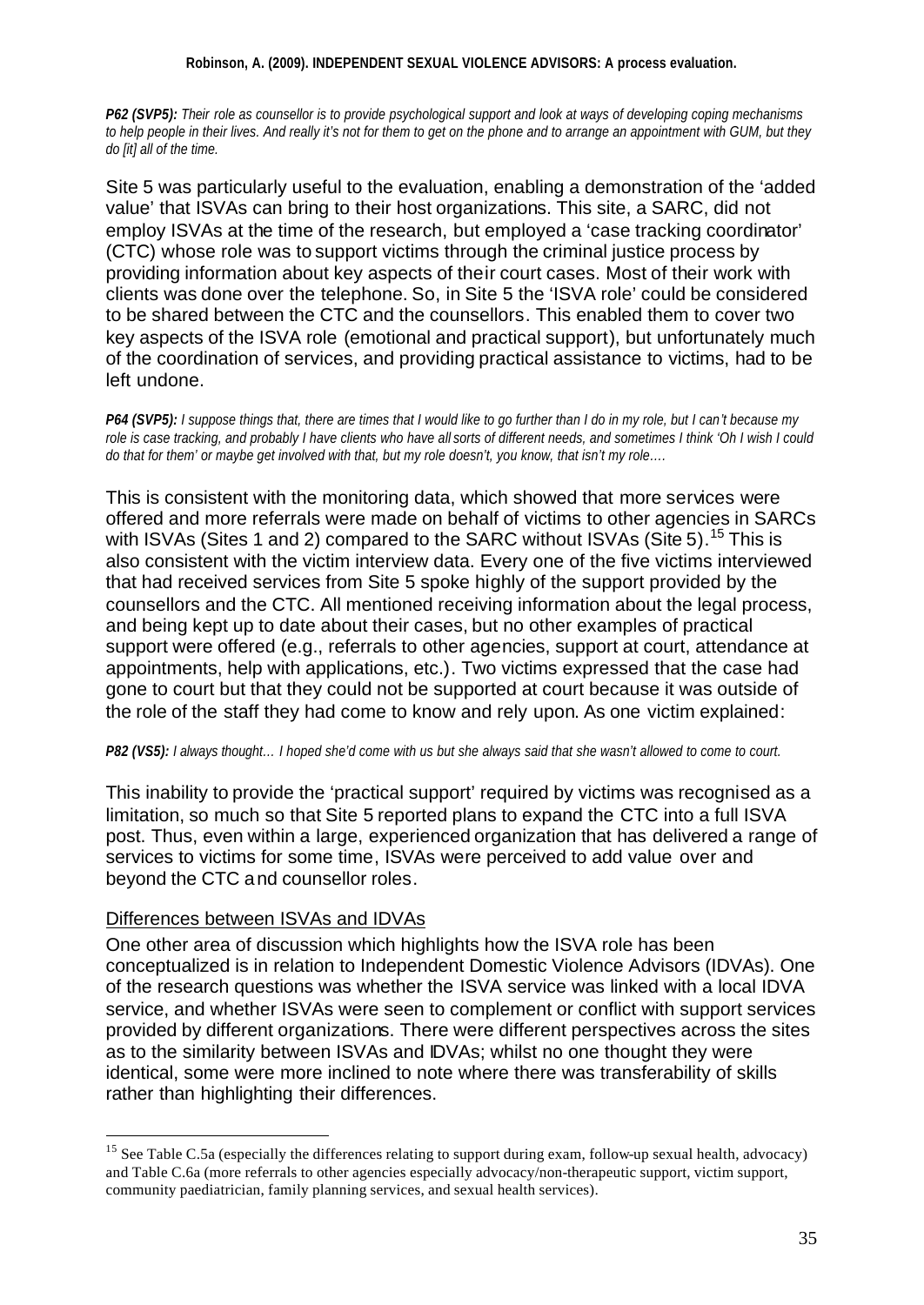#### **Robinson, A. (2009). INDEPENDENT SEXUAL VIOLENCE ADVISORS: A process evaluation.**

*P17 (SVP2): I'm quite concerned that nobody thinks that the IDVA and the ISVA are the same thing and can do the same job, because they can't. There are overlaps obviously but they are quite distinct things, and they shouldn't be combined.* 

*P62 (SVP5): I don't really see any harm at all in linking both of the services, as long as both of those labels, if you want, don't get lost into one overall label. I think it's important to keep them individually recognisable because, because not all sexual violence is related to domestic violence, I suppose.*

Respondents did not believe that *all* domestic and sexual violence work can be shared between IDVAs and ISVAs. On average, there will be different needs and concerns from victims experiencing sexual abuse or rape from a family member or a stranger compared to victims experiencing non-sexual physical or emotional abuse within the context of an intimate relationship. An obvious distinction is that ISVAs will more often need to help victims with the ramifications they experience to their sexual health as a result of sexual violence which would not feature in most IDVA work. Conversely, IDVAs need expertise and links with housing to help keep victims safe from partners with whom they may be cohabitating, an issue that will not be present for a significant proportion of ISVA work. However, it was recognised that there should be discussions locally so that the skills of both are brought to bear in those cases where sexual violence is a feature of domestic violence. Indeed, this can be seen to lead to the 'cross fertilization of specialist knowledge', as this example from an ISVA recounting a victim discussed at MARAC highlights well:

*P51 (SVP4): It was the ISVA work that did enable that woman to stay alive… because the perpetrator was her brother, not her partner, or an ex-partner, and it just threw everything into complete chaos. And [our knowledge] enabled her to escape repeat victimization.*

There are also training needs that need to be addressed, as it should not be presumed that IDVAs would be capable of the work of ISVAs without receipt of specialist training on supporting victims of sexual violence, and vice versa (see also Section 5).

*P13 (RPA1): I think that for most of the cases that we see, the skills [of IDVAs and ISVAs] are transferable. I do however think*  that ... there will be some areas that are new and different for IDVAs moving into the role of ISVA. And I think that those will *possibly be around [how recently] the assault [took place], and I don't think that, we haven't had that…with a lot of our cases. That tends not to happen for [IDVAs], it's about disclosure of sexual abuse or a rape that's historic... and I think that may require additional skills, so there is a training need I think, particularly in the area of forensics.*

In summary, there is a need for both roles, each with their own separate and clearly defined remits, but both working within a multi-agency context that allows them to be linked so that information and expertise can be shared.

#### **Conclusion**

Across the four sites where ISVAs were employed, there was a good level of agreement and understanding as to how the ISVA role was distinct from other roles. ISVAs were seen to add value to host organizations, whether SARCs or voluntary projects, because of the practical nature of the support they provide, and their ability to liaise with a number of multi-agency partners to coordinate services for victims. Overall, respondents did not perceive that ISVAs duplicated the work of other staff providing services to victims of sexual violence. Rather, they were seen as a welcome addition to counsellors, case-tracking coordinators and IDVAs. One of the comparison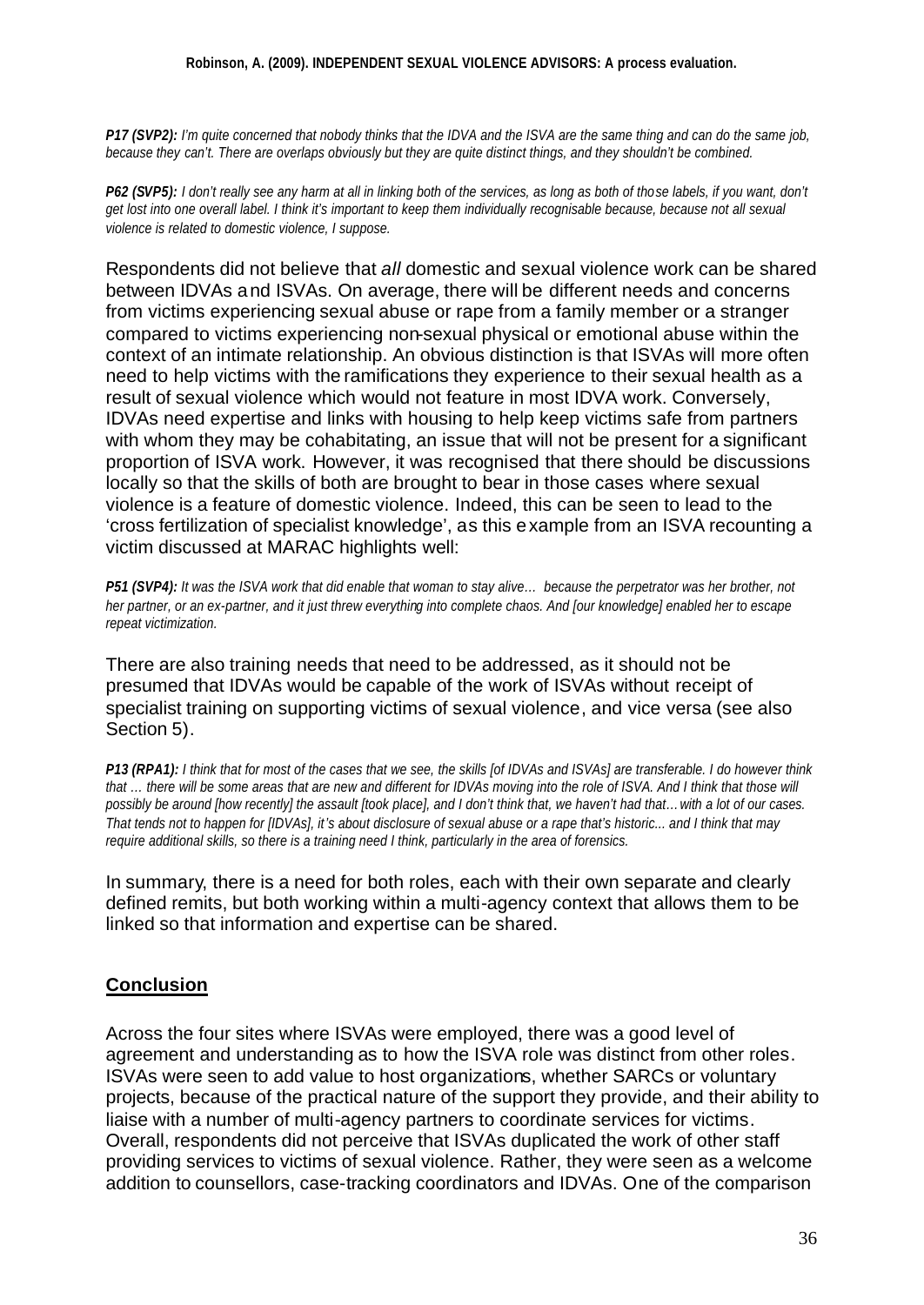sites (that did not employ ISVAs at the time of research) usefully demonstrated how the coordinating function of ISVA work – tailoring service delivery to the individual victim's needs and liaising with outside agencies on their behalf – could not feasibly be undertaken without employing an ISVA. However, as we will see in the next section, there is still room for improving communication and understanding of the ISVA role across partner agencies.

## **4. WORKING WITH ISVAs – MULTI-AGENCY PARTNERSHIPS**

## **Introduction**

This section aims to discuss the levers and barriers to providing an ISVA service, within the context of local multi-agency partnership arrangements. The interview data revealed that multi-agency working was viewed very positively, and there was much praise from all types of respondents for attempting to provide a 'coordinated' response to victims of sexual violence. This was seen to result in improved performance amongst and across partner agencies, leading to better services for victims. There were many examples of good working relationships between ISVAs, counsellors and others working in the six sites, and their partner agencies. However, there were still issues that remained challenging for ISVAs and their partners attempting to improve the multi-agency response to sexual violence.

### **Challenges to multi-agency work on sexual violence**

#### 1. Raising the 'sexual violence agenda'

One challenge raised by many respondents working both within the projects and in referral agencies was the perceived 'newness' of local multi-agency work on sexual violence. They recognised that there had been progress making sexual violence more apparent at a national level (e.g., the Sexual Offences Act 2003, the Government's 2007 *Action Plan on Sexual Violence and Abuse* and *Action Plan for Tackling Violence 2008-11*, more funding for SARCs and ISVAs, etc.), but that there was still much work to be done at integrating sexual violence into local efforts to address crime and disorder. Staff in both SARCs and voluntary projects were willing to undertake this work to try and raise the 'sexual violence agenda' in their local areas. Despite these efforts, a widespread belief remained amongst those working in the six areas studied here that there was a relative lack of attention to sexual violence – from partner agencies, government, the public – and this impacted on the ability to secure funding, negotiate with partner agencies, and also maintain adequate staff (and their morale). In addition, respondents felt that it was difficult to make headway on the 'sexual violence agenda' when staff in partner agencies moved out of post quickly. The need for *all* sexual violence projects (both SARCs and voluntary) to become more visible in the multi-agency arena was also commented upon by partner agencies.

*P54 (SVP4): But I also think there's a lack of understanding about what we do as well. Because we're in the voluntary sector, and we're seen as like a charity, I think their understanding of what we do is minimal. We do open days, and stuff like that to get agencies in to get a better understanding, but then like [ISVA] said they move on so rapidly, its not helpful, so you're continually getting someone there and they've got that understanding and then they move on and then you have to start again.*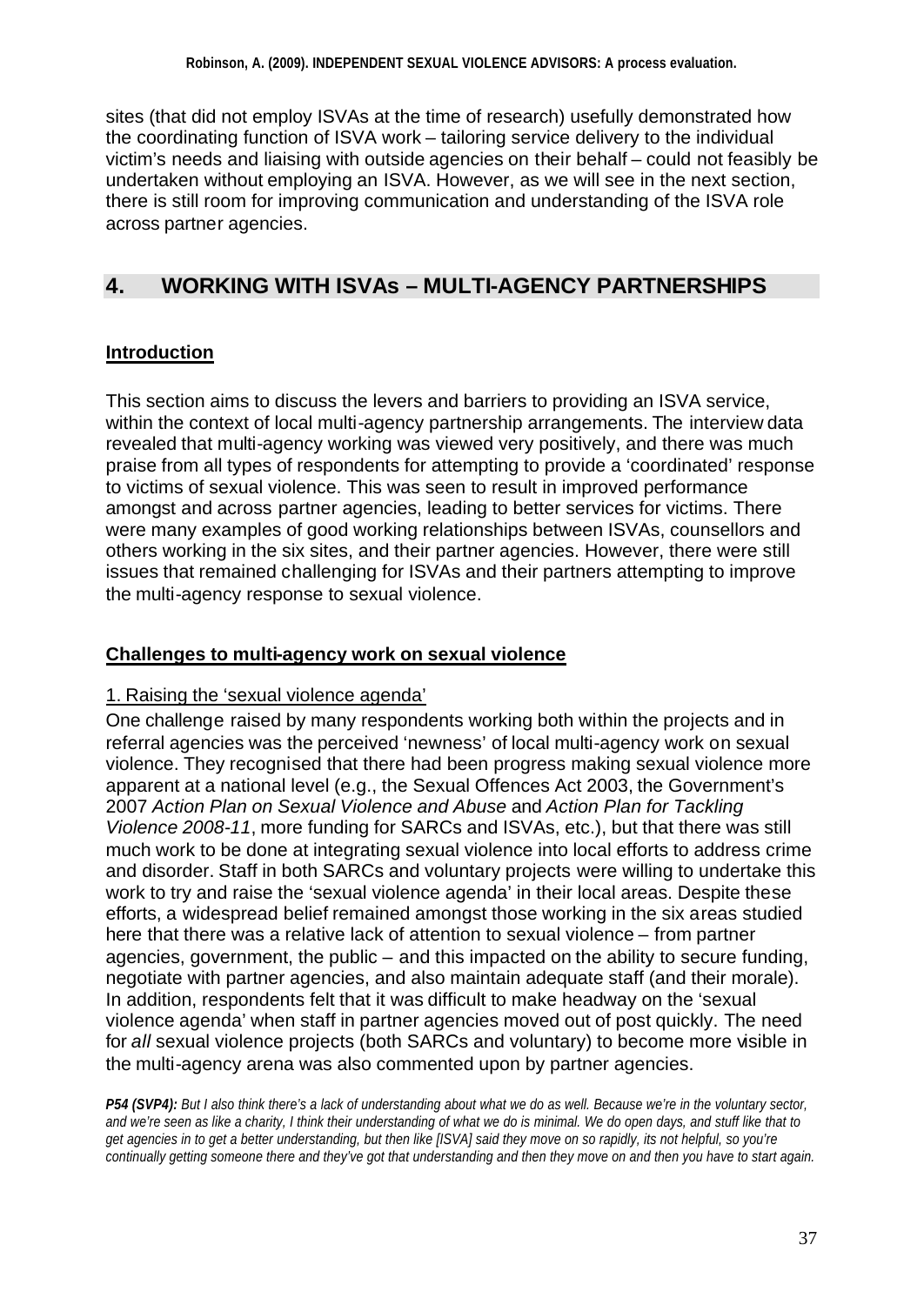An important contributing factor was the lack of strategic direction across the sites on sexual violence, meaning that the local infrastructures were often not in place to enable the recognition of ISVAs' expertise around sexual violence. For example, of the 6 case study sites, only one (Site 1, a SARC) had the work of ISVAs included in local strategic plans. The other SARC with ISVAs (Site 2) was making progress on this, as the quote below indicates. The two voluntary sector projects (Sites 3 and 4) were not included, and for the comparison projects (Sites 5 and 6) this was not applicable as they do not employ ISVAs. Although there is much national guidance, local CDRPs set their own locally driven priorities and it is apparent that, to date, they may not be prioritising sexual violence in the way that many respondents (working in both SARC and voluntary settings) hoped for.

*P17 (SVP2): We are trying [to get onto local plans]. We are on a meeting called the Serious Sexual Violence meeting locally, which came about as a result of the cross government action plan. And as a result of that we're trying to get the ISVA onto the agenda of the CDRP and Local Criminal Justice Board. And so far the LCJB have been quite receptive to that, and we're working with them to try and fit the ISVA into what they need to achieve, and it does fit quite well. The CDRP is a different matter, because they have different Performance Indicators which don't reflect as much the ISVA work, so they have their indicators that they are meant to work towards, and that's where all their money goes. And because there's nothing specific around sexual violence, then that's why we're struggling to get the ISVA onto their agenda.* 

*P55 (RPA4): My concern is that not all CDRPs are engaging with the sexual violence strategy as yet, and therefore it will be harder for us to influence continued need for this post.*

There was an often-expressed concern from respondents (especially in the projects but also from partner agencies) that sexual violence, unlike domestic violence, was not on 'the agenda' to the same extent, resulting in the view that much of the work of ISVAs was 'below the radar' of other involved agencies. Lovett et al. (2004) also found that, in comparison to domestic violence, inter-agency links on sexual violence were minimal.

*P59 (RPA4): … domestic violence services tend to be ahead of sexual violence service on the agenda, because it's something that's more familiar to the public, people understand what you're talking about when you talk about domestic violence. I think issues relating to sexual violence just are not so comfortable, and therefore not talked about so much, and therefore have a lower profile generally.* 

All six study sites had links with local domestic violence agencies. Through activities such as being members of local domestic violence fora and participating in multiagency interventions for domestic violence (e.g., MARACs), respondents were very aware of what was 'going on' in the domestic violence sector, which was considered to be a higher level of engagement with the issue and more established multi-agency working than in the sexual violence sector. For example, in the absence of a SARC, good working relationships with police were noted by agency staff who participated in MARACs. Therefore the key lesson felt to be learned from the domestic violence sector was the ability of genuine, regular multi-agency partnership working to 'raise the profile' of sexual violence across agencies, thereby improving performance.

*P31 (SVP3): I've heard some other stories where the police aren't interested, but in [city] I feel that we're lucky. I have quite a good relationship with the police there. I think that possibly because I sit on the MARAC. The barriers should be broken down and I think the way to do that is for us all liaising with each other for the good of the survivor.*

Less established multi-agency structures meant that care needs to be taken when comparing the work (especially the coordinating and multi-agency function) of ISVAs and IDVAs, as it was felt that the latter received much more support from local partners and structures in place around domestic violence.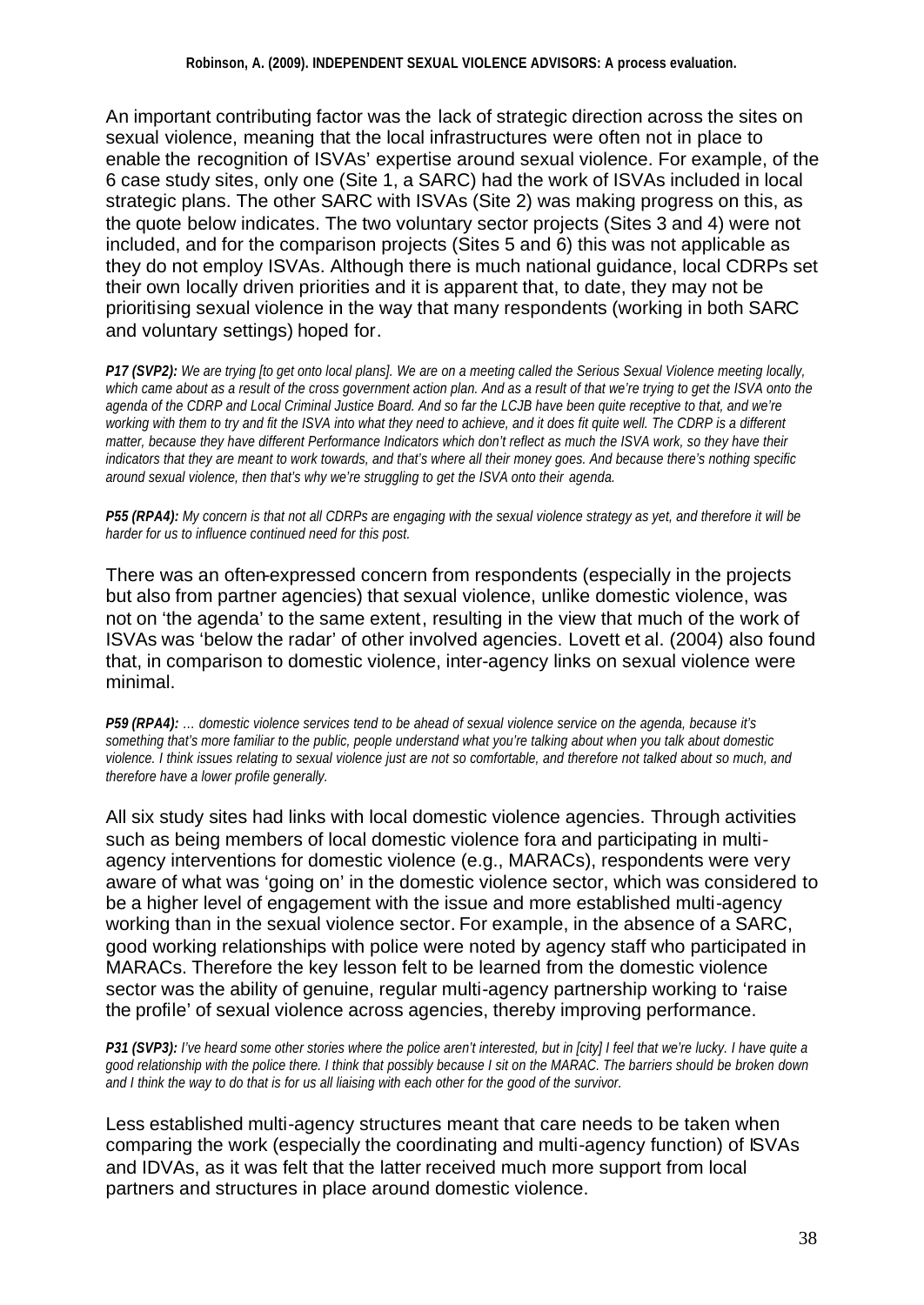*P51 (SVP4): Where you're looking at ISVA and IDVA and how they're working in a statutory and non- statutory setting, the ISVA is not starting as we would say on a level playing field, we're twenty-five years behind the whole domestic violence construction. We can't stress that enough.*

Finally, despite the noticeable improvements in service delivery in many areas, there were still parts of the population felt to be neglected by the current arrangements. When asked about remaining gaps in service provision, the vast majority of respondents immediately mentioned services for children and young people experiencing sexual violence. Of the six sites, only one (a SARC) could be said to provide its services to nearly all children (3 years and over). As a result, even in areas with very 'joined-up' working on behalf of adult victims, there was a sense that the worst, most inconsistent services were being reserved for the most vulnerable – children and young people.

In summary, it was apparent that respondents from the six sites felt that sexual violence either was not, or was just beginning to be, included in their local agendas. The newness of multi-agency work in this area was felt by many, and it seemed to be exacerbated by turnover from staff in key partner agencies. However, successful multi-agency working on domestic violence provided a useful example for the continuation of these efforts.

#### 2. Awareness of the role of the ISVA

This challenge specifically relates to the question of whether ISVA services are perceived to complement or conflict with the services provided by other organizations in the same area. Some respondents expressed a concern that on occasion statutory criminal justice services did not recognise the need for victims of sexual violence to receive support via *specialist* sexual violence workers such as ISVAs, the implication being that victims of sexual violence can be treated like any other victim of crime, as these quotes illustrate:

*P10 (RPA1): I think sometimes there's an overlap that we can have. And if there were clearer communications between the two, we would know which support each organization would be offering the victim, instead of both offering the same support.*

*P91 (RPA6): …with the service that they offer is what we would offer anyway, which the advocacy and going to court with the victims and things like that. It's part of our job [too]..*

#### In contrast, ISVAs clearly understood how their work was differentiated from the support offered by Victim Support or the Witness Service, and they went to some effort to try to ensure that their partners understood the difference.

*P27 (SVP3): We've had a bit of problems with Victim Support and the Witness Service saying 'well we do that already'. But what I say is what's unique is it's a whole package, so it is support through the criminal justice system if someone goes to court, but also there's a medical element to it in terms of support through going to maybe referring to your hospital, or going to the GUM clinics, and then it's emotional. So I see it as a three things that no one else does.* 

*P5 (SVP1): We've had to clarify and explain our position, because a lot of agencies are like 'Well isn't that a duplicated role?' without breaking it down, especially when I've attended court. I mean, I attended in November and I was …..faced with someone from the witness care team telling me that they were there to do that role and me having to explain that I was supporting the client for 7 months at that point … but she felt that I was there to get into her job, you know what I mean?*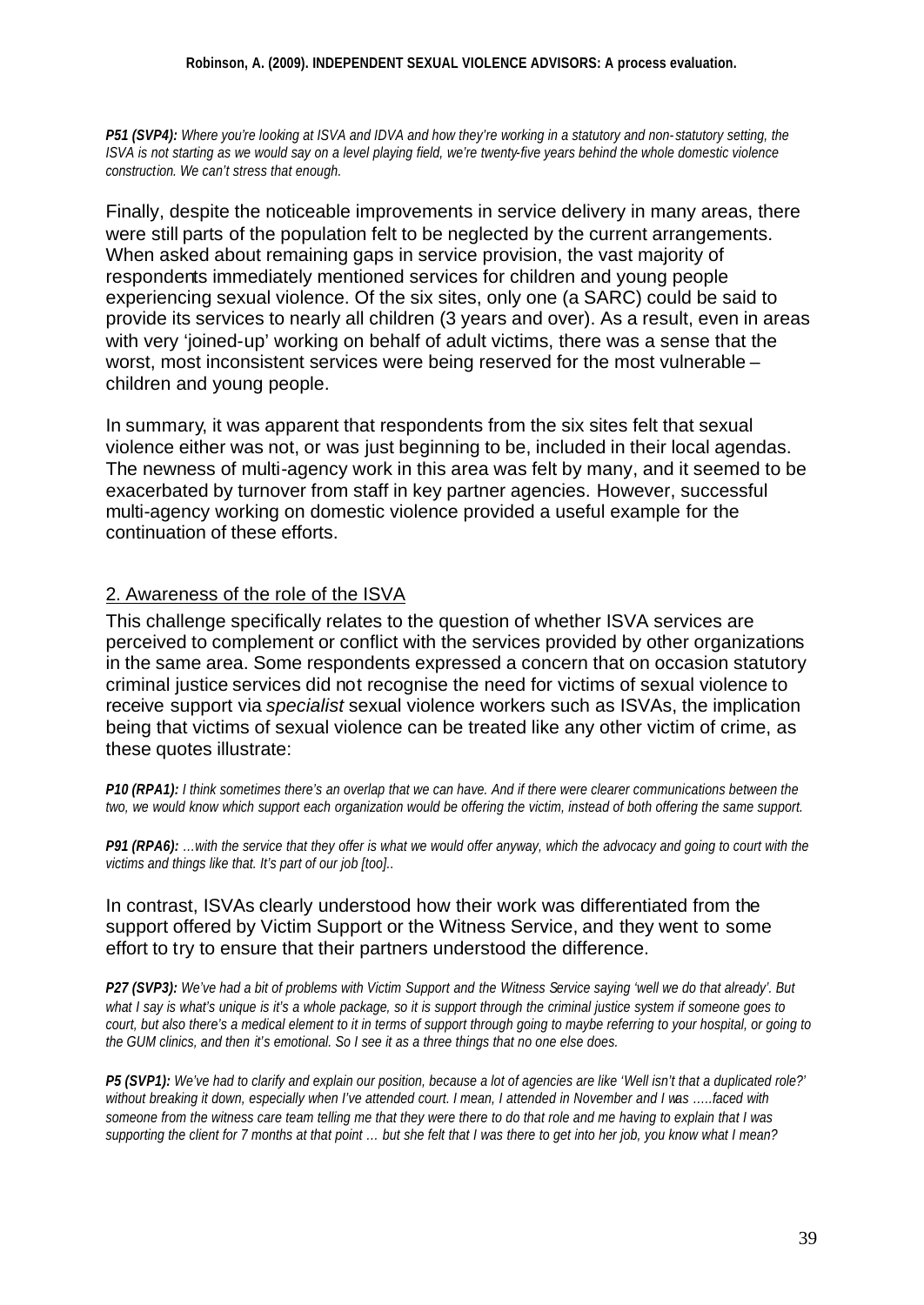Some felt that it was not a duplication of services *per se*, but that there was genuine confusion on the part of partner agencies, due to the newness of the ISVA role, that needed to be managed. This was an issue across the sites, most likely emerging from an implicit difference of opinion as to whether victims of sexual violence need 'specialist' support services (such as ISVAs), or whether 'mainstream' support agencies can effectively support victims of sexual violence along with other types of victims. Such a misperception led to respondents from some statutory providers including the Court Witness Service and Victim Support stating that the ISVA role duplicated the work they routinely carried out. However, the endorsement and proliferation of 'specialist' services for victims of sexual (and domestic) violence (e.g., ISVAs and IDVAs) indicates that both national and local governments, as well as many of those working in relevant statutory and voluntary agencies, see a need for specialist service provision for these types of victims. However, the recent entrance of the ISVA into local partnership arrangements means that involved agencies are in a transition stage as they adapt and develop their operational practice around supporting victims. A failure to address this issue was seen to have negative consequences for all the staff involved, as well as for victims. It is important to note that this concern for the welfare of victims in situations where many agencies are involved was shared even in sites without ISVAs, as the quotes below indicate.

*P64 (SVP5): I think probably, things with Victim Care, Witness Care and Victim Support sometimes you think ……we all slightly overlap a little bit…maybe we all tread on each others toes a little bit towards the end, when it's going to go to court or whatever. Sometimes maybe I think, is the victim getting a little too much, I'm ringing them, Witness Care are ringing them up, Victim Support are ringing them up, is it a bit too much?*

*P90 (RPA6): … the only thing I would say is that all agencies out there, we really need to get talking together. If we're working with each other's victims, in one way or another, or we have contact in one way or another then we ought to be talking to each other first. Because if we're not, we're selling short the victim.* 

In summary, there appears to be a concern on the part of some partner agencies that specialist sexual violence support workers (e.g., ISVAs) may duplicate the mainstream support services they already provide to victims of crime. The implication of this finding is that agency representatives in local partnerships need to open (or re-open) dialogue about the aims and objectives of the ISVA role so that these concerns can be effectively addressed. This also indicates a training need that, in some areas, remains strong.

## **Conclusion**

Multi-agency working was viewed very positively, and there was much praise for attempting to provide a 'coordinated' response to victims of sexual violence. However the research identified some barriers to providing an effective ISVA service which are tied to local multi-agency partnership arrangements. First, although partnership work is starting to become more established for sexual violence, there remains a concern that sexual violence is not 'on the agenda' as it should be. The lack of experience of multi-agency work was felt by many in the field, and appeared to be exacerbated by a high turnover of staff in key partner agencies. There was also confusion on the part of some respondents as to whether the ISVA role duplicated the work of existing posts. A final barrier, and one with longer-term implications for ISVA work, related to a lack of strategic direction around sexual violence, in particular, getting their work included in local plans and strategies. This was deemed to be only slightly less of a problem in SARCs compared to voluntary projects.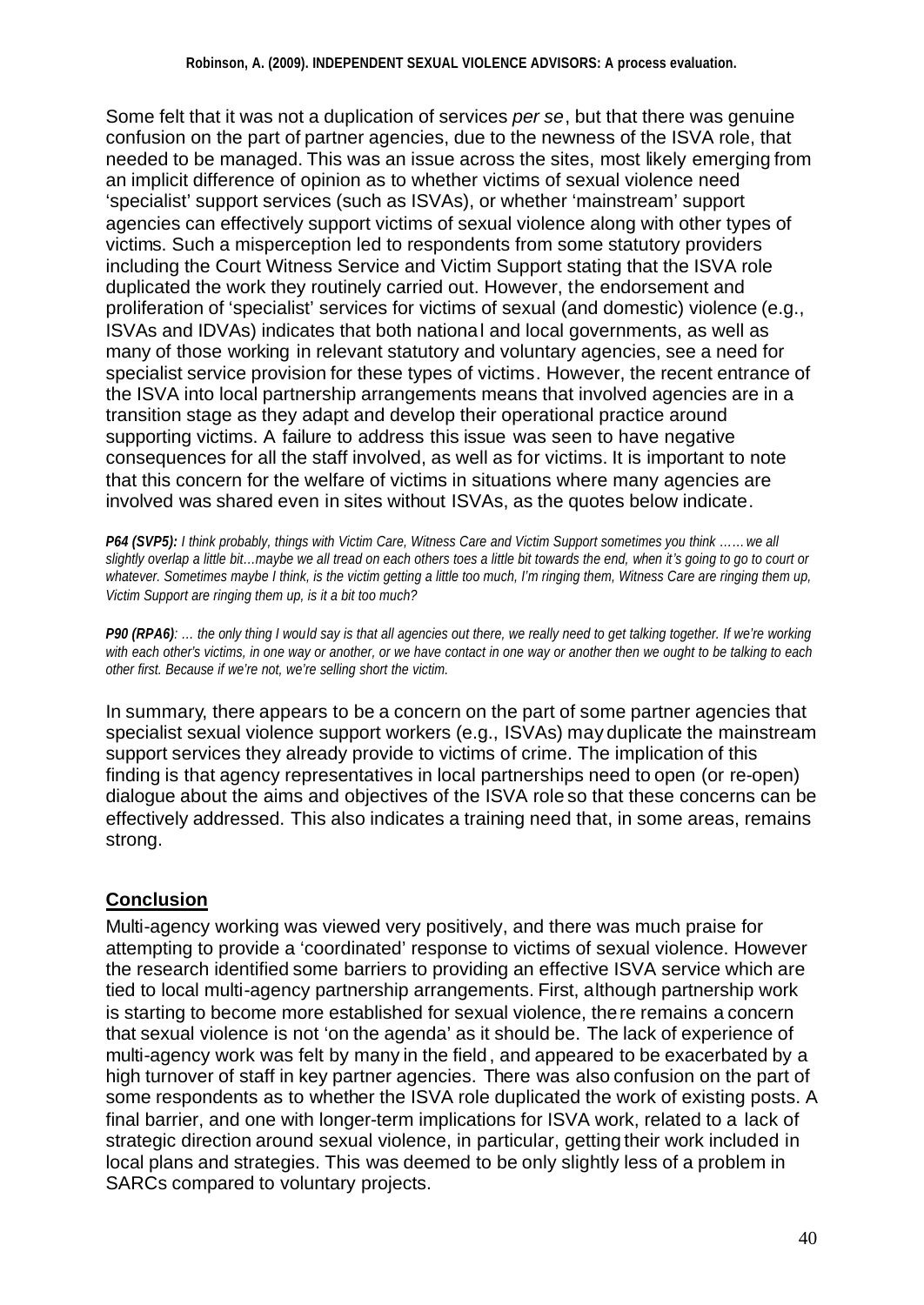## **5. TAKING CARE OF ISVAs**

### **Introduction**

This section discusses the arrangements in place for taking care of ISVAs so that they can take care of victims. The emotional costs of providing assistance and support to people that have experienced sexual violence and the associated trauma means that ISVAs need to have access to professional supervision to deal with the personal challenges this brings. This type of professional supervision is recognised within counselling and therapeutic environments. Therefore, the question to be answered in this section is: Has the host organization supported the ISVA to do the job, and if so, in what ways?

## **Supervision and support of ISVAs**

The need for supervision and support of ISVAs was clearly recognised in the six case study sites. Respondents expressed a concern for keeping ISVAs 'safe' from the emotional trauma that direct work with victims of sexual violence can bring.

*P17 (SVP2): Because [ISVA] has such ongoing contact with these clients it's quite hard not to get involved and to feel quite passionately about what they're going through.… I think that's going to be quite a challenge for anybody working in this area, to be able to be emotionally available to a client but at the same time not take that home with you… things like secondary trauma, and vicarious trauma, and burn out, all of those things are quite a challenge, I think.*

*P1 (SVP1): What we're saying is secondary trauma is definitely a possibility… we are going to introduce a second victim [if] that person [ISVA] will not be able to take on each trauma that is given to them without off loading it [because] it's really difficult to see someone hurting as much as that, and how do you cope with that without actually speaking to someone and say 'I'm really upset about that.' You've got to be able to show your feelings, but not within [the ISVA] role.*

The case studies revealed that very clear protocols were in place in all sites so that ISVAs received a range of support using both informal (e.g., peer/collegial support, managerial support) and formal structures (e.g., formal supervision, case reviews, and clinical supervision). All six sites provided clinical supervision for their staff in accordance with the British Association for Counselling and Psychotherapy (BACP) guidelines. For those sites employing ISVAs, this was in addition to monthly staff supervision and performance management meetings. All the sites also added some element of peer supervision, whether as structured regular meetings (e.g., every week in Site 4 and every fortnight in Site 5) or on a more informal basis. Site 5 also provided creative/training supervision every 3 months, where an external speaker would facilitate a session on a particular need identified from the supervisions (e.g., working through anger).

In addition to these formal supervision and support arrangements, it was obvious that informal, day-to-day interactions with colleagues and managers were essential for ISVAs to cope with the demands of the job.

*P2 (SVP1): … sometimes they [colleagues] will pick up on stuff and sometimes they'll say, 'Are you alright?' and maybe you're not even aware that you're holding onto something.*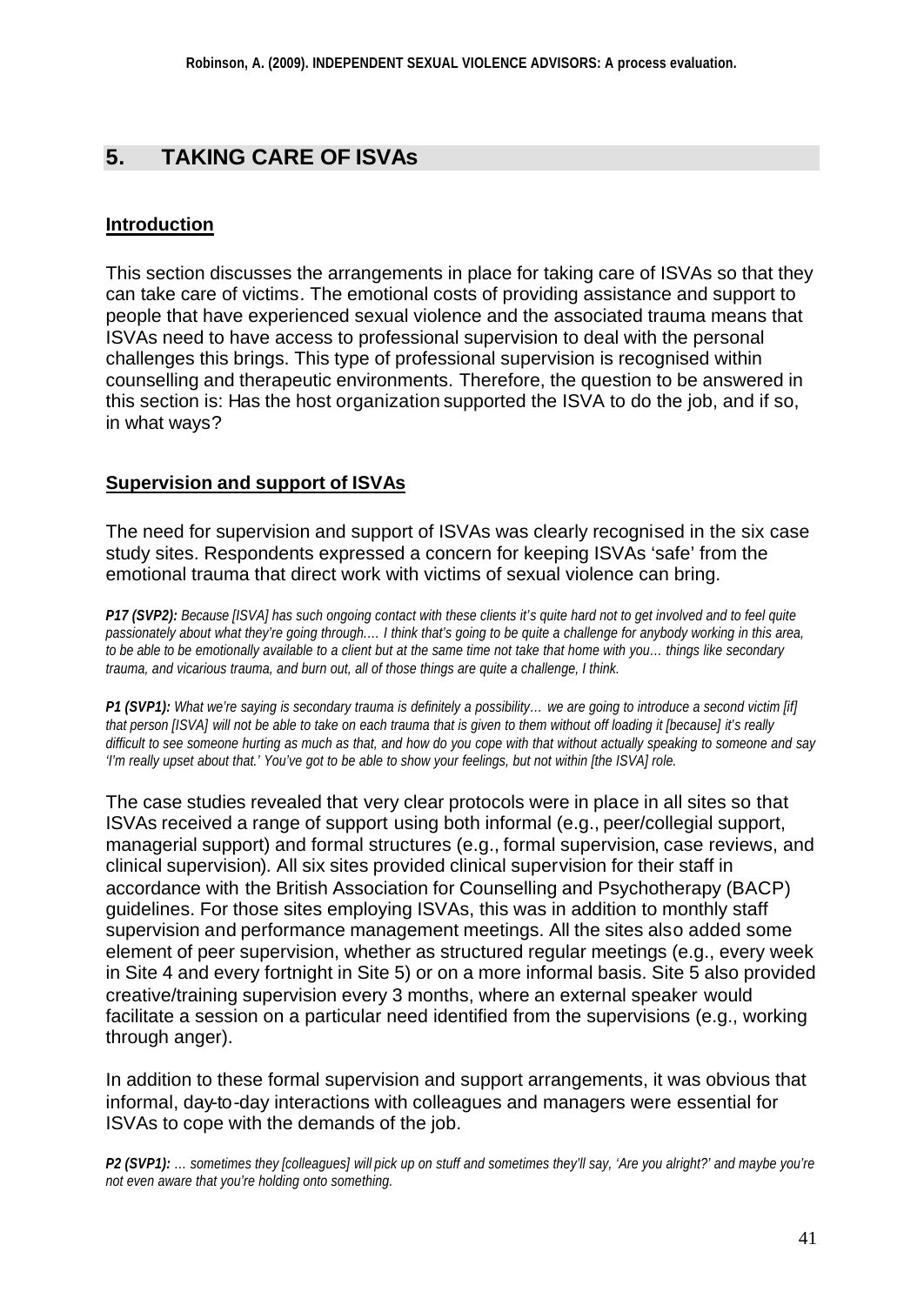*P19 (SVP2): We have an official meeting every month [as] line management. But I work with [Manager], I'm always in and out of her office with questions and queries and asking for guidance and support, so yeah she's been a really great manager, really encouraging, if I've done something well she'll say 'I'm proud of you, well done' so, and I have an amazing [clinical] supervisor as well, who I see once every three weeks for an hour and a half. So we're all well looked after.*

In summary, the supervision and support arrangements in the six sites seemed to be commensurate with the demands of the job. There was a sense of being very well supported, via both formal and informal methods. The 'layering' of support meant that it felt more constant, and thus the total was more than the sum of the parts. It is worth noting, however, that one ISVA made a very clear case that ISVAs should receive more than the mandatory minimum level of clinical supervision, as required by BACP guidelines. This was based on the view that the ISVA's contact level with victims was actually more diverse as well as much greater than that of counsellors, whose contact with victims is restricted to formal counselling sessions. It is also worth noting that the ISVA who made this comment was a qualified counsellor.

## **Training**

l

One of the ways that ISVAs are distinguished from others providing services to sexual violence victims is by the training they undertake. Similarly to IDVAs, the introduction of the ISVA post was seen to be building upon existing expertise and knowledge in the field, but still necessitating a new programme of training. The basic components were seen to be:

*P28 (SVP3): For me the basic requirements are stuff around trauma, how people respond to historical sexual violence and the implications, how people respond to recent sexual violence, quite a lot about the law… and quite a lot about strategies helping to keep people safe in the future… I think [it needs to] focus on SV.*

The key issue for those interviewed was that the training focuses on sexual violence specifically; however, the preferred accredited training provider, Coordinated Action Against Domestic Abuse (CAADA), at the time had only been delivering training for IDVAs. The CAADA Advocate Training (CAT) course was launched in 2003, having been initially designed for IDVAs. As a result of the substantial number of disclosures that IDVAs were getting about sexual violence, and the launch of the ISVA programme by the Home Office, the training was amended to include a component on sexual violence in 2006.Following discussion with participants, this content was further increased in 2007.<sup>16</sup> All four sites employing ISVAs had sent them on the CAT course.

Respondents' views about the CAADA training were consistent in that they felt the training was useful, albeit as structured at the time, more suitable for IDVAs rather than ISVAs. The perception was that there was not enough material and information provided that was specific to sexual violence. As one respondent put it:

<sup>&</sup>lt;sup>16</sup> CAADA (www.caada.org) held a workshop with an ISVA representative from each of the original courses to get feedback and recommendations for change. In Spring 2007, the course was revised accordingly to increase the information and additional/amended Learning Outcomes relevant to sexual violence, update the course materials and amend the worksheets to incorporate the ISVA role. Another key point to come out of the workshop was that there was a need for separate training on a number of specialist sexual violence areas – not only ISVA work – and that this might form CPD (Continuing Professional Development) days or a separate course in the future.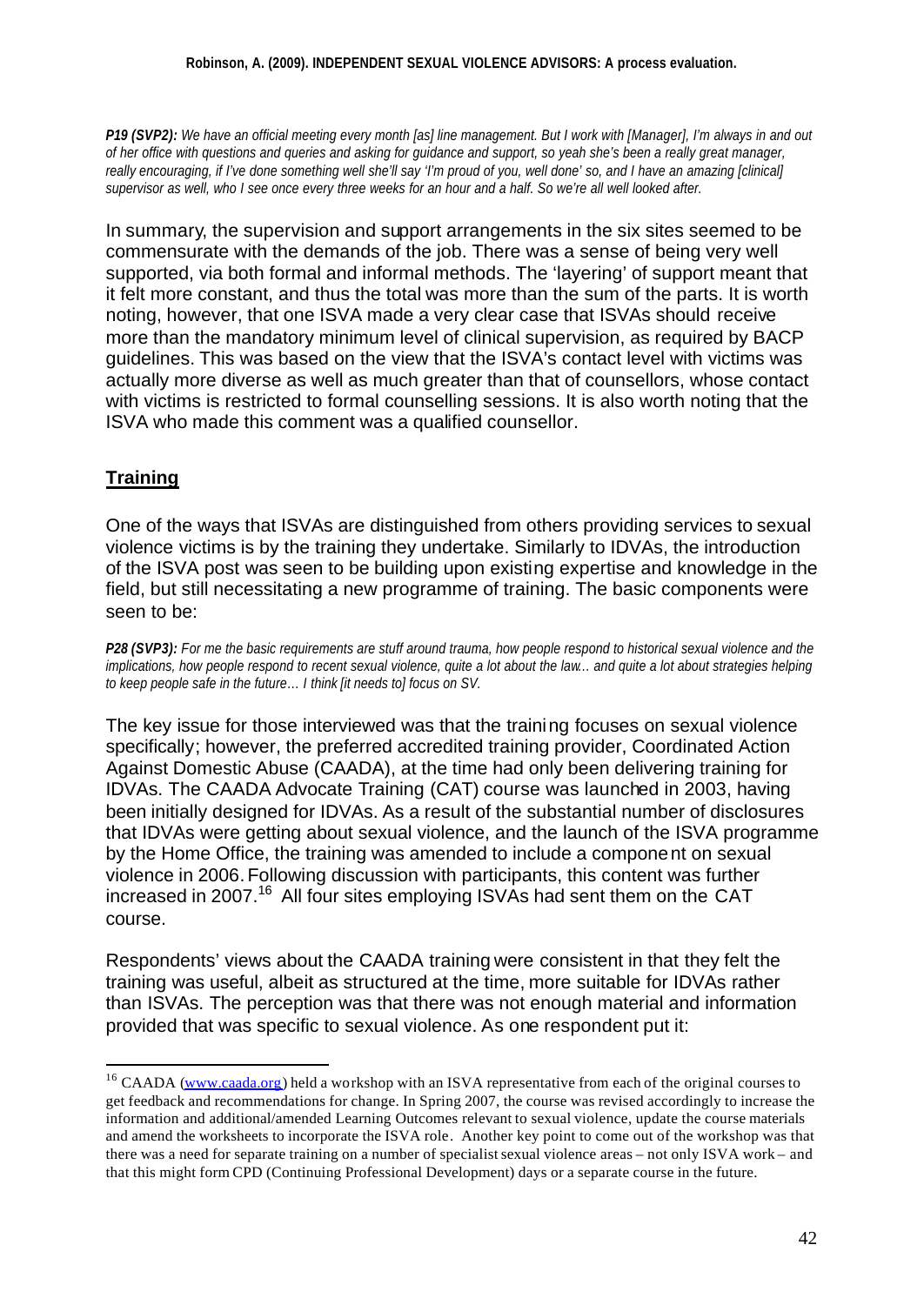#### **Robinson, A. (2009). INDEPENDENT SEXUAL VIOLENCE ADVISORS: A process evaluation.**

*P29 (SVP3): I think that everybody that's done the CAADA training could do dual roles of IDVA and ISVA if you were an ISVA already, but… there wasn't enough on there to train you up to become an ISVA.*

Despite the strong desire for more content specific to sexual violence, there were positive comments made about the CAADA training experience leading to more skills relevant to navigating and working in a multi-agency environment. Amongst ISVAs, this was viewed as a key strength of the CAADA course.

*P5 (SVP1): I have completed the CAADA training and I actually thought it was good because I learnt things especially about civil law which I wouldn't have otherwise been aware of. I think it has enabled us to develop our multi-agency work, which is something we wouldn't have able to do without the CAADA training.*

In addition, respondents welcomed the opportunity to meet and network with other people working in similar jobs. Many CAADA graduates remain in touch months if not years after finishing the course. The CAADA training has enough of a reputation for providing high-quality training that it was commented upon by partner agencies and those ISVAs who had not yet undertaken it.

*P57 (RPA4): They are well trained, I think they are well qualified, and that I think is very important. Because if you get somebody who doesn't know what the rules are, how the courts work, then you can't advise other people…*

*P31 (SVP3): I would 100% like to go on it, because I feel as if I'm at a bit of a disadvantage [without it].*

It is apparent that there is merit in providing ISVAs with the same opportunity to become accredited as IDVAs have had. Furthermore, there seems to be a need for an accredited sexual violence training programme that successfully addresses *all* of the areas of work with which ISVAs may be engaged (particularly historical cases and those not committed by perpetrators known to the victim), and which might entail further training beyond that currently provided by even the revised CAT course.

#### **Conclusion**

The potential of ISVAs to be traumatized by the nature and subject matter of their work was well recognised across all of the sites. A 'layered' approach to support and supervision was apparent, and all ISVAs had regular access to peer supervision, staff supervision and clinical supervision, in addition to the informal support and encouragement from their colleagues and managers. Although the respondents in this research felt well-equipped to do their jobs, there was a general concern over a lack of an accredited, specialist training programme specifically designed for ISVAs.

## **6. CONCLUSION**

#### **Discussion of Findings**

The overriding aim of this evaluation has been to assess how ISVA services have been implemented in two distinct settings (SARCs and voluntary projects) and to analyse the perceived impact they have had with regard to providing support to victims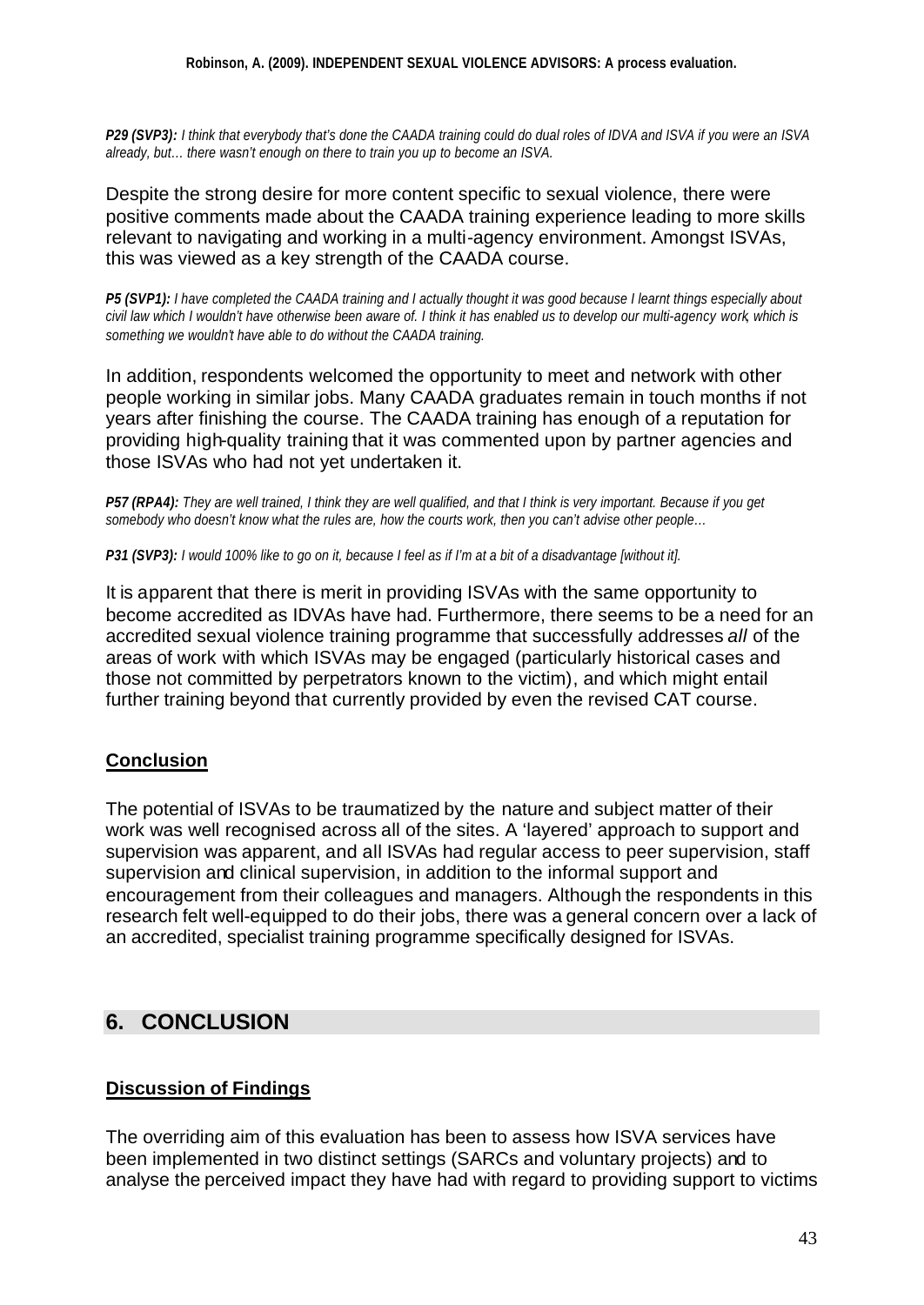of sexual violence. Specifically, utilising national monitoring data and qualitative case study data, the research aimed to identify whether ISVAs were able to provide timely and appropriate information, support and advice to victims, and whether this in turn increased victims' engagement with the criminal justice system, reducing the incidence of withdrawals (i.e., attrition) during the progression of sexual violence cases through the system. Findings from these two areas of study provide an overview of the role, remit and impact of ISVAs working in both SARCs and the voluntary sector.

The research found that the launch of the ISVA programme resulted in many positi ve developments, both nationally and in the case study sites. ISVAs were seen to add value to host organizations, whether SARCs or voluntary projects, because of the practical nature of the support they provide, and their ability to liaise with a number of multi-agency partners to coordinate services for victims. Indeed, one of the comparison sites had plans to implement an ISVA post in the future. Thus, the ISVA role was seen to be unique, broader, and a welcomed addition to local partnership working. The multi-agency coordinating function of their work was viewed as particularly important, since it enables practitioners from a range of agencies to facilitate a response that is less traumatizing for the victim, with the ability to be tailored to the victim's specific emotional, health, and practical needs. Support from ISVAs was seen by the small sample of victims interviewed as essential for their own recovery.

Whether this type of assistance directly translates into improved criminal justice outcomes (i.e., reductions in attrition) was harder to identify. The direct support provided by ISVAs to victims was perceived by some to increase their willingness to engage with justice agencies, although these perceptions could not be substantiated by the national monitoring data. Other respondents did not make this link, but felt that helping victims of sexual violence navigate the 'daunting' CJS was nevertheless a worthwhile benefit in its own right. The work that ISVAs do in supporting victims through the CJS must be seen in relation to the comparable work that goes into supporting victims more generally; before the crime is even reported, after the conclusion of any criminal case, and in cases not involving the CJS. As ISVA support can be accessed by victims that choose not to engage with criminal justice, this must be considered only one part of their role.

This report provided evidence as to the how ISVAs currently work in the two settings, each of which had its own strengths and limitations. Specifically, ISVAs benefited from working in more established multi-agency partnerships when they were based at SARCs, but the affiliation of SARCs with statutory partners was perceived by some as a disadvantage, especially for those seeking support in relation to historical abuse. ISVAs working in voluntary projects, on the other hand, had to work harder to establish and maintain relationships with other agencies, but their perceived independence was seen to be greater. The debate over whether the independence of ISVAs is indeed compromised by their affiliation with statutory services needs further research before it can be substantiated as an actual limitation of the SARC model of service delivery. What is clear from this research is that the setting affects the types of referrals received. As a direct consequence, the types of victims seen and the services that they require are likely to be similarly affected.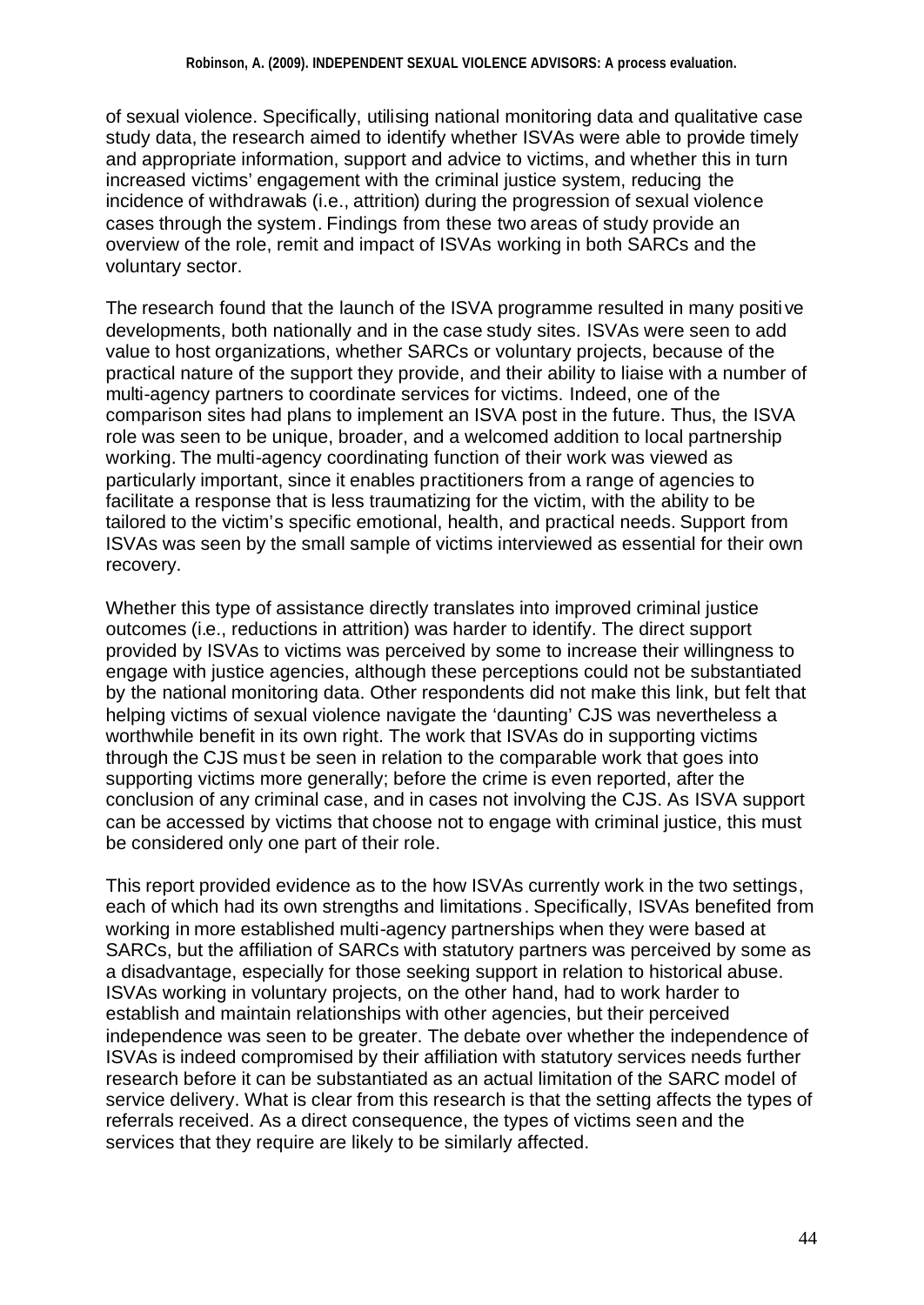Respondents in the sites welcomed the new level of attention and focus on sexual violence; however, there were still concerns over the sustainability of this commitment, particularly because sexual violence was not seen to be included or prioritised on local agendas (such as CDRPs or LCJBs). This lack of strategic direction, and indeed 'ownership' of the issue, was felt to jeopardize the substantial improvements made in delivering improved services to victims and better multi-agency operational practice over the long-term.

The potential of ISVAs to be traumatized by the nature and subject matter of their work was well recognised across all of the sites. A 'layered' approach to support and supervision was apparent, and all ISVAs had regular access to peer supervision, staff supervision and clinical supervision, in addition to the informal support and encouragement from their colleagues and managers. Although the respondents in this research felt well-equipped to do their jobs, there was a general concern over a lack of an accredited, specialist training programme specifically designed for ISVAs.

In conclusion, given what is known about ISVAs working in the two settings using the data available, the conclusion to be reached is that both models of ISVA services studied here can be endorsed, as there is equal, complementary value in each. The research has raised several issues to be considered in the future commissioning and implementation of ISVA services. These are described in the recommendations that follow.

## **Recommendations**

- 1. All ISVAs should be based in settings that provide *specialist* support to victims of sexual violence. Respondents indicated the importance of ISVAs being embedded in projects that have specialist expertise in combination with perceived independence from statutory services, and with an ethos of empowering victims. This research suggests that this is possible in either SARCs or voluntary settings, and that ISVAs added value to each.
- 2. The two ISVA settings studied here each have advantages and limitations. At this stage they should be viewed as complementary models of service provision. Alternative models of delivering ISVA services to those studied here may be effective if they are able to preserve the independence of ISVA work, and should be considered (for example, locating ISVAs in health settings).
- 3. The work of ISVAs needs to be explicitly included in local strategies for reducing sexual violence. Local bodies (such as Crime and Disorder Reduction Partnerships) need to ensure that there is appropriate monitoring of operational performance, and strategic direction, for *all* those providing services to victims of sexual violence (including ISVAs).
- 4. As ISVA work produces benefits for both the health and criminal justice systems, these statutory partners who make the most referrals to ISVAs should undertake strategic planning to ensure the long-term sustainability of their ISVA partners.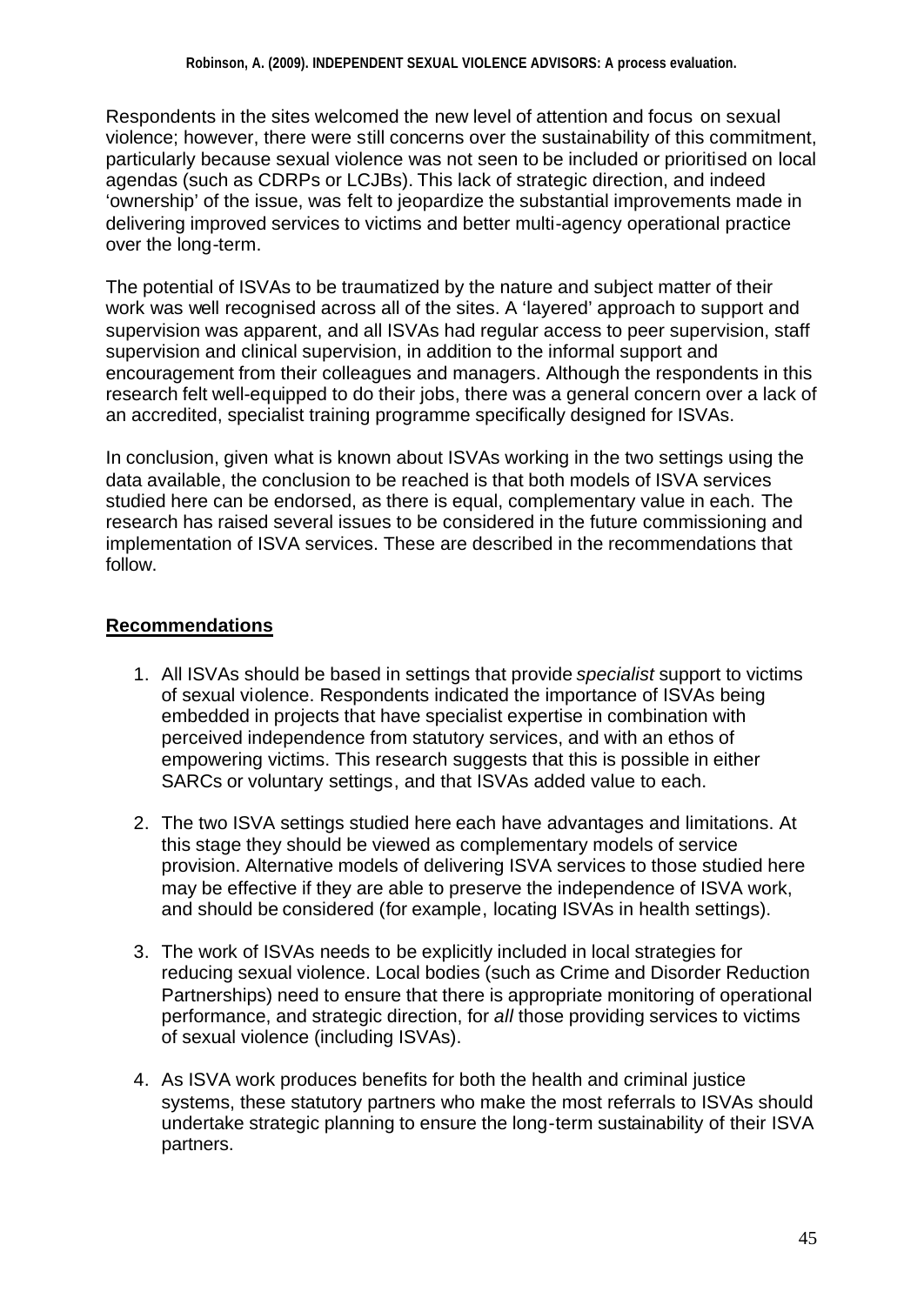- 5. Referral routes and practices between ISVAs and key partners (e.g., police), particularly in voluntary settings, could be improved so that all relevant cases are referred to ISVAs in a consistent and efficient way.
- 6. Although much work had been undertaken to ensure partners understood the concept and remit of the ISVA role, it was apparent that further regular communication with other victim service providers (e.g., Victim Support, Witness Care Units) is necessary to ensure best practice for victims.
- 7. Both existing and future ISVAs should have access to their own accredited training programme that can prepare them to deliver all of the difference facets of their work, for all types of sexual violence victim that may come to them for help.
- 8. Further work is necessary to address remaining gaps in service provision, especially the provision of direct services to children and young people experiencing sexual violence, which was recognised across the sites as an area in need of attention.
- 9. In light of the findings from this study, a revised data monitoring tool is necessary to collect data that more accurately reflects the ISVA role, and that enables the collection of consistent data across various types of projects.
- 10.As this research was relatively small-scale and exploratory, given the newness of the ISVA role, it is recommended that a comprehensive study of *all* ISVAs be commissioned in the future. Such a study should attempt to gather quantitative information from every ISVA working in England and Wales (e.g., using a questionnaire), supplemented with more detailed qualitative information (e.g., interviews but also observation, documentary analysis, etc.) from a sub-sample of the total. Such a study could reveal whether the challenges identified in this research are widespread, how they might have been overcome with time, and likewise whether the observed benefits are sustainable. This should be linked to a similar national study of IDVAs.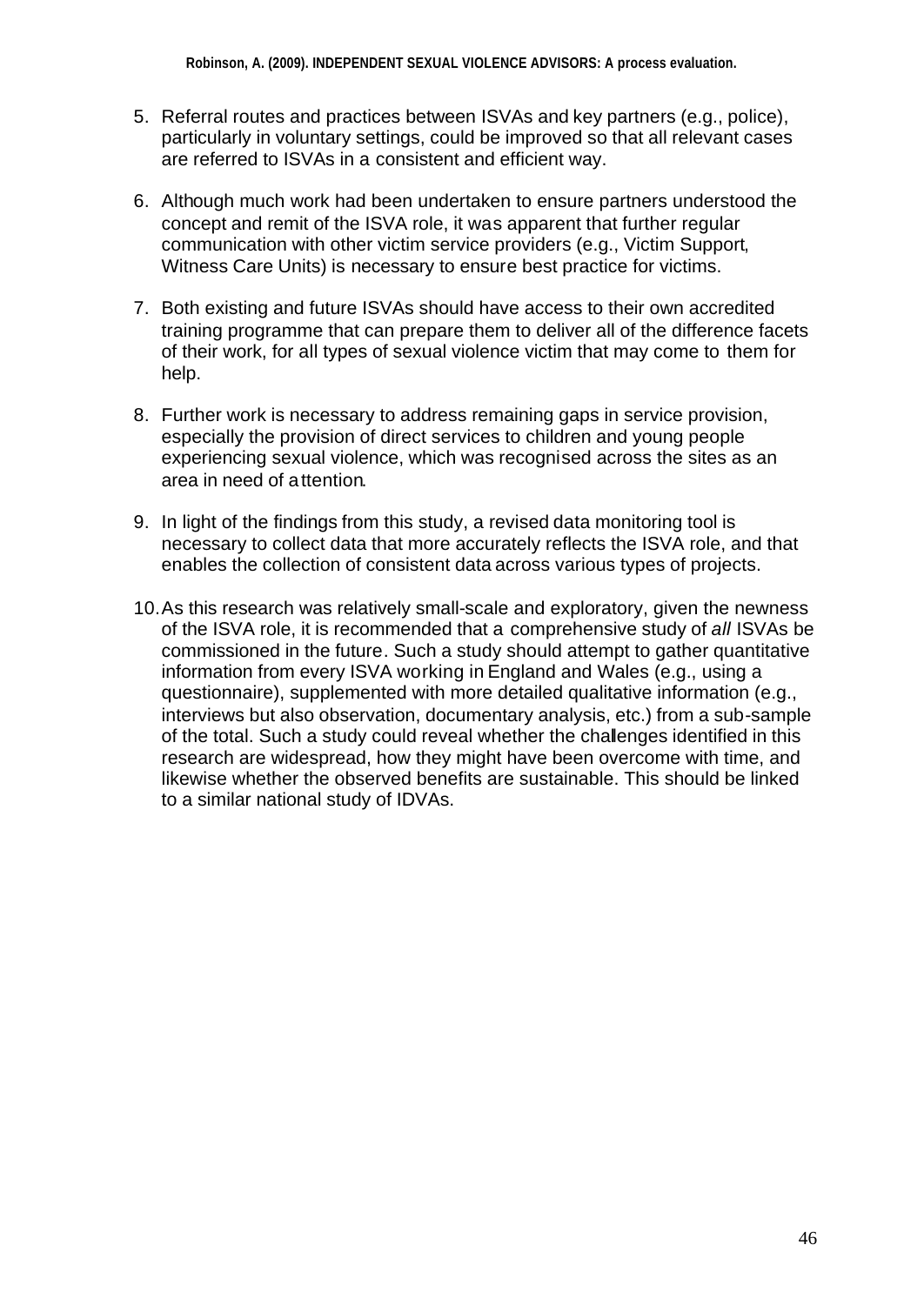### **References**

Cook, D., Burton, M., Robinson, A. L., & Vallely, C. (2004). *Evaluation of Specialist Domestic Violence Courts/Fast-Track Systems*. London: Crown Prosecution Service and Department of Constitutional Affairs.

Feist, A., Ashe, J., Lawrence, J., McPhee, D., & Wilson, R. (2007). *Investigating and detecting recorded offences of rape.* London: Home Office Online Report 18/07.

HM Government (2008). *Saving Lives, Reducing Harm, Protecting the Public: Action Plan for Tackling Violence, 2008-11.* London: Home Office.

HMIC and HMCPSI (2007). *Without Consent: A report on the joint review of the investigation and prosecution of rape offences*. London: Central Office of Information.

Howarth, E., Stimpson, L., Barran, D., & Robinson, A. (Nov 2009) *Safety In Numbers: A Multi-site Evaluation of Independent Domestic Violence Advisor Services.* London: The Henry Smith Charity. http://www.drop.io/safetyinnumbers

Kelly, L., Lovett, J., & Regan, L. (2005). *A gap or a chasm? Attrition in reported rape cases*. London: Home Office Research Study 293.

Lovett, J., Regan, L., & Kelly, L. (2004) *Sexual Assault Referral Centres: developing good practice and maximising potentials*. London: Home Office Research Study 285.

Parmar, A., Sampson, A. & Diamond, A. (2005). *Tackling Domestic Violence: providing advocacy and support to survivors of domestic violence*. London: Home Office Development and Practice Report 34.

Povey, D. (Ed.) (2008). *Homicides, Firearm Offences and Intimate Violence 2006/07.* London: Home Office Statistical Bulletin 03/08.

Robinson, A. L. (2003). *The Cardiff Women's Safety Unit: A Multi-Agency Approach to Domestic Violence*. School of Social Sciences: Cardiff University. http://www.cardiff.ac.uk/people/robinsona

Robinson, A. L. (2006). Reducing Repeat Victimisation among High-Risk Victims of Domestic Violence: The Benefits of a Coordinated Community Response in Cardiff, Wales. *Violence Against Women: An International and Interdisciplinary Journal, 12(8)*, 761-788*.*

Robinson, A. L. (2009). *Independent Domestic Violence Advisors: A process evaluation.* School of Social Sciences: Cardiff University. http://www.cardiff.ac.uk/people/robinsona

Robinson, A. L., & Tregidga, J. (2007). The Perceptions of High-Risk Victims of Domestic Violence to a Coordinated Community Response in Cardiff, Wales. *Violence Against Women, 13(11),* 1130-1148.